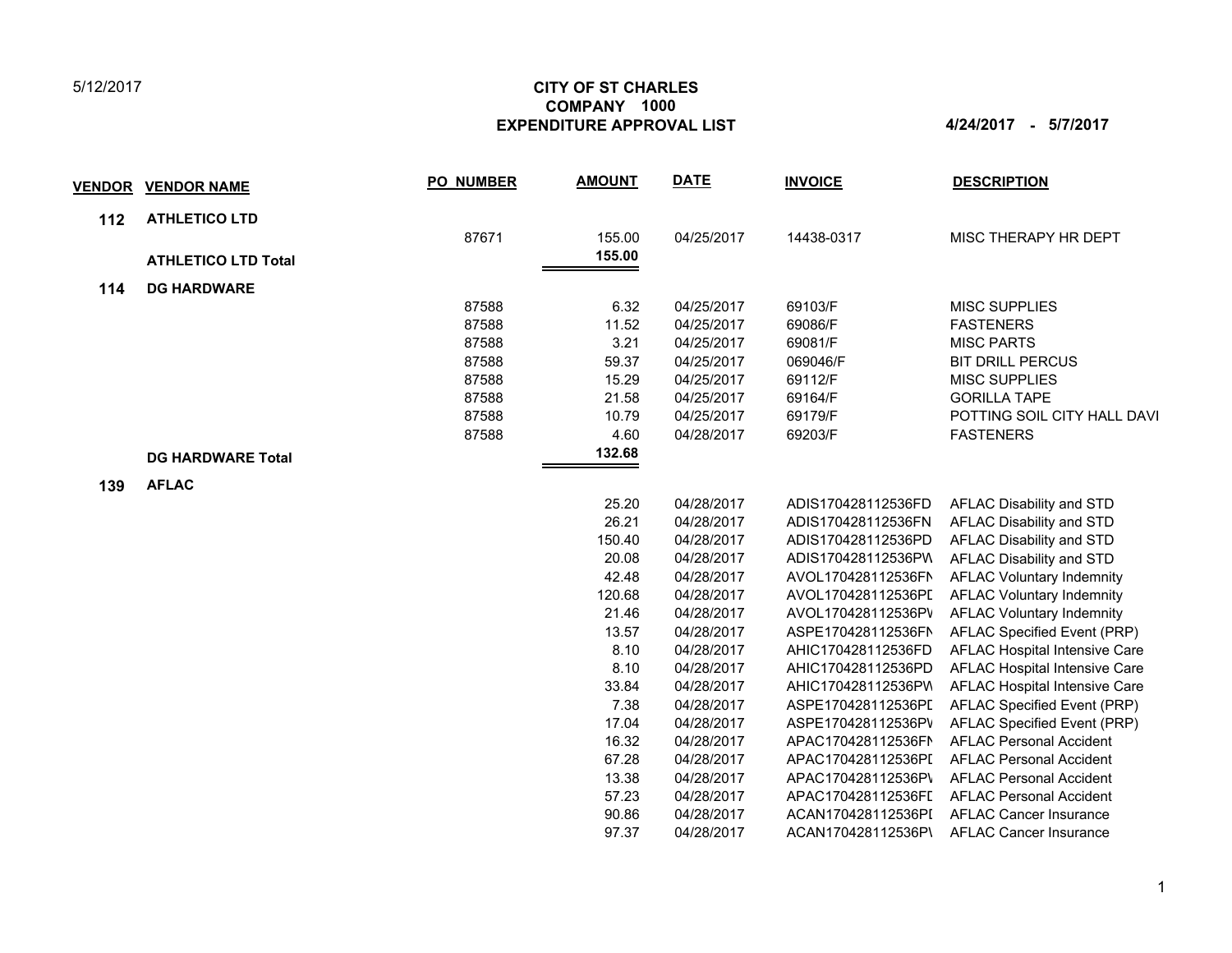|     | <b>VENDOR VENDOR NAME</b>                  | <b>PO NUMBER</b> | <b>AMOUNT</b> | <b>DATE</b> | <b>INVOICE</b>     | <b>DESCRIPTION</b>            |
|-----|--------------------------------------------|------------------|---------------|-------------|--------------------|-------------------------------|
|     |                                            |                  | 24.92         | 04/28/2017  | ACAN170428112536IS | <b>AFLAC Cancer Insurance</b> |
|     | <b>AFLAC Total</b>                         |                  | 861.90        |             |                    |                               |
| 140 | <b>CINTAS CORPORATION NO 2</b>             |                  |               |             |                    |                               |
|     |                                            | 91321            | 939.99        | 05/04/2017  | OF94508688         | <b>INVENTORY ITEMS</b>        |
|     | <b>CINTAS CORPORATION NO 2 Total</b>       |                  | 939.99        |             |                    |                               |
| 145 | AIR ONE EQUIPMENT INC                      |                  |               |             |                    |                               |
|     |                                            | 90823            | 276.00        | 04/28/2017  | 122008             | ZEP FLOOR SQUEEGEE HEAD       |
|     |                                            | 91069            | 40.50         | 04/28/2017  | 122091             | AJAX TRIM REMOVAL TOOL        |
|     |                                            | 90823            | 199.80        | 04/25/2017  | 121933             | <b>SQUEEGEE WITH HANDLES</b>  |
|     |                                            | 91134            | 390.00        | 04/25/2017  | 121656             | <b>QUICK ACTION HOLDER</b>    |
|     |                                            | 91069            | 95.70         | 04/25/2017  | 121655             | AJAX TRIM REMOVAL TOOL        |
|     |                                            | 90907            | 1,993.50      | 04/25/2017  | 121654             | DOGBONE PIKE POLES            |
|     | AIR ONE EQUIPMENT INC Total                |                  | 2,995.50      |             |                    |                               |
| 160 | <b>ALFA LAVAL INC</b>                      |                  |               |             |                    |                               |
|     |                                            | 91280            | 557.35        | 04/25/2017  | 277019671          | PLUG/O-RING/GEAR OIL          |
|     |                                            | 91334            | 645.02        | 04/25/2017  | 277020478          | <b>GEAR OIL</b>               |
|     | <b>ALFA LAVAL INC Total</b>                |                  | 1,202.37      |             |                    |                               |
| 161 | <b>ARMY TRAIL TIRE &amp; SERVICE</b>       |                  |               |             |                    |                               |
|     |                                            | 91356            | 952.00        | 04/25/2017  | 328939             | <b>INVENTORY ITEMS</b>        |
|     | <b>ARMY TRAIL TIRE &amp; SERVICE Total</b> |                  | 952.00        |             |                    |                               |
| 177 | AL PIEMONTE CADILLAC INC                   |                  |               |             |                    |                               |
|     |                                            | 91347            | 262.50        | 04/25/2017  | 196920             | V#1900 RO#57947               |
|     |                                            | 91236            | 175.04        | 05/04/2017  | 110710             | <b>INVENTORY ITEMS</b>        |
|     | AL PIEMONTE CADILLAC INC Total             |                  | 437.54        |             |                    |                               |
| 221 | <b>ANDERSON PEST CONTROL</b>               |                  |               |             |                    |                               |
|     |                                            |                  | 571.66        | 05/01/2017  | 4244009            |                               |
|     | <b>ANDERSON PEST CONTROL Total</b>         |                  | 571.66        |             |                    |                               |
| 241 | <b>APWA</b>                                |                  |               |             |                    |                               |
|     |                                            | 91567            | 960.00        | 05/04/2017  | 1160-0517          | RENEWAL THRU 5-31-18          |
|     |                                            |                  | 960.00        |             |                    |                               |
|     | <b>APWA Total</b>                          |                  |               |             |                    |                               |
| 250 | <b>ARCHON CONSTRUCTION CO</b>              |                  |               |             |                    |                               |
|     |                                            | 87273            | 146,767.70    | 04/25/2017  | 16182P2            | <b>SUBSTATION 9 INSTALL</b>   |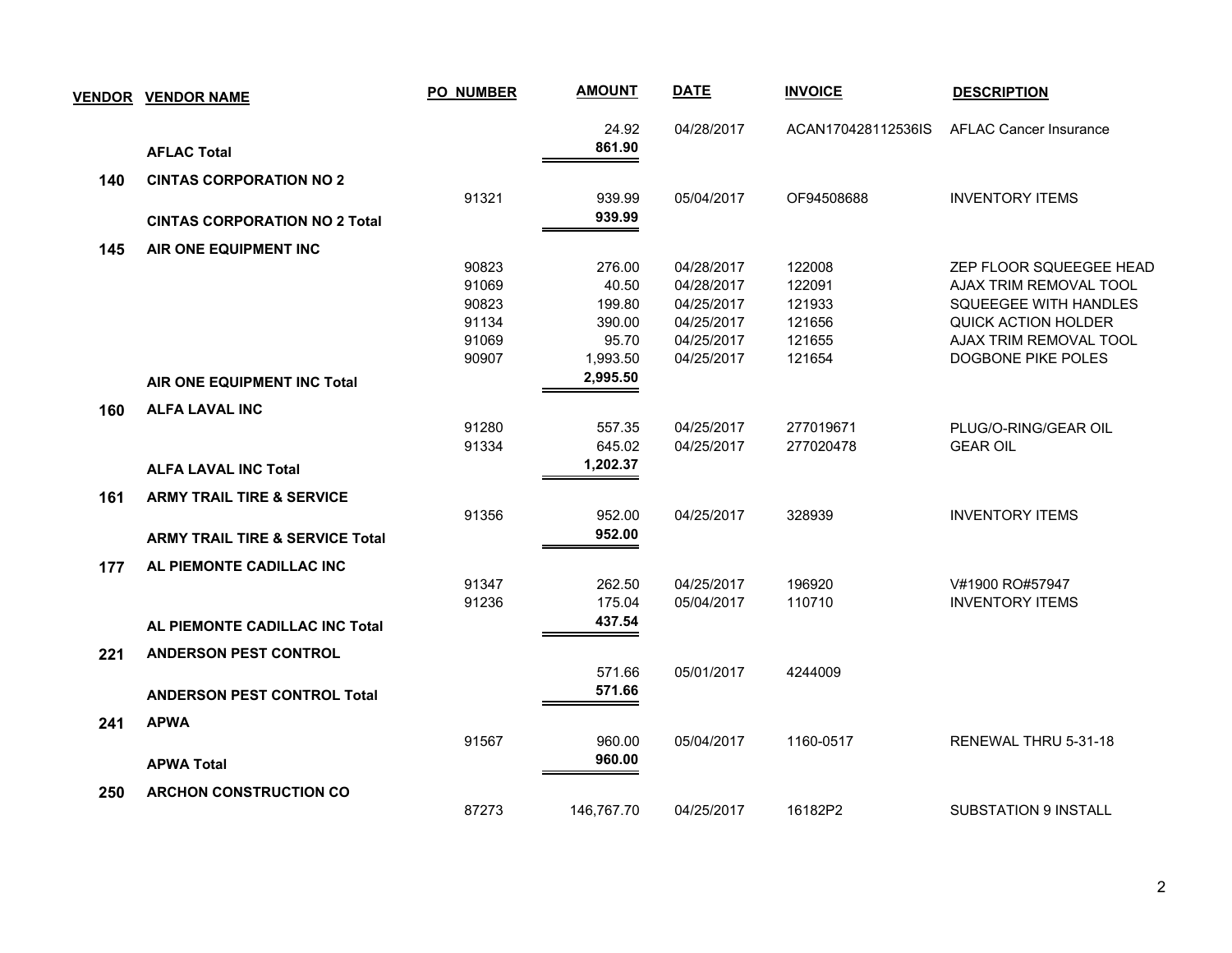| <b>VENDOR</b> | <b>VENDOR NAME</b>                          | <b>PO_NUMBER</b> | <b>AMOUNT</b> | <b>DATE</b> | <b>INVOICE</b> | <b>DESCRIPTION</b>           |
|---------------|---------------------------------------------|------------------|---------------|-------------|----------------|------------------------------|
|               | <b>ARCHON CONSTRUCTION CO Total</b>         |                  | 146,767.70    |             |                |                              |
| 254           | <b>ARISTA INFORMATION SYSTEMS INC</b>       |                  |               |             |                |                              |
|               |                                             | 87777            | 5,197.37      | 04/28/2017  | 1330201704     | POSTAGE SVCS MARCH 2017      |
|               |                                             | 87777            | 1,905.44      | 04/28/2017  | 23113          | PRINTING SVCS MARCH 2017     |
|               | <b>ARISTA INFORMATION SYSTEMS INC Total</b> |                  | 7,102.81      |             |                |                              |
| 272           | ASK ENTERPRISES & SON INC                   |                  |               |             |                |                              |
|               |                                             | 91223            | 780.00        | 04/25/2017  | 23276          | <b>INVENTORY ITEMS</b>       |
|               |                                             | 90441            | 447.00        | 04/25/2017  | 23277          | <b>INVENTORY ITEMS</b>       |
|               |                                             | 91255            | 4,272.50      | 04/25/2017  | 23278          | <b>INVENTORY ITEMS</b>       |
|               | <b>ASK ENTERPRISES &amp; SON INC Total</b>  |                  | 5,499.50      |             |                |                              |
| 279           | ATLAS CORP & NOTARY SUPPLY CO               |                  |               |             |                |                              |
|               |                                             |                  | 21.45         | 04/28/2017  | 448031         | NOTARY CONNIE GOETZ STAM     |
|               | ATLAS CORP & NOTARY SUPPLY CO Total         |                  | 21.45         |             |                |                              |
| 282           | <b>ASSOCIATED TECHNICAL SERV LTD</b>        |                  |               |             |                |                              |
|               |                                             | 87841            | 600.00        | 04/28/2017  | 28650          | LEAKS@2115 W MAIN /JOBE & I  |
|               |                                             | 87840            | 4,306.63      | 04/25/2017  | 28592          | LEAK DETECT #28-35           |
|               |                                             | 87855            | 4,872.00      | 04/28/2017  | 28634          | <b>VALVE EXERCISING SVCS</b> |
|               | <b>ASSOCIATED TECHNICAL SERV LTD Total</b>  |                  | 9,778.63      |             |                |                              |
| 284           | <b>ILLINOIS BELL TELEPHONE CO</b>           |                  |               |             |                |                              |
|               |                                             |                  | 55.00         | 05/04/2017  | 040517-627     | <b>MONTHLY BILLING</b>       |
|               | <b>ILLINOIS BELL TELEPHONE CO Total</b>     |                  | 55.00         |             |                |                              |
| 285           | AT&T                                        |                  |               |             |                |                              |
|               |                                             |                  | 1,952.40      | 04/28/2017  | 9614507303     | <b>MONTHLY SVCS</b>          |
|               | <b>AT&amp;T Total</b>                       |                  | 1,952.40      |             |                |                              |
| 325           | <b>BAXTER AND WOODMAN INC</b>               |                  |               |             |                |                              |
|               |                                             | 88102            | 1,880.00      | 04/25/2017  | 0192145        | 2016 SCADA MASTER PLAN       |
|               | <b>BAXTER AND WOODMAN INC Total</b>         |                  | 1,880.00      |             |                |                              |
| 338           | <b>AIRGAS NORTH CENTRAL</b>                 |                  |               |             |                |                              |
|               |                                             | 90109            | 324.80        | 04/25/2017  | 9062271200     | <b>REFILL TANKS</b>          |
|               |                                             |                  | 502.61        | 05/04/2017  | 9943599523     | <b>MONTHLY BILLING</b>       |
|               |                                             |                  | 827.41        |             |                |                              |
|               | <b>AIRGAS NORTH CENTRAL Total</b>           |                  |               |             |                |                              |

 **368 BLUTOWER COMMUNICATIONS INC**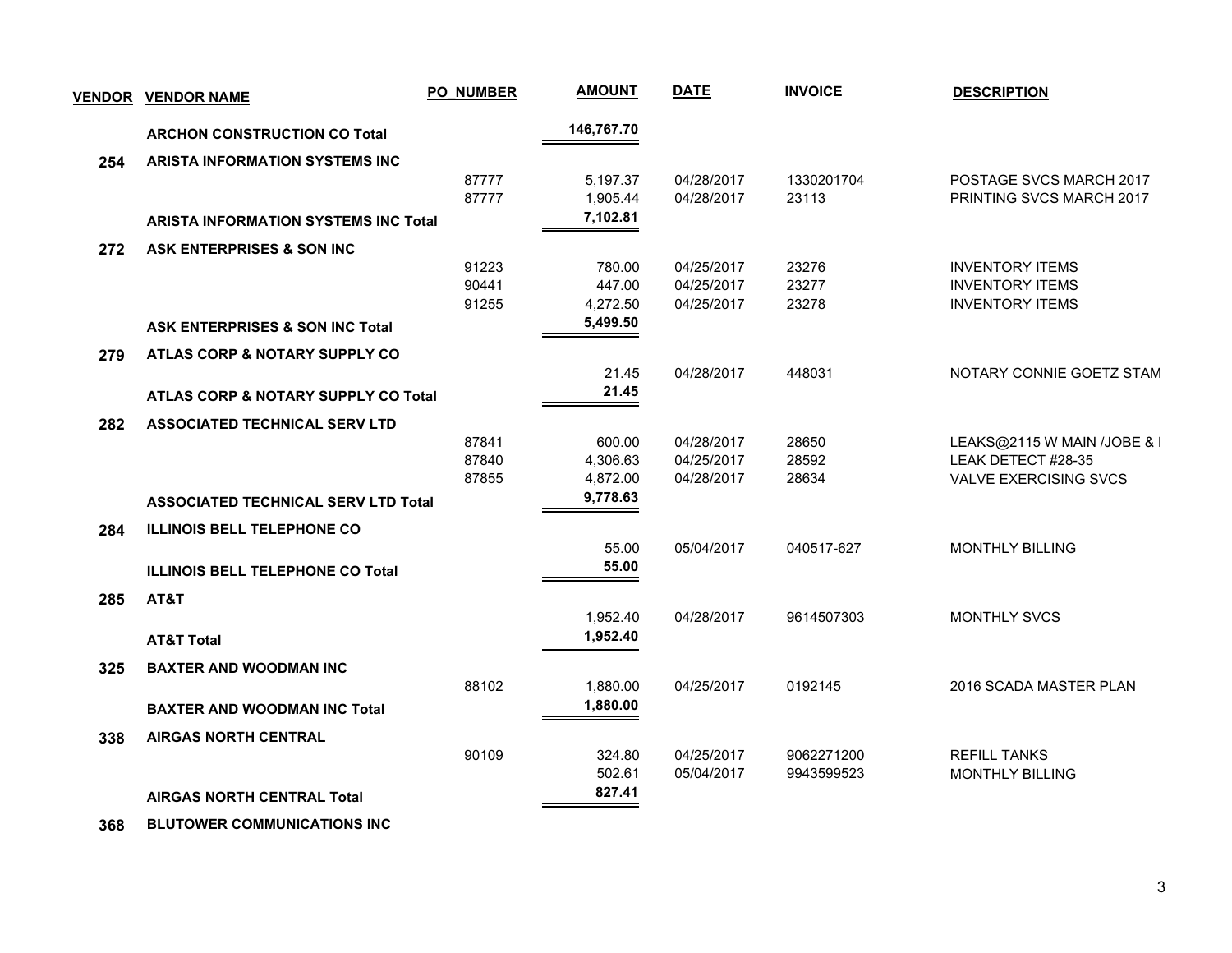|     | <b>VENDOR VENDOR NAME</b>                | <b>PO_NUMBER</b> | <b>AMOUNT</b> | <b>DATE</b> | <b>INVOICE</b> | <b>DESCRIPTION</b>           |
|-----|------------------------------------------|------------------|---------------|-------------|----------------|------------------------------|
|     |                                          | 90422            | 10,525.00     | 04/25/2017  | 4267           | TRANSPONDER 240V 900 SERII   |
|     | <b>BLUTOWER COMMUNICATIONS INC Total</b> |                  | 10,525.00     |             |                |                              |
| 369 | <b>BLUE GOOSE SUPER MARKET INC</b>       |                  |               |             |                |                              |
|     |                                          | 87579            | 11.69         | 04/25/2017  | 0033695        | REFRESHMENTS DETCTIVES M     |
|     |                                          | 87579            | 10.62         | 04/25/2017  | 00335710       | REFRESHMENTS POLICE DEPT     |
|     | <b>BLUE GOOSE SUPER MARKET INC Total</b> |                  | 22.31         |             |                |                              |
| 372 | <b>BLUFF CITY MATERIALS</b>              |                  |               |             |                |                              |
|     |                                          | 88536            | 1,184.00      | 04/28/2017  | 126045         | MIXED LOAD DUMP              |
|     |                                          | 88536            | 1,332.00      | 04/28/2017  | 126352         | MIXED LOAD DUMP              |
|     |                                          | 88536            | 531.00        | 04/28/2017  | 125363         | MIXED LOAD DUMP              |
|     |                                          | 88536            | 333.00        | 04/28/2017  | 126919         | MIXED LOAD DUMP              |
|     | <b>BLUFF CITY MATERIALS Total</b>        |                  | 3,380.00      |             |                |                              |
| 395 | <b>BRIDGEWELL RESOURCES LLC</b>          |                  |               |             |                |                              |
|     |                                          | 91377            | 3,670.00      | 04/25/2017  | 0229599901     | <b>INVENTORY ITEMS</b>       |
|     | <b>BRIDGEWELL RESOURCES LLC Total</b>    |                  | 3,670.00      |             |                |                              |
| 396 | <b>BROWNELLS INC</b>                     |                  |               |             |                |                              |
|     |                                          | 91428            | 39.94         | 04/25/2017  | 13919374.00    | PATCHES BRUSHES              |
|     | <b>BROWNELLS INC Total</b>               |                  | 39.94         |             |                |                              |
| 407 | <b>BUILDERS ASPHALT LLC</b>              |                  |               |             |                |                              |
|     |                                          | 46               | 196.02        | 04/25/2017  | 21468          | <b>EMULSION BUCKET</b>       |
|     |                                          | 46               | 1,269.10      | 04/28/2017  | 21534          | RECYCLED SURFACE             |
|     |                                          | 46               | 1,278.41      | 04/28/2017  | 21546          | <b>RECYCLED SURFACE</b>      |
|     |                                          | 46               | 1,262.73      | 04/28/2017  | 21555          | RECYCLED SURFACE             |
|     | <b>BUILDERS ASPHALT LLC Total</b>        |                  | 4,006.26      |             |                |                              |
| 413 | <b>MIKE BURNETT</b>                      |                  |               |             |                |                              |
|     |                                          |                  | 316.40        | 05/04/2017  | 050117         | REIMBURSE LODGING 4/23/17    |
|     | <b>MIKE BURNETT Total</b>                |                  | 316.40        |             |                |                              |
| 426 | <b>CADA POOLS &amp; SPAS</b>             |                  |               |             |                |                              |
|     |                                          | 89175            | 43.65         | 04/25/2017  | 36874          | <b>BRUSHES</b>               |
|     | <b>CADA POOLS &amp; SPAS Total</b>       |                  | 43.65         |             |                |                              |
| 429 | <b>SEDGWICK CLAIMS</b>                   |                  |               |             |                |                              |
|     |                                          | 87680            | 500.00        | 04/25/2017  | B1089613       | ADMIN SERVICES 5-5-17 to 8-4 |
|     |                                          |                  |               |             |                |                              |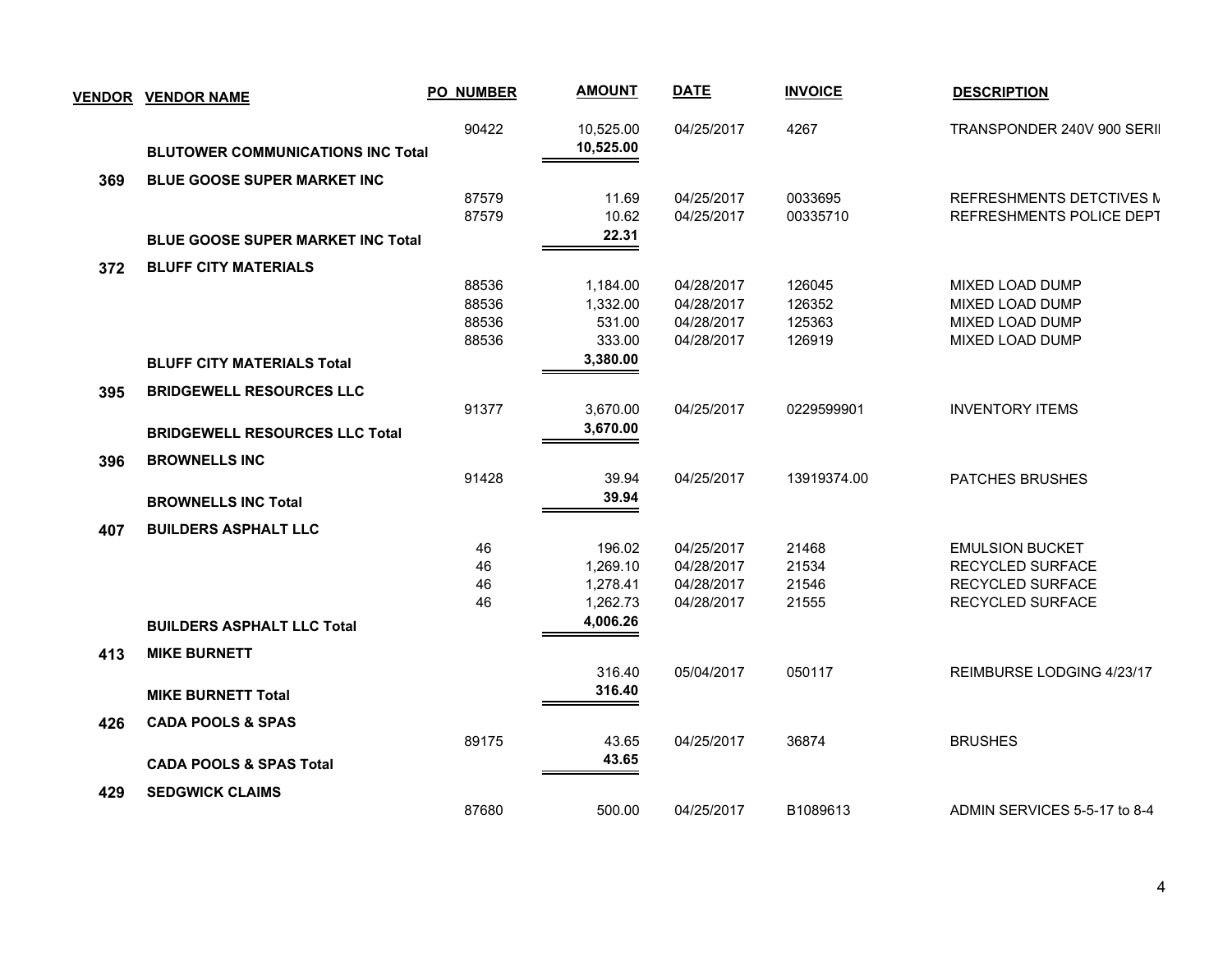| <b>VENDOR</b> | <b>VENDOR NAME</b>                          | <b>PO_NUMBER</b> | <b>AMOUNT</b> | <b>DATE</b> | <b>INVOICE</b>                       | <b>DESCRIPTION</b>              |
|---------------|---------------------------------------------|------------------|---------------|-------------|--------------------------------------|---------------------------------|
|               | <b>SEDGWICK CLAIMS Total</b>                |                  | 500.00        |             |                                      |                                 |
| 473           | <b>AT&amp;T MOBILITY</b>                    |                  |               |             |                                      |                                 |
|               |                                             |                  | 32.00         | 05/04/2017  | 287258511326X05012(4-24 THRU 5-23-17 |                                 |
|               | <b>AT&amp;T MOBILITY Total</b>              |                  | 32.00         |             |                                      |                                 |
| 480           | <b>CERTIFIED AUTO REPAIR INC</b>            |                  |               |             |                                      |                                 |
|               |                                             | 87548            | 140.00        | 04/25/2017  | 148501                               | TOW - 2-17-17                   |
|               |                                             | 87548            | 145.00        | 04/28/2017  | 146934                               | TOW - 3-12-17                   |
|               |                                             | 87548            | 100.00        | 04/28/2017  | 148910                               | TOWING - 3-11-17                |
|               | <b>CERTIFIED AUTO REPAIR INC Total</b>      |                  | 385.00        |             |                                      |                                 |
| 481           | <b>CERTIFIED BALANCE &amp; SCALE</b>        |                  |               |             |                                      |                                 |
|               |                                             | 91286            | 152.00        | 04/25/2017  | 22814                                | <b>CLEANING AND CALIBRATION</b> |
|               | <b>CERTIFIED BALANCE &amp; SCALE Total</b>  |                  | 152.00        |             |                                      |                                 |
| 517           | <b>CINTAS CORPORATION</b>                   |                  |               |             |                                      |                                 |
|               |                                             | 87561            | 118.75        | 04/25/2017  | 344549734                            | WEEKLY FLEET DEPT UNIFORM       |
|               |                                             | 87561            | 118.75        | 04/25/2017  | 344553080                            | FLEET DEPT UNIFORMS             |
|               | <b>CINTAS CORPORATION Total</b>             |                  | 237.50        |             |                                      |                                 |
| 549           | <b>COLLEGE OF DUPAGE</b>                    |                  |               |             |                                      |                                 |
|               |                                             | 91072            | 6,226.00      | 05/04/2017  | 8024                                 | TUITION SQUILLO/MCGREGOR        |
|               | <b>COLLEGE OF DUPAGE Total</b>              |                  | 6,226.00      |             |                                      |                                 |
| 550           | <b>COLE PARMER INSTRUMENT COMPANY</b>       |                  |               |             |                                      |                                 |
|               |                                             | 91302            | 835.83        | 04/25/2017  | 1099706                              | PUMP HEAD                       |
|               |                                             | 91302            | 189.33        | 04/25/2017  | 1098201                              | <b>DRIVE MFLEX</b>              |
|               |                                             |                  | $-835.83$     | 04/28/2017  | 0563648                              | RETURNED PRODUCT IN 81859       |
|               |                                             |                  | 835.83        | 04/28/2017  | 1102660                              | PUMPHEAD I/P                    |
|               |                                             | 91302            | 4,331.48      | 04/28/2017  | 1107646                              | <b>DRIVE MFLEX IP</b>           |
|               | <b>COLE PARMER INSTRUMENT COMPANY Total</b> |                  | 5,356.64      |             |                                      |                                 |
| 563           | <b>CDW GOVERNMENT INC</b>                   |                  |               |             |                                      |                                 |
|               |                                             | 91379            | 615.79        | 05/04/2017  | <b>HQR1662</b>                       | <b>DIGI TRANSPORT</b>           |
|               |                                             |                  | $-615.79$     | 05/04/2017  | <b>HSG3717</b>                       | <b>CREDIT DIGI TRANSPORT</b>    |
|               |                                             | 91274            | 5,457.40      | 04/25/2017  | <b>HLP2438</b>                       | <b>PAN TOUGHBOOK</b>            |
|               | <b>CDW GOVERNMENT INC Total</b>             |                  | 5,457.40      |             |                                      |                                 |
| 564           | <b>COMCAST OF CHICAGO INC</b>               |                  |               |             |                                      |                                 |
|               |                                             |                  | 12.68         | 05/04/2017  | 041617FD                             | 4-23 THRU 5-22-17               |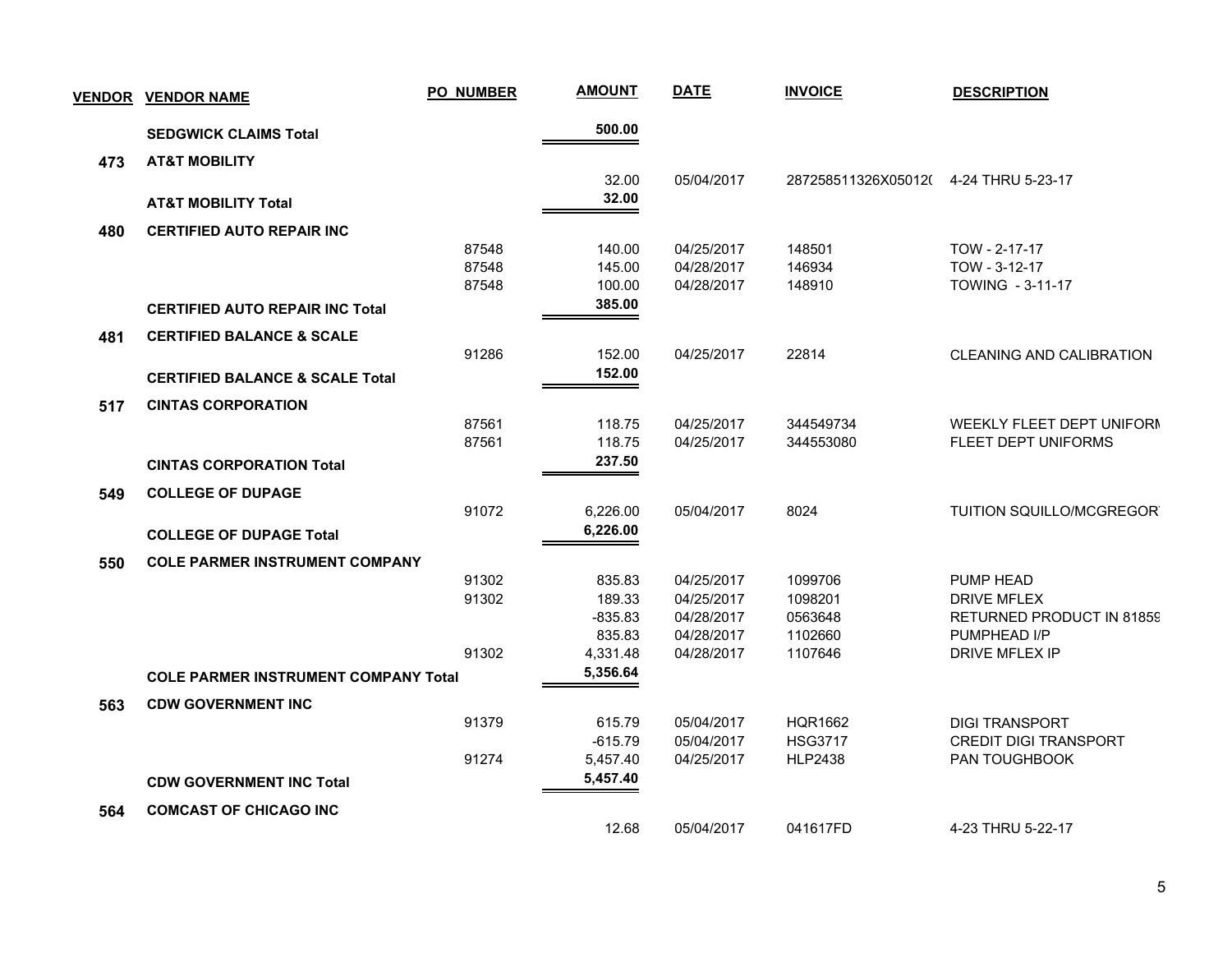|     | <b>VENDOR VENDOR NAME</b>                                                      | <b>PO NUMBER</b> | <b>AMOUNT</b>                     | <b>DATE</b>                                          | <b>INVOICE</b>                                | <b>DESCRIPTION</b>                                                             |
|-----|--------------------------------------------------------------------------------|------------------|-----------------------------------|------------------------------------------------------|-----------------------------------------------|--------------------------------------------------------------------------------|
|     |                                                                                |                  | 149.85<br>13.93<br>57.06<br>33.70 | 05/04/2017<br>05/04/2017<br>05/04/2017<br>05/04/2017 | 042117OFC<br>042517CH<br>042517FD<br>042717PW | 4-28 THRU 5-27-17<br>5-7 THRU 6-6-17<br>5-7 THRU 6-6-17<br>SVC 5-7 THRU 6-6-17 |
|     | <b>COMCAST OF CHICAGO INC Total</b>                                            |                  | 267.22                            |                                                      |                                               |                                                                                |
| 579 | <b>COMMUNICATIONS DIRECT INC</b>                                               |                  |                                   |                                                      |                                               |                                                                                |
|     |                                                                                | 91242<br>91168   | 450.00<br>50.00<br>500.00         | 04/25/2017<br>04/25/2017                             | IN140932<br>IN140781                          | PRIME UNIVERSAL NOISE HEAI<br>REMOTE SPEAKER MIC                               |
|     | <b>COMMUNICATIONS DIRECT INC Total</b>                                         |                  |                                   |                                                      |                                               |                                                                                |
| 597 | <b>CONSOLIDATED FLEET SERVICES</b><br><b>CONSOLIDATED FLEET SERVICES Total</b> | 90906            | 3,092.50<br>3,092.50              | 04/28/2017                                           | 2017EE0060                                    | INSPECTIONS OF FIRE LADDEF                                                     |
| 608 | <b>SCOTT CORYELL</b>                                                           |                  | 12.00                             | 04/28/2017                                           | 050817                                        | <b>PER DIEM 5-8-17</b>                                                         |
|     | <b>SCOTT CORYELL Total</b>                                                     |                  | 12.00                             |                                                      |                                               |                                                                                |
| 642 | <b>CUSTOM WELDING &amp; FAB INC</b>                                            |                  |                                   |                                                      |                                               |                                                                                |
|     | <b>CUSTOM WELDING &amp; FAB INC Total</b>                                      | 91459<br>91312   | 1,142.60<br>155.60<br>1,298.20    | 04/28/2017<br>04/25/2017                             | 170078<br>170069                              | TRUCK 101 BRACKET<br>REPAIR EXHAUST TRUCK 102                                  |
| 646 | <b>PADDOCK PUBLICATIONS INC</b>                                                |                  |                                   |                                                      |                                               |                                                                                |
|     | <b>PADDOCK PUBLICATIONS INC Total</b>                                          | 87555            | 57.50<br>225.40<br>282.90         | 04/28/2017<br>04/28/2017                             | T4470439<br>T4469687/706                      | <b>CERT OF PUBLICATON</b><br><b>CERT OF PUBLICATIONS</b>                       |
| 666 | DECKER SUPPLY CO INC                                                           | 91028            | 295.34                            | 04/25/2017                                           | 895570                                        | <b>INVENTORY ITEMS</b>                                                         |
|     | <b>DECKER SUPPLY CO INC Total</b>                                              |                  | 295.34                            |                                                      |                                               |                                                                                |
| 681 | <b>CDH DELNOR HEALTH SYSTEM</b>                                                | 87643            | 4.10                              | 04/25/2017                                           | 042417                                        | <b>PRESCRIPTIONS</b>                                                           |
|     | <b>CDH DELNOR HEALTH SYSTEM Total</b>                                          |                  | 4.10                              |                                                      |                                               |                                                                                |
| 722 | <b>DOJES INCORPORATED</b>                                                      | 91163            | 232.67                            | 04/25/2017                                           | 206089                                        | MISC SUPPLIES - PD                                                             |
|     | <b>DOJES INCORPORATED Total</b>                                                |                  | 232.67                            |                                                      |                                               |                                                                                |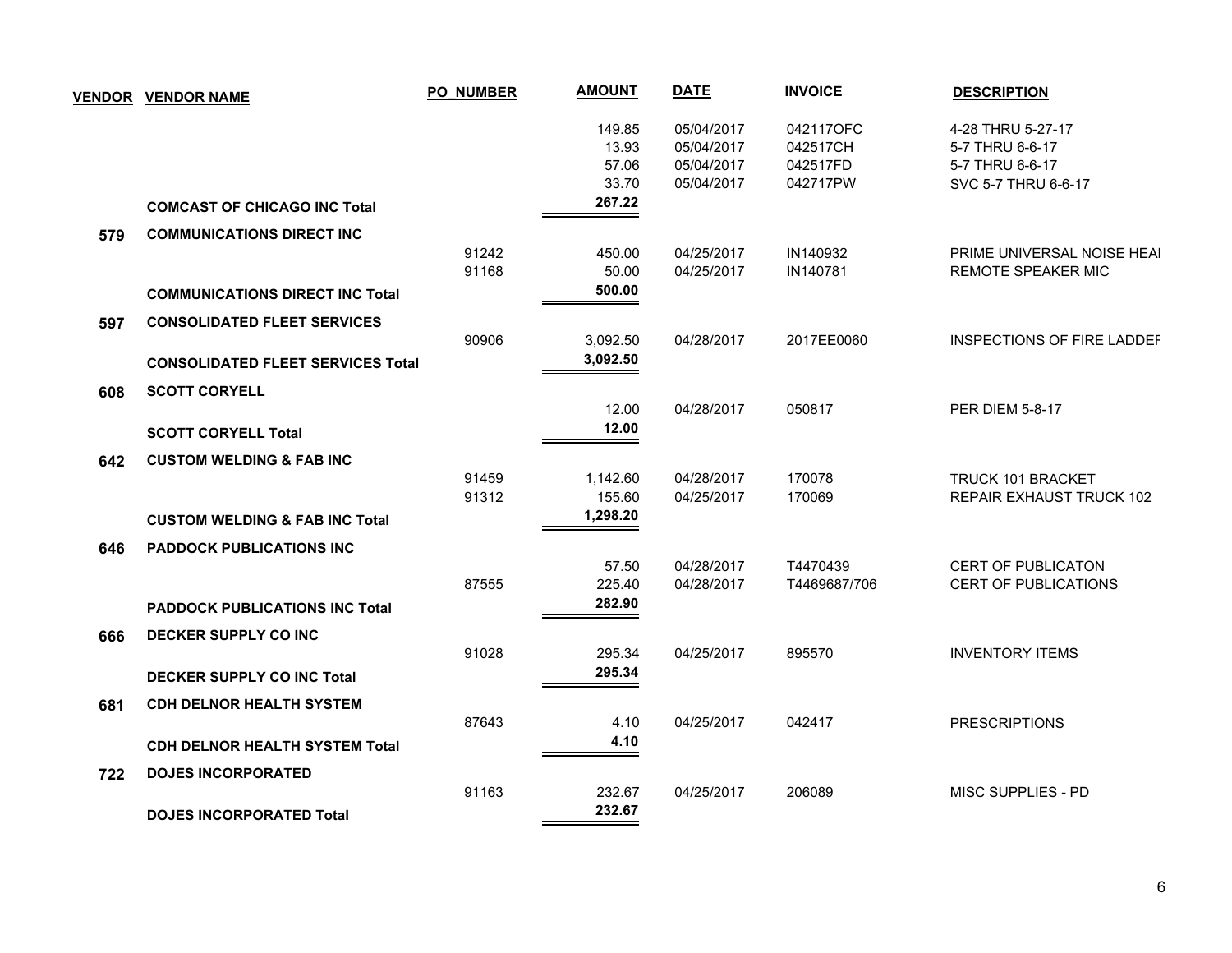| <b>VENDOR</b> | <b>VENDOR NAME</b>                             | <b>PO_NUMBER</b> | <b>AMOUNT</b>        | <b>DATE</b> | <b>INVOICE</b> | <b>DESCRIPTION</b>               |
|---------------|------------------------------------------------|------------------|----------------------|-------------|----------------|----------------------------------|
| 725           | <b>DON MCCUE CHEVROLET</b>                     |                  |                      |             |                |                                  |
|               |                                                | 87562            | 71.44                | 04/25/2017  | 396847         | RO 57905 VEH 1884                |
|               | <b>DON MCCUE CHEVROLET Total</b>               |                  | 71.44                |             |                |                                  |
| 728           | <b>DOTY &amp; SONS CONCRETE PROD INC.</b>      |                  |                      |             |                |                                  |
|               |                                                | 90977            | 2,700.00             | 04/25/2017  | 63513          | <b>TAPERED PLANTERS/ LABOR/L</b> |
|               |                                                | 91004            | 220.00<br>2,920.00   | 04/25/2017  | 63514          | LABOR AND RELOCATE PLANT         |
|               | DOTY & SONS CONCRETE PROD INC Total            |                  |                      |             |                |                                  |
| 759           | <b>DUPAGE MAYORS &amp; MANAGERS CONF</b>       |                  |                      |             |                | STC BUILDING LOAN PAYOFF         |
|               |                                                |                  | 5,379.72<br>5,379.72 | 04/25/2017  | 2017-2018 DEBT |                                  |
|               | <b>DUPAGE MAYORS &amp; MANAGERS CONF Total</b> |                  |                      |             |                |                                  |
| 767           | <b>EAGLE ENGRAVING INC</b>                     | 87641            | 201.00               | 04/25/2017  | 2016-3431      | <b>BADGES - FD</b>               |
|               |                                                | 87523            | 271.95               | 04/25/2017  | 2017-1275      | <b>BADGES POLICE DEPT</b>        |
|               | <b>EAGLE ENGRAVING INC Total</b>               |                  | 472.95               |             |                |                                  |
| 776           | <b>HD SUPPLY WATERWORKS</b>                    |                  |                      |             |                |                                  |
|               |                                                | 91315            | 405.00               | 04/25/2017  | H009473        | <b>CLAMP</b>                     |
|               | <b>HD SUPPLY WATERWORKS Total</b>              |                  | 405.00               |             |                |                                  |
| 778           | <b>EJ EQUIPMENT INC</b>                        |                  |                      |             |                |                                  |
|               |                                                | 91435            | 7,322.75             | 04/28/2017  | P05841         | <b>CLEANING NOZZLE</b>           |
|               | <b>EJ EQUIPMENT INC Total</b>                  |                  | 7,322.75             |             |                |                                  |
| 789           | <b>ANIXTER INC</b>                             |                  |                      |             |                |                                  |
|               |                                                | 91387            | 280.00               | 04/25/2017  | 3542814-00     | <b>INVENTORY ITEMS</b>           |
|               | <b>ANIXTER INC Total</b>                       |                  | 280.00               |             |                |                                  |
| 790           | <b>ELGIN PAPER CO</b>                          |                  |                      |             |                |                                  |
|               |                                                | 91402            | 2,468.23             | 04/25/2017  | 594178         | <b>INVENTORY ITEMS</b>           |
|               | <b>ELGIN PAPER CO Total</b>                    |                  | 2,468.23             |             |                |                                  |
| 791           | <b>ELGIN COMMUNITY COLLEGE</b>                 |                  |                      |             |                |                                  |
|               |                                                |                  | 3,300.00             | 05/04/2017  | $17 - 1 - 100$ | WORKPLACE SPANISH LAW            |
|               | <b>ELGIN COMMUNITY COLLEGE Total</b>           |                  | 3,300.00             |             |                |                                  |
| 806           | <b>EMERGENCY VEHICLE SERVICE INC</b>           |                  |                      |             |                |                                  |
|               |                                                |                  | 5,070.18             | 04/28/2017  | 4711           | VEH 1779 REPAIR                  |
|               |                                                | 90532            | 472.72               | 04/25/2017  | 4428           | <b>PARTS</b>                     |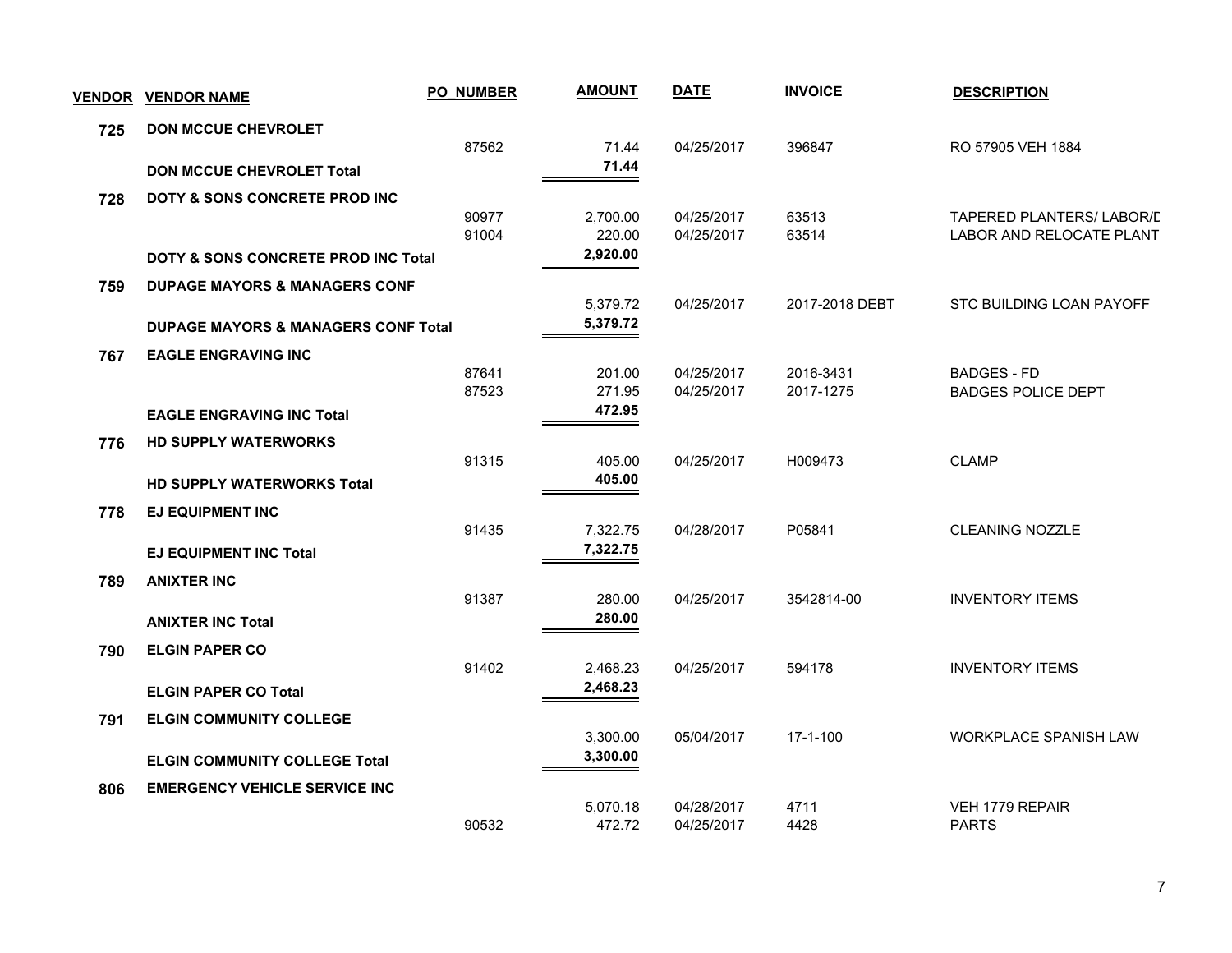|     | <b>VENDOR VENDOR NAME</b>                  | <b>PO_NUMBER</b> | <b>AMOUNT</b> | <b>DATE</b> | <b>INVOICE</b>     | <b>DESCRIPTION</b>          |
|-----|--------------------------------------------|------------------|---------------|-------------|--------------------|-----------------------------|
|     |                                            | 91417            | 47.74         | 04/25/2017  | 4508               | MISC PARTS RO 57983 VEH 409 |
|     |                                            | 90541            | 169.24        | 04/25/2017  | 4435               | <b>PARTS</b>                |
|     |                                            | 90908            | 125.80        | 04/25/2017  | 4454               | <b>PARTS</b>                |
|     |                                            | 91053            | 811.08        | 04/25/2017  | 4497               | <b>PARTS</b>                |
|     |                                            | 91416            | 90.84         | 04/25/2017  | 4501               | VEH 4099 RO 57984           |
|     | <b>EMERGENCY VEHICLE SERVICE INC Total</b> |                  | 6,787.60      |             |                    |                             |
| 826 | <b>BORDER STATES</b>                       |                  |               |             |                    |                             |
|     |                                            | 91259            | 1,080.48      | 04/25/2017  | 912880316          | <b>INVENTORY ITEMS</b>      |
|     | <b>BORDER STATES Total</b>                 |                  | 1,080.48      |             |                    |                             |
| 858 | <b>FEDERAL EXPRESS CORP</b>                |                  |               |             |                    |                             |
|     |                                            |                  | 89.32         | 04/25/2017  | 2-767-91441        | <b>SHIPPING</b>             |
|     |                                            |                  | 31.23         | 04/28/2017  | 5-775-04156        | <b>SHIPPING</b>             |
|     | <b>FEDERAL EXPRESS CORP Total</b>          |                  | 120.55        |             |                    |                             |
| 859 | <b>FEECE OIL CO</b>                        |                  |               |             |                    |                             |
|     |                                            | 91293            | 15,838.40     | 04/25/2017  | 3471534            | <b>REGUALAR GAS</b>         |
|     |                                            | 91426            | 13,211.80     | 04/25/2017  | 3473624            | <b>BOODIESEL</b>            |
|     | <b>FEECE OIL CO Total</b>                  |                  | 29,050.20     |             |                    |                             |
| 870 | <b>FIRE PENSION FUND</b>                   |                  |               |             |                    |                             |
|     |                                            |                  | 2,309.71      | 04/28/2017  | FRP2170428112536FL | Fire Pension Tier 2         |
|     |                                            |                  | 16,643.50     | 04/28/2017  | FRPN170428112536FI | Fire Pension                |
|     |                                            |                  | 397.30        | 04/28/2017  | FP1%170428112536FI | Fire Pension 1% Fee         |
|     | <b>FIRE PENSION FUND Total</b>             |                  | 19,350.51     |             |                    |                             |
| 876 | FIRST ENVIRONMENTAL LAB INC                |                  |               |             |                    |                             |
|     |                                            | 87522            | 378.00        | 04/25/2017  | 133766             | MISC CHEMICAL TESTING       |
|     |                                            | 87522            | 54.00         | 04/25/2017  | 133888             | CHEMICAL TESTING SERVICES   |
|     | FIRST ENVIRONMENTAL LAB INC Total          |                  | 432.00        |             |                    |                             |
| 885 | THE FITNESS CONNECTION CO                  |                  |               |             |                    |                             |
|     |                                            | 90596            | 108.00        | 04/25/2017  | 29847              | PARTS AND LABOR ELLIPTICAL  |
|     | THE FITNESS CONNECTION CO Total            |                  | 108.00        |             |                    |                             |
| 902 | <b>FOREMOST PROMOTIONS</b>                 |                  |               |             |                    |                             |
|     |                                            | 91410            | 118.07        | 04/28/2017  | 389761             | <b>CRAYON PACK - PD</b>     |
|     | <b>FOREMOST PROMOTIONS Total</b>           |                  | 118.07        |             |                    |                             |
|     |                                            |                  |               |             |                    |                             |

 **935 DOWNTOWN ST CHARLES**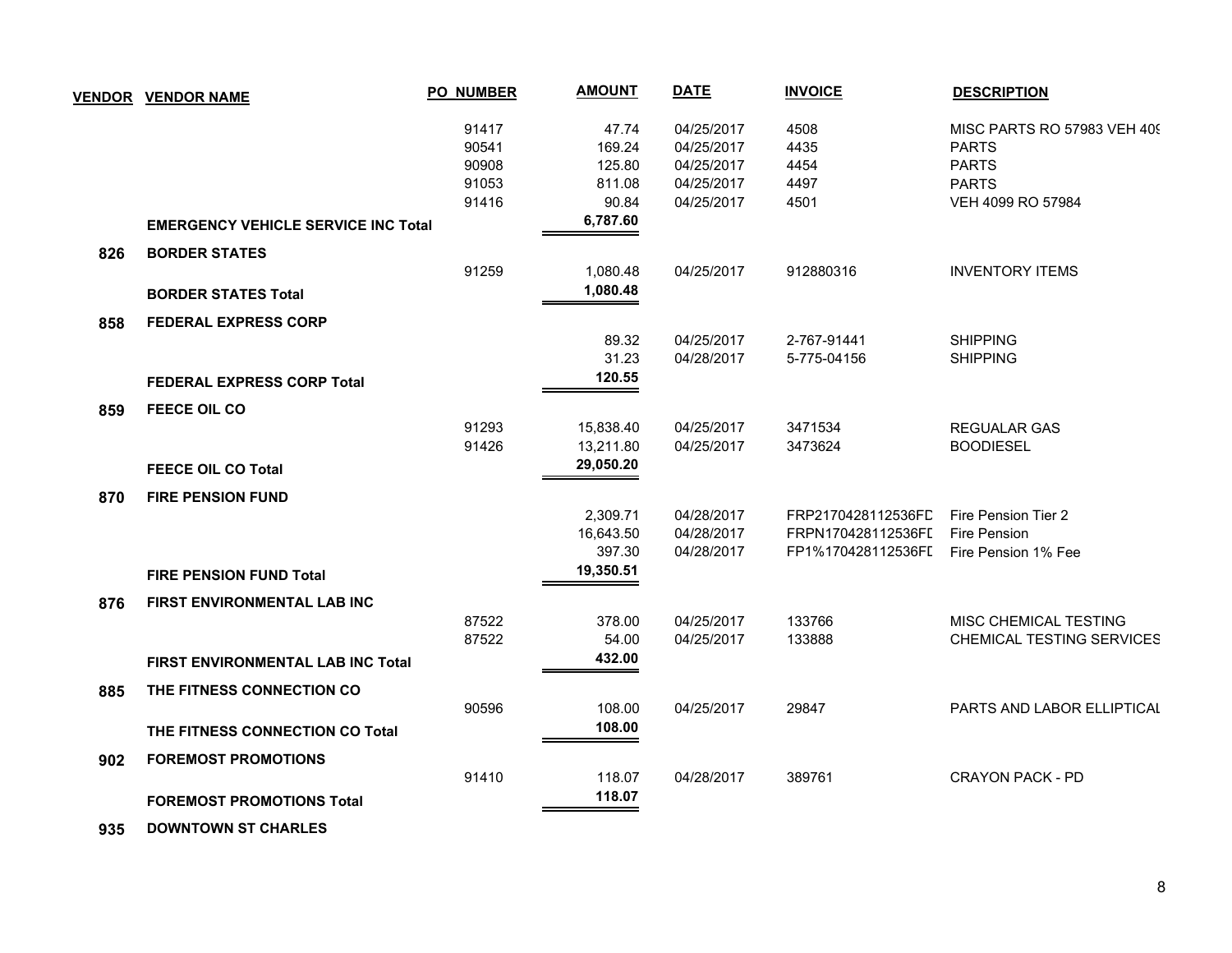|      | <b>VENDOR VENDOR NAME</b>                   | <b>PO NUMBER</b> | <b>AMOUNT</b>    | <b>DATE</b> | <b>INVOICE</b>     | <b>DESCRIPTION</b>           |
|------|---------------------------------------------|------------------|------------------|-------------|--------------------|------------------------------|
|      | <b>DOWNTOWN ST CHARLES Total</b>            | 91488            | 275.00<br>275.00 | 05/04/2017  | 4475               | 2017 DOWNTOWN BRANDED M      |
|      |                                             |                  |                  |             |                    |                              |
| 944  | <b>GALLS LLC</b>                            | 87542            | 51.32            | 04/28/2017  | 007367436          | UNIFORMS PD                  |
|      |                                             | 87542            | 26.21            | 04/28/2017  | 007384804          | UNIFORMS PD                  |
|      |                                             | 87542            | 26.31            | 04/25/2017  | 007309971          | <b>UNIFORMS - PD</b>         |
|      |                                             | 87542            | 117.00           | 04/28/2017  | 007385350          | <b>UNIFORMS - PD</b>         |
|      |                                             |                  | $-96.30$         | 04/28/2017  | 007388109          | CRED IN#007123132            |
|      | <b>GALLS LLC Total</b>                      |                  | 124.54           |             |                    |                              |
| 985  | <b>XYLEM DEWATERING SOLUTIONS INC</b>       |                  |                  |             |                    |                              |
|      |                                             | 91382            | 1,070.00         | 04/28/2017  | 400698411          | SUBPRIME SUBMERSIBLE TRA     |
|      | <b>XYLEM DEWATERING SOLUTIONS INC Total</b> |                  | 1,070.00         |             |                    |                              |
| 989  | <b>GORDON FLESCH CO INC</b>                 |                  |                  |             |                    |                              |
|      |                                             |                  | 97.17            | 04/25/2017  | IN11878566         | <b>MONTHLY BILLING</b>       |
|      |                                             |                  | 166.24           | 04/25/2017  | IN11879545         | <b>MONTHLY BILLING</b>       |
|      | <b>GORDON FLESCH CO INC Total</b>           |                  | 263.41           |             |                    |                              |
| 996  | <b>GOVCONNECTION INC</b>                    |                  |                  |             |                    |                              |
|      |                                             | 91335            | 136.76           | 04/25/2017  | 54708824           | <b>REPLACE MONITOR</b>       |
|      | <b>GOVCONNECTION INC Total</b>              |                  | 136.76           |             |                    |                              |
| 1001 | <b>SCOTT GRAY</b>                           |                  |                  |             |                    |                              |
|      |                                             |                  | 110.57           | 04/25/2017  | 042417             | (6) JEANS WALMART 4/21/17    |
|      | <b>SCOTT GRAY Total</b>                     |                  | 110.57           |             |                    |                              |
| 1006 | <b>ST CHARLES CONVENTION</b>                |                  |                  |             |                    |                              |
|      |                                             |                  | 7,214.27         | 04/25/2017  | FY17-025           | REIMBURSE MOVING EXPENSE     |
|      |                                             | 89253            | 43,875.00        | 05/04/2017  | VCCRGRE0317        | HTL TX DSBRSMNT FY 16-17     |
|      | <b>ST CHARLES CONVENTION Total</b>          |                  | 51,089.27        |             |                    |                              |
| 1007 | <b>GREAT LAKES SPECIALTY METALS</b>         |                  |                  |             |                    |                              |
|      |                                             | 90656            | 438.00           | 05/04/2017  | 1006373            | 300 FT 6063 1" SCH 40X20' ML |
|      | <b>GREAT LAKES SPECIALTY METALS Total</b>   |                  | 438.00           |             |                    |                              |
| 1036 | <b>HARRIS BANK NA</b>                       |                  |                  |             |                    |                              |
|      |                                             |                  | 1,440.00         | 04/28/2017  | UNF 170428112536FD | Union Dues - IAFF            |
|      | <b>HARRIS BANK NA Total</b>                 |                  | 1,440.00         |             |                    |                              |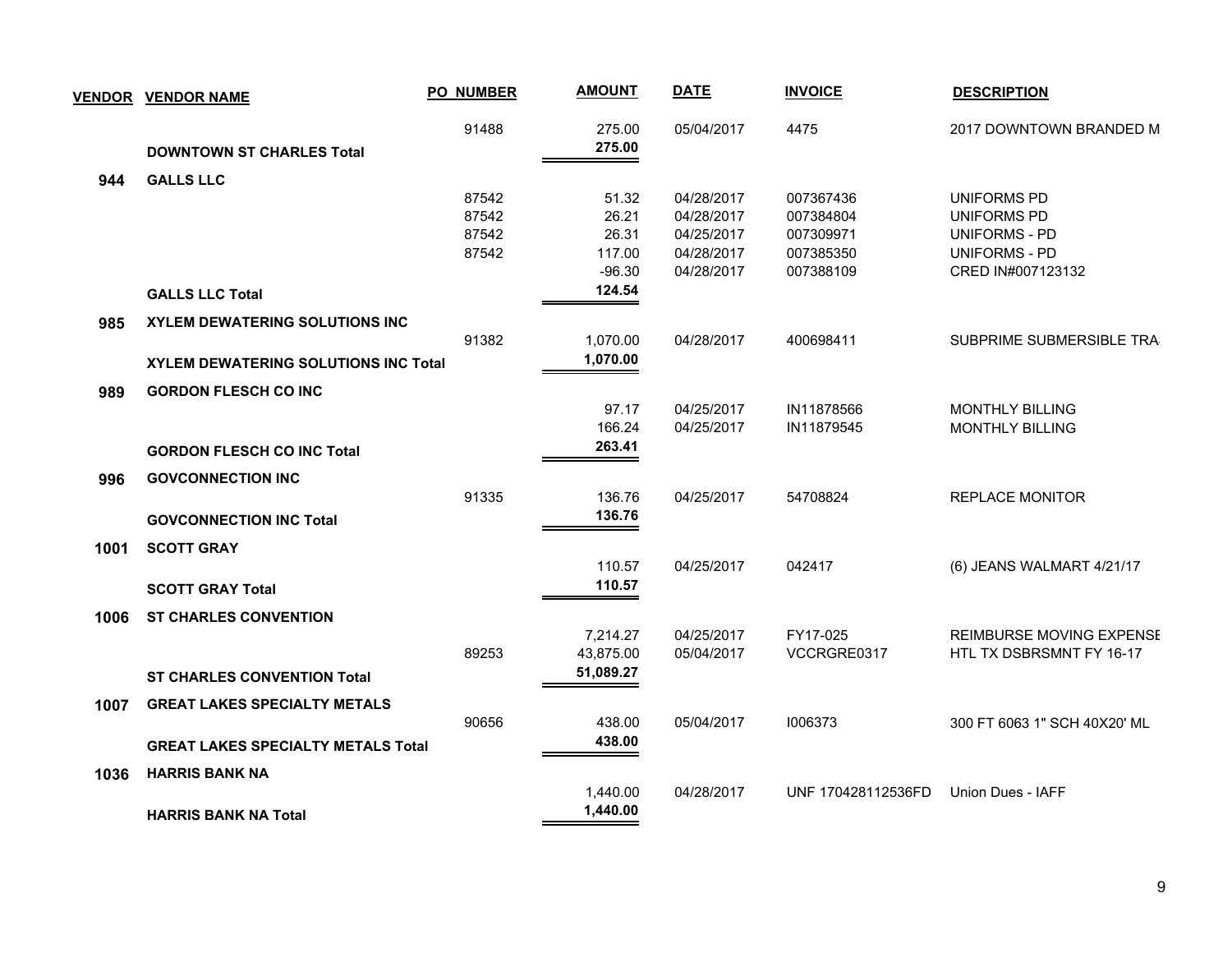|      | <u>VENDOR VENDOR NAME</u>               | <b>PO_NUMBER</b> | <b>AMOUNT</b> | <b>DATE</b> | <b>INVOICE</b>     | <b>DESCRIPTION</b>                |
|------|-----------------------------------------|------------------|---------------|-------------|--------------------|-----------------------------------|
| 1104 | <b>HOVING PIT STOP INC</b>              |                  |               |             |                    |                                   |
|      |                                         | 87832            | 65.00         | 05/04/2017  | 158596             | <b>WEEKLY BILLING</b>             |
|      |                                         | 87524            | 130.00        | 04/25/2017  | 158595             | <b>WEEKLY BILLING PS FACILITY</b> |
|      |                                         | 88139            | 9,360.18      | 04/25/2017  | 12900              | <b>STREET SWEEPING</b>            |
|      | <b>HOVING PIT STOP INC Total</b>        |                  | 9,555.18      |             |                    |                                   |
| 1106 | <b>CAPITAL ONE NATIONAL ASSOC</b>       |                  |               |             |                    |                                   |
|      |                                         |                  | 38.97         | 05/04/2017  | 711800009927       | ARBOR DAY COOKIES                 |
|      |                                         | 91625            | 29.98         | 05/04/2017  | 712200010430       | CANDY FOR HR OFFICE               |
|      |                                         | 91471            | 640.29        | 04/28/2017  | 711200011637       | REFRESHMENTS FIRE DEPT            |
|      |                                         | 91491            | 19.98         | 04/28/2017  | 711600013810       | <b>COFFEE FOR OFFICE</b>          |
|      |                                         | 91493            | 264.18        | 04/28/2017  | 711600087165       | PICTURE FOR BYSTWD                |
|      | <b>CAPITAL ONE NATIONAL ASSOC Total</b> |                  | 993.40        |             |                    |                                   |
| 1113 | <b>HUFF &amp; HUFF INC</b>              |                  |               |             |                    |                                   |
|      |                                         | 85810            | 78.00         | 05/04/2017  | 0736135            | EXCVT CCDD 1ST ST BLD1/DEC        |
|      |                                         | 89483            | 603.50        | 05/04/2017  | 0736136            | 1ST STR BUILDING 3 THRU 4-2       |
|      |                                         | 89483            | 3,718.00      | 04/25/2017  | 0735563            | STC FIRST ST BLDG 3               |
|      |                                         | 85810            | 338.00        | 04/28/2017  | 0735562            | STC FIRST ST BLDG 1               |
|      |                                         | 91021            | 3,324.62      | 04/28/2017  | 0735564            | STC FIRST ST STOCKPILE            |
|      |                                         | 90106            | 606.00        | 04/28/2017  | 0735565            | STC 1423/1625 MAIN ST             |
|      | <b>HUFF &amp; HUFF INC Total</b>        |                  | 8,668.12      |             |                    |                                   |
| 1133 | <b>IBEW LOCAL 196</b>                   |                  |               |             |                    |                                   |
|      |                                         |                  | 655.14        | 04/28/2017  | UNEW170428112536P  | Union Due - IBEW - percent        |
|      |                                         |                  | 180.00        | 04/28/2017  | UNE 170428112536PW | Union Due - IBEW                  |
|      | <b>IBEW LOCAL 196 Total</b>             |                  | 835.14        |             |                    |                                   |
| 1136 | <b>ICMA RETIREMENT CORP</b>             |                  |               |             |                    |                                   |
|      |                                         |                  | 526.22        | 04/28/2017  | E401170428112536CD | 401A Savings Plan Employee        |
|      |                                         |                  | 424.64        | 04/28/2017  | E401170428112536FD | 401A Savings Plan Employee        |
|      |                                         |                  | 526.22        | 04/28/2017  | C401170428112536CD | 401A Savings Plan Company         |
|      |                                         |                  | 424.64        | 04/28/2017  | C401170428112536FD | 401A Savings Plan Company         |
|      |                                         |                  | 543.05        | 04/28/2017  | E401170428112536FN | 401A Savings Plan Employee        |
|      |                                         |                  | 543.05        | 04/28/2017  | C401170428112536FN | 401A Savings Plan Company         |
|      |                                         |                  | 219.80        | 04/28/2017  | C401170428112536HR | 401A Savings Plan Company         |
|      |                                         |                  | 219.80        | 04/28/2017  | E401170428112536HR | 401A Savings Plan Employee        |
|      |                                         |                  | 313.43        | 04/28/2017  | E401170428112536IS | 401A Savings Plan Employee        |
|      |                                         |                  | 634.55        | 04/28/2017  | E401170428112536PD | 401A Savings Plan Employee        |
|      |                                         |                  | 771.21        | 04/28/2017  | E401170428112536PW | 401A Savings Plan Employee        |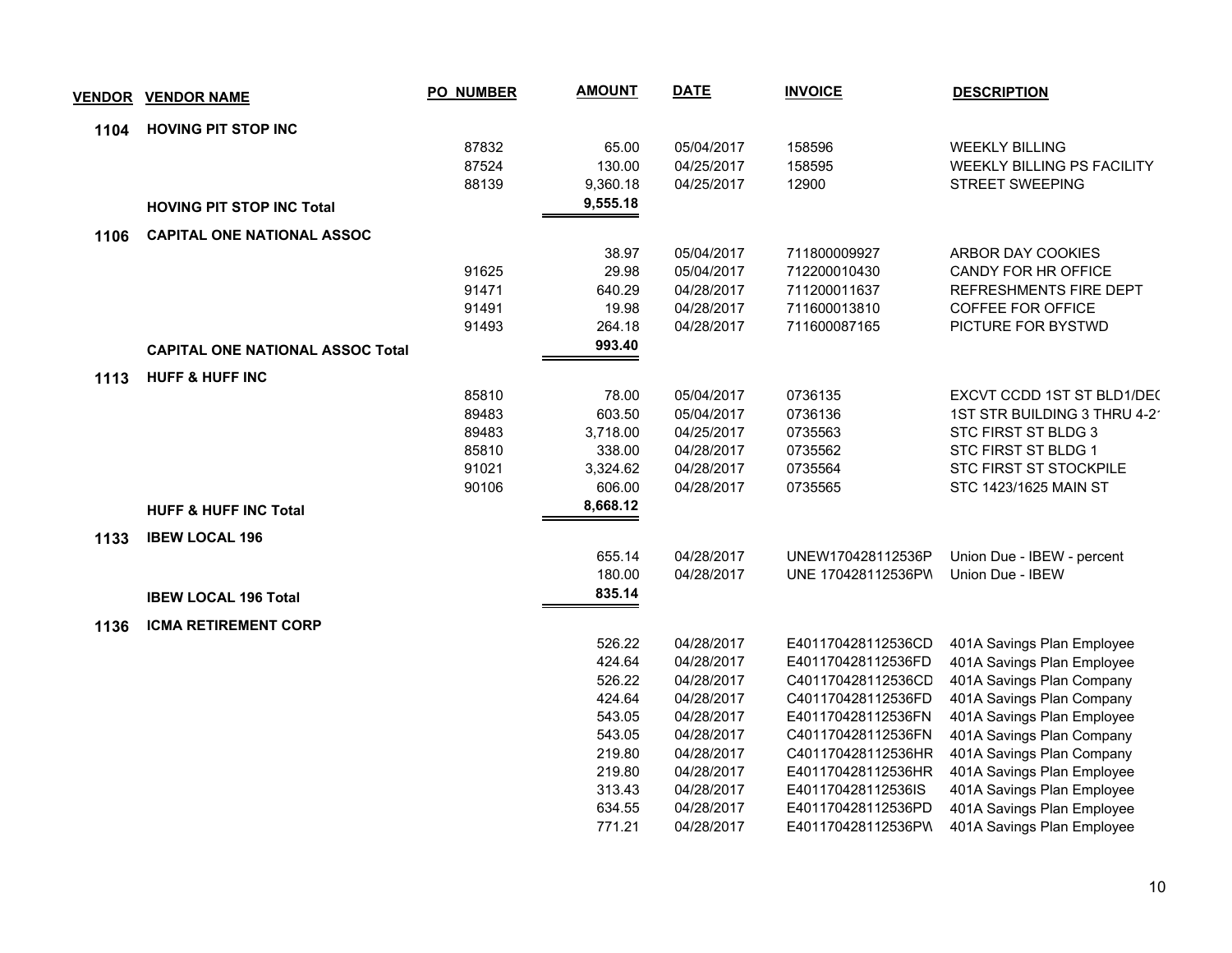| <b>VENDOR NAME</b>                | PO_NUMBER | <b>AMOUNT</b> | <b>DATE</b> | <b>INVOICE</b>     | <b>DESCRIPTION</b>               |
|-----------------------------------|-----------|---------------|-------------|--------------------|----------------------------------|
|                                   |           | 313.43        | 04/28/2017  | C401170428112536IS | 401A Savings Plan Company        |
|                                   |           | 634.55        | 04/28/2017  | C401170428112536PD | 401A Savings Plan Company        |
|                                   |           | 771.21        | 04/28/2017  | C401170428112536PW | 401A Savings Plan Company        |
|                                   |           | 200.91        | 04/28/2017  | E401170428112536CA | 401A Savings Plan Employee       |
|                                   |           | 307.00        | 04/28/2017  | RTHA170428112536FI | Roth 457 - Dollar Amount         |
|                                   |           | 100.00        | 04/28/2017  | RTHA170428112536PI | Roth 457 - Dollar Amount         |
|                                   |           | 35.00         | 04/28/2017  | RTHA170428112536HI | Roth 457 - Dollar Amount         |
|                                   |           | 200.91        | 04/28/2017  | C401170428112536CA | 401A Savings Plan Company        |
|                                   |           | 292.30        | 04/28/2017  | ROTH170428112536HI | Roth IRA Deduction               |
|                                   |           | 266.50        | 04/28/2017  | ROTH170428112536IS | Roth IRA Deduction               |
|                                   |           | 995.00        | 04/28/2017  | ROTH170428112536PI | Roth IRA Deduction               |
|                                   |           | 295.00        | 04/28/2017  | ROTH170428112536P\ | Roth IRA Deduction               |
|                                   |           | 236.53        | 04/28/2017  | ROTH170428112536FI | Roth IRA Deduction               |
|                                   |           | 85.00         | 04/28/2017  | ROTH170428112536FI | Roth IRA Deduction               |
|                                   |           | 1,798.00      | 04/28/2017  | ICMA170428112536CL | ICMA Deductions - Dollar Amt     |
|                                   |           | 1,675.00      | 04/28/2017  | ICMA170428112536FD | ICMA Deductions - Dollar Amt     |
|                                   |           | 817.31        | 04/28/2017  | ICMA170428112536FN | ICMA Deductions - Dollar Amt     |
|                                   |           | 480.00        | 04/28/2017  | ICMA170428112536HF | ICMA Deductions - Dollar Amt     |
|                                   |           | 875.00        | 04/28/2017  | ICMA170428112536IS | ICMA Deductions - Dollar Amt     |
|                                   |           | 7,753.07      | 04/28/2017  | ICMA170428112536PD | ICMA Deductions - Dollar Amt     |
|                                   |           | 9,625.07      | 04/28/2017  | ICMA170428112536PV | ICMA Deductions - Dollar Amt     |
|                                   |           | 923.07        | 04/28/2017  | ICMA170428112536CA | ICMA Deductions - Dollar Amt     |
|                                   |           | 298.34        | 04/28/2017  | RTHP170428112536FI | Roth 457 - Percent               |
|                                   |           | 94.00         | 04/28/2017  | RTHP170428112536PI | Roth 457 - Percent               |
|                                   |           | 31.66         | 04/28/2017  | RTHP170428112536P\ | Roth 457 - Percent               |
|                                   |           | 250.24        | 04/28/2017  | ICMP170428112536CA | ICMA Deductions - Percent        |
|                                   |           | 1,164.54      | 04/28/2017  | ICMP170428112536CD | ICMA Deductions - Percent        |
|                                   |           | 2,760.82      | 04/28/2017  | ICMP170428112536FD | ICMA Deductions - Percent        |
|                                   |           | 1,344.37      | 04/28/2017  | ICMP170428112536FN | ICMA Deductions - Percent        |
|                                   |           | 366.66        | 04/28/2017  | ICMP170428112536HF | ICMA Deductions - Percent        |
|                                   |           | 1,030.05      | 04/28/2017  | ICMP170428112536IS | ICMA Deductions - Percent        |
|                                   |           | 2,022.05      | 04/28/2017  | ICMP170428112536PD | ICMA Deductions - Percent        |
|                                   |           | 971.72        | 04/28/2017  | ICMP170428112536PV | <b>ICMA Deductions - Percent</b> |
|                                   |           | 752.31        | 04/28/2017  | RTHA170428112536P\ | Roth 457 - Dollar Amount         |
|                                   |           | 25.00         | 04/28/2017  | RTHA170428112536IS | Roth 457 - Dollar Amount         |
|                                   |           | 70.00         | 04/28/2017  | RTHA170428112536CI | Roth 457 - Dollar Amount         |
|                                   |           | 382.66        | 04/28/2017  | 042817             | <b>PLAN 109830 ICMA</b>          |
| <b>ICMA RETIREMENT CORP Total</b> |           | 45,390.89     |             |                    |                                  |

 $VENDOR$  **VENDOR NAME**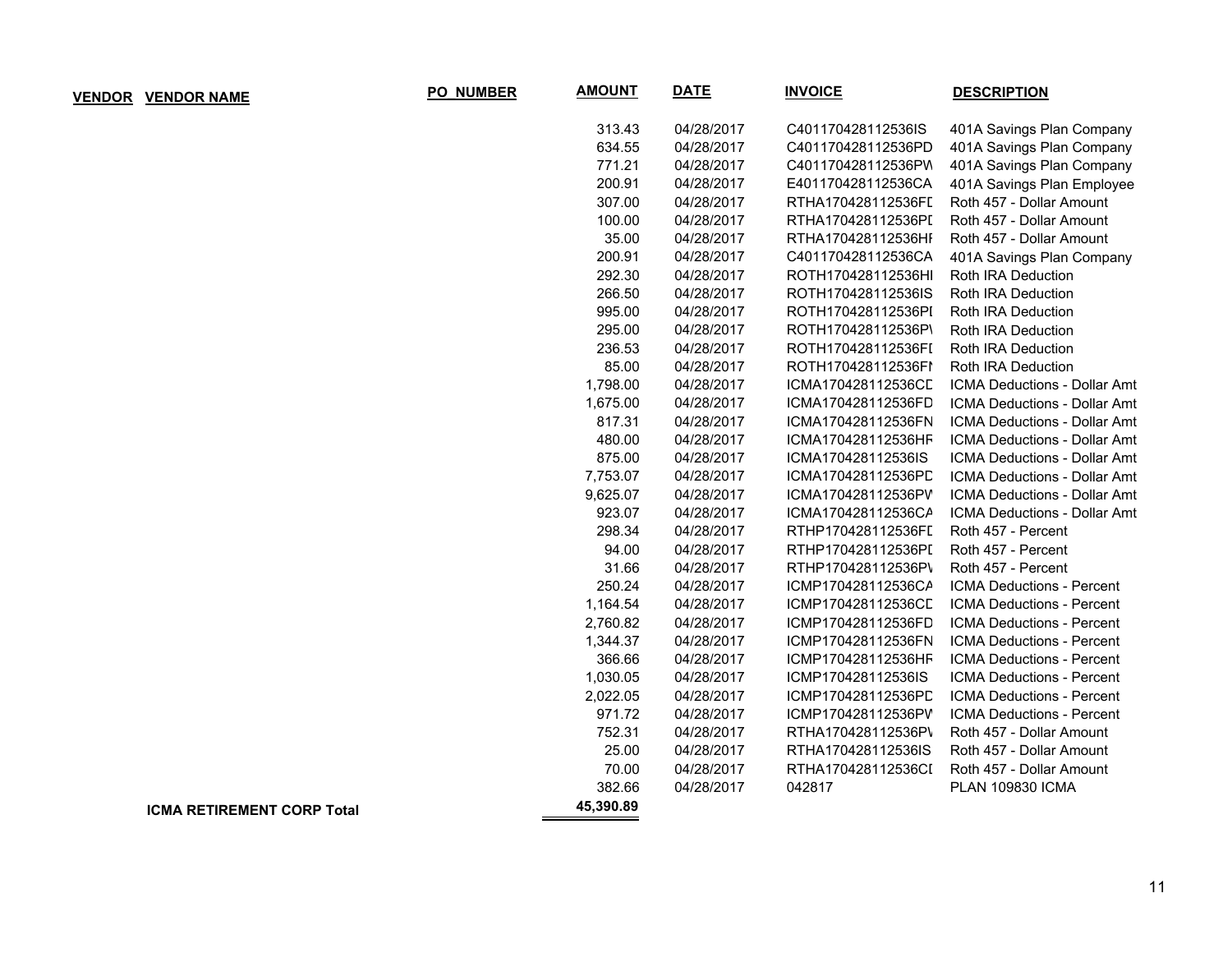| <b>VENDOR</b> | <b>VENDOR NAME</b>                          | <b>PO NUMBER</b> | <b>AMOUNT</b> | <b>DATE</b> | <b>INVOICE</b> | <b>DESCRIPTION</b>        |
|---------------|---------------------------------------------|------------------|---------------|-------------|----------------|---------------------------|
| 1168          | IL FIRE INSPECTORS ASSOC                    |                  |               |             |                |                           |
|               |                                             | 90947            | 95.00         | 04/25/2017  | 041817         | 2017 DUES FIRE DEPT       |
|               | <b>IL FIRE INSPECTORS ASSOC Total</b>       |                  | 95.00         |             |                |                           |
| 1197          | <b>ILLINOIS FIRE SERVICE ADM PROF</b>       |                  |               |             |                |                           |
|               |                                             |                  | 165.00        | 05/04/2017  | 050117         | MEMBERSHIPS MURPHY/WALS   |
|               | <b>ILLINOIS FIRE SERVICE ADM PROF Total</b> |                  | 165.00        |             |                |                           |
| 1209          | <b>PATRICIA L DONAHUE</b>                   |                  |               |             |                |                           |
|               |                                             | 91390            | 104.50        | 04/25/2017  | 29709          | <b>MISC BRASS PLATE</b>   |
|               | <b>PATRICIA L DONAHUE Total</b>             |                  | 104.50        |             |                |                           |
| 1220          | <b>STAN IGLEHART</b>                        |                  |               |             |                |                           |
|               |                                             |                  | 216.20        | 04/28/2017  | 040217A        | LODGING APR 2-4 2017      |
|               | <b>STAN IGLEHART Total</b>                  |                  | 216.20        |             |                |                           |
| 1223          | <b>INITIAL IMPRESSIONS EMBROIDERY</b>       |                  |               |             |                |                           |
|               |                                             | 91261            | 480.35        | 05/04/2017  | 6931           | <b>INVENTORY ITEMS</b>    |
|               |                                             | 88842            | 4.95          | 04/28/2017  | 7060           | <b>EMBROIDERY</b>         |
|               |                                             | 89692            | 107.64        | 04/25/2017  | 6431           | <b>INVENTORY ITEMS</b>    |
|               |                                             | 90860            | 48.48         | 04/25/2017  | 6503           | <b>INVENTORY ITEMS</b>    |
|               |                                             | 88842            | 4.95          | 04/25/2017  | 6554           | <b>EMBROIDERY CHARGES</b> |
|               |                                             | 91032            | 638.88        | 04/25/2017  | 6573           | <b>INVENTORY ITEMS</b>    |
|               |                                             | 91116            | 207.60        | 04/25/2017  | 6687           | <b>INVENTORY ITEMS</b>    |
|               | <b>INITIAL IMPRESSIONS EMBROIDERY Total</b> |                  | 1,492.85      |             |                |                           |
| 1225          | <b>INSIGHT PUBLIC SECTOR</b>                |                  |               |             |                |                           |
|               |                                             | 91290            | 544.66        | 04/25/2017  | 1100527812     | <b>TONER CARTRIDGE</b>    |
|               |                                             | 91391            | 1,239.30      | 04/25/2017  | 1100529378     | MICROSOFT SURFACE PRO     |
|               | <b>INSIGHT PUBLIC SECTOR Total</b>          |                  | 1,783.96      |             |                |                           |
| 1240          | <b>INTERSTATE BATTERY SYSTEM OF</b>         |                  |               |             |                |                           |
|               |                                             | 91350            | 211.80        | 04/25/2017  | 1915201017301  | <b>INVENTORY ITEMS</b>    |
|               |                                             | 91237            | 95.70         | 04/25/2017  | 1915201017302  | <b>INVENTORY ITEMS</b>    |
|               | <b>INTERSTATE BATTERY SYSTEM OF Total</b>   |                  | 307.50        |             |                |                           |
| 1262          | <b>INTERNATIONAL SOCIETY OF</b>             |                  |               |             |                |                           |
|               |                                             |                  | 135.00        | 05/04/2017  | 050217         | MEMBERSHIP J CRAFT        |
|               | <b>INTERNATIONAL SOCIETY OF Total</b>       |                  | 135.00        |             |                |                           |
|               |                                             |                  |               |             |                |                           |

 **1313 KANE COUNTY RECORDERS OFFICE**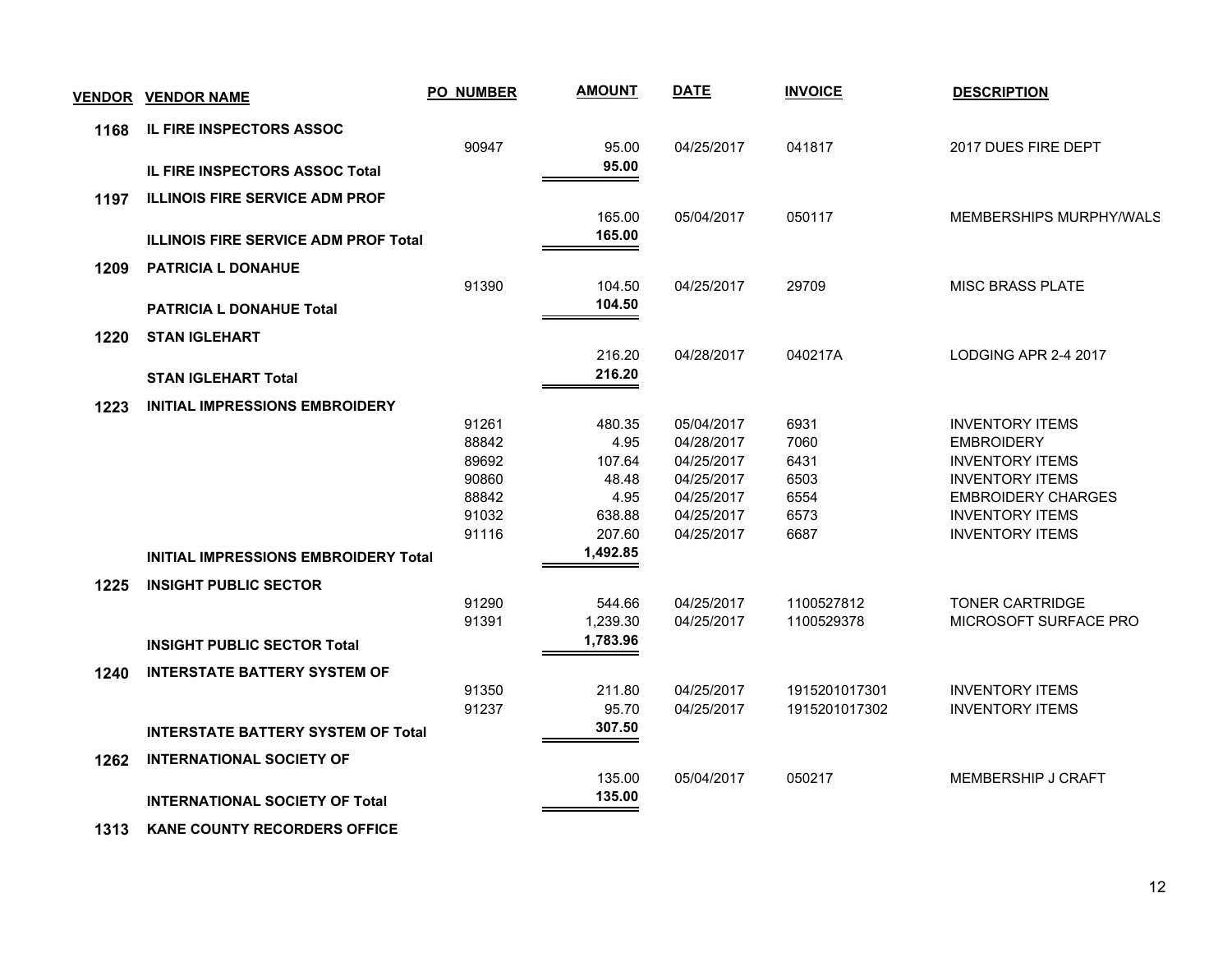|      | <b>VENDOR VENDOR NAME</b>                     | <b>PO_NUMBER</b> | <b>AMOUNT</b>             | <b>DATE</b>              | <b>INVOICE</b>       | <b>DESCRIPTION</b>                   |
|------|-----------------------------------------------|------------------|---------------------------|--------------------------|----------------------|--------------------------------------|
|      |                                               |                  | 47.00<br>109.00<br>156.00 | 05/04/2017<br>04/28/2017 | 042517-203<br>245448 | RE: 203 CHASSE CIRCLE<br>2017K020504 |
|      | KANE COUNTY RECORDERS OFFICE Total            |                  |                           |                          |                      |                                      |
| 1317 | <b>COUNTY OF KANE</b>                         |                  |                           |                          |                      |                                      |
|      |                                               | 89916            | 291.00<br>291.00          | 05/04/2017               | 2017-00000002        | TRAF LITE SGNL DEC~FEB 2011          |
|      | <b>COUNTY OF KANE Total</b>                   |                  |                           |                          |                      |                                      |
| 1353 | <b>SUSAN KEMPH</b>                            |                  |                           |                          |                      |                                      |
|      |                                               |                  | 227.94                    | 05/04/2017               | 050217               | PETTY CASH REIMBURSEMENT             |
|      | <b>SUSAN KEMPH Total</b>                      |                  | 227.94                    |                          |                      |                                      |
| 1363 | KIESLER POLICE SUPPLY INC                     |                  |                           |                          |                      |                                      |
|      |                                               | 91367            | 4,138.50                  | 04/25/2017               | 0825282              | <b>AMMUNITION</b>                    |
|      | <b>KIESLER POLICE SUPPLY INC Total</b>        |                  | 4,138.50                  |                          |                      |                                      |
| 1364 | <b>KIEFT BROTHERS INC</b>                     |                  |                           |                          |                      |                                      |
|      |                                               | 91232            | 1,190.64                  | 04/25/2017               | 223326               | <b>INVENTORY ITEMS</b>               |
|      |                                               | 91418            | 453.84                    | 04/28/2017               | 223553               | <b>INVENTORY ITEMS</b>               |
|      | <b>KIEFT BROTHERS INC Total</b>               |                  | 1,644.48                  |                          |                      |                                      |
| 1365 | <b>KYLE KIM</b>                               |                  |                           |                          |                      |                                      |
|      |                                               |                  | 261.73                    | 04/25/2017               | 042117               | (7) JEANS KOHLS/F&F 4/20/17          |
|      | <b>KYLE KIM Total</b>                         |                  | 261.73                    |                          |                      |                                      |
| 1387 | <b>KONICA MINOLTA BUS SOLUTIONS</b>           |                  |                           |                          |                      |                                      |
|      |                                               |                  | 273.25                    | 04/28/2017               | 9003424105           | 3-19 THRU 4-18-17                    |
|      |                                               |                  | 38.33                     | 04/28/2017               | 9003432634           | SVC 3-19 THRU 4-18-17                |
|      |                                               |                  | 465.72                    | 04/28/2017               | 9003437513           | SVC 3-24 THRU 4-23-17                |
|      | <b>KONICA MINOLTA BUS SOLUTIONS Total</b>     |                  | 777.30                    |                          |                      |                                      |
| 1395 | <b>KRAMER TREE SPECIALISTS</b>                |                  |                           |                          |                      |                                      |
|      |                                               | 87620            | 22,888.85                 | 05/03/2017               | 65109                | APRIL BRUSH REMOVAL                  |
|      | <b>KRAMER TREE SPECIALISTS Total</b>          |                  | 22,888.85                 |                          |                      |                                      |
| 1403 | <b>WEST VALLEY GRAPHICS &amp; PRINT</b>       |                  |                           |                          |                      |                                      |
|      |                                               | 91446            | 89.00                     | 04/28/2017               | 15123                | <b>DOOR HANGERS</b>                  |
|      |                                               | 90666            | 382.50                    | 04/28/2017               | 14791                | <b>BUSINESS CARDS FIRE DPET</b>      |
|      | <b>WEST VALLEY GRAPHICS &amp; PRINT Total</b> |                  | 471.50                    |                          |                      |                                      |
|      |                                               |                  |                           |                          |                      |                                      |

 **1450 LEE JENSEN SALES CO INC**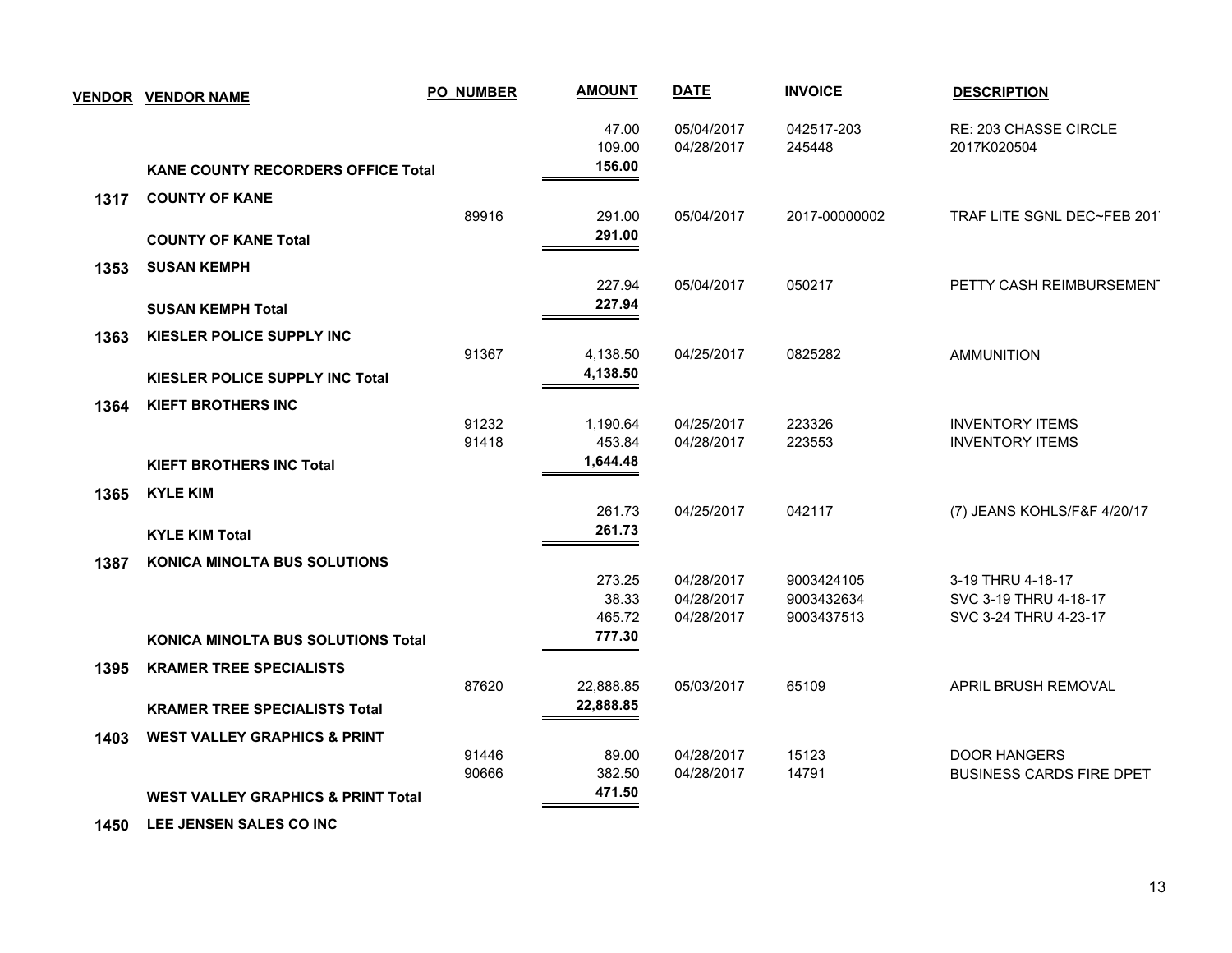| <b>VENDOR</b> | <b>VENDOR NAME</b>                          | PO_NUMBER | <b>AMOUNT</b> | <b>DATE</b> | <b>INVOICE</b>  | <b>DESCRIPTION</b>              |
|---------------|---------------------------------------------|-----------|---------------|-------------|-----------------|---------------------------------|
|               |                                             | 91456     | 147.00        | 04/28/2017  | 166258          | <b>REPAIR GMI PS200</b>         |
|               | LEE JENSEN SALES CO INC Total               |           | 147.00        |             |                 |                                 |
| 1463          | <b>LINA</b>                                 |           |               |             |                 |                                 |
|               |                                             | 87694     | 9,792.59      | 05/04/2017  | 043017          | PERIOD COVERING APRIL 2017      |
|               | <b>LINA Total</b>                           |           | 9,792.59      |             |                 |                                 |
| 1482          | <b>ARTHUR J LOOTENS &amp; SON INC</b>       |           |               |             |                 |                                 |
|               |                                             | 91340     | 3,500.90      | 04/25/2017  | 32111           | WTR MAIN BREAK RT 64 REPAI      |
|               | <b>ARTHUR J LOOTENS &amp; SON INC Total</b> |           | 3,500.90      |             |                 |                                 |
|               | <b>LOWES</b>                                |           |               |             |                 |                                 |
| 1489          |                                             | 91310     | 13.64         | 04/25/2017  | 1944            | <b>INVENTORY ITEMS</b>          |
|               |                                             | 87636     | 940.06        | 04/25/2017  | 01232/04-21-17  | <b>MISC SUPPLIES</b>            |
|               |                                             | 87527     | 76.80         | 04/25/2017  | 01865/04-07-17  | POLICE DEPT SUPPLIES            |
|               |                                             | 87811     | 359.31        | 04/25/2017  | 991127          | MISC SUPPLIES - WATER DEPT      |
|               |                                             | 87587     | 153.05        | 04/25/2017  | 95311           | MISC SUPPLIES - PW              |
|               |                                             | 87587     | 24.69         | 04/25/2017  | 902960          | MISC SUPPLIES - PW              |
|               |                                             | 87587     | 160.55        | 04/25/2017  | 02475/04-07-17  | PUBLIC SERVICES SUPPLIES        |
|               |                                             | 87636     | 127.56        | 04/25/2017  | 02933/04-10-17  | FIRE DEPT SUPPLIES              |
|               |                                             | 87608     | 60.72         | 04/25/2017  | 902505          | MISC SUPPLIES - ELEC            |
|               |                                             | 87587     | 260.91        | 04/25/2017  | 97799           | <b>MISC SUPPLIES</b>            |
|               |                                             | 87636     | 17.54         | 04/25/2017  | 02041/04-11-17  | FIRE DEPT SUPPLIES              |
|               |                                             | 87636     | 58.56         | 04/25/2017  | 02042/04-11-17  | FIRE DEPT SUPPLIES              |
|               |                                             | 87587     | 379.05        | 04/25/2017  | 02181/04-12-17  | PREMIUM 3 TOOL                  |
|               |                                             |           | $-51.22$      | 04/28/2017  | C-11549/04-1-17 | <b>INVOICE DBL ENTRY CREDIT</b> |
|               |                                             | 87608     | 229.14        | 04/28/2017  | 02303/04-20-17  | <b>MISC SUPPLIES</b>            |
|               |                                             | 87636     | 45.68         | 04/28/2017  | 02005/04-24-17  | <b>MISC SUPPLIES</b>            |
|               |                                             | 87850     | 15.45         | 05/04/2017  | 902582          | <b>MISC SUPPLIES</b>            |
|               | <b>LOWES Total</b>                          |           | 2,871.49      |             |                 |                                 |
| 1491          | <b>SCOTT LUDKE</b>                          |           |               |             |                 |                                 |
|               |                                             |           | 408.94        | 04/25/2017  | 042417          | (8) JEANS KOHLS RWS BOOTS       |
|               | <b>SCOTT LUDKE Total</b>                    |           | 408.94        |             |                 |                                 |
| 1493          | <b>LYNN D'AVICO</b>                         |           |               |             |                 |                                 |
|               |                                             |           | 18.77         | 04/28/2017  | 042017          | <b>REIMBURSEMENT BYSTWD 4/2</b> |
|               | <b>LYNN D'AVICO Total</b>                   |           | 18.77         |             |                 |                                 |

 **1503 MAC TOOLS**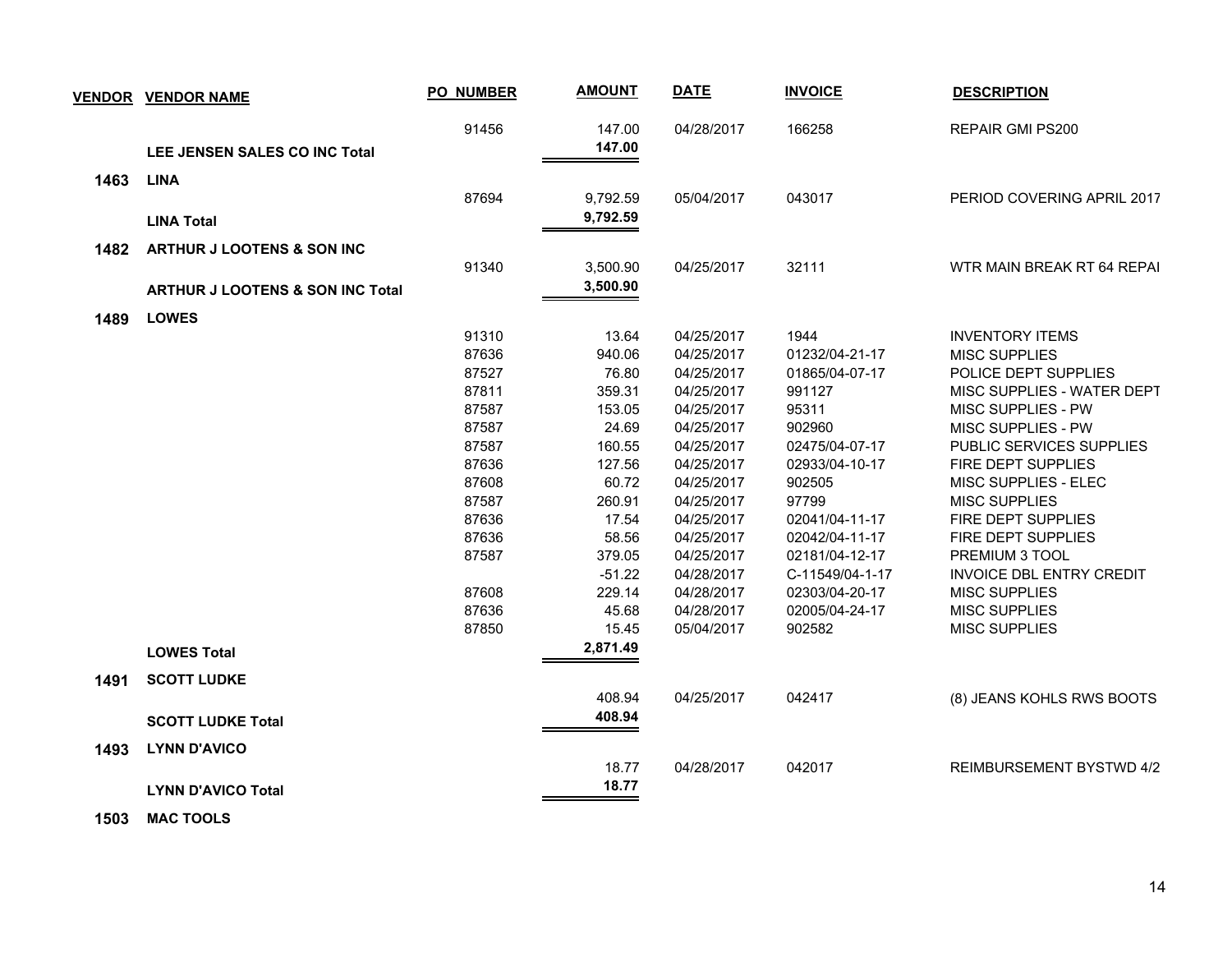| <b>VENDOR</b> | <b>VENDOR NAME</b>                          | <b>PO_NUMBER</b> | <b>AMOUNT</b> | <b>DATE</b> | <b>INVOICE</b> | <b>DESCRIPTION</b>                |
|---------------|---------------------------------------------|------------------|---------------|-------------|----------------|-----------------------------------|
|               |                                             | 91368            | 625.00        | 04/25/2017  | 106569         | V#5299 RO#57950                   |
|               |                                             | 91368            | 625.00        | 04/25/2017  | 106569         | V#5299 RO#57950                   |
|               |                                             | 91368            | $-625.00$     | 04/25/2017  | 106569         | V#5299 RO#57950                   |
|               |                                             | 91368            | $-625.00$     | 04/25/2017  | 106569         | V#5299 RO#57950                   |
|               | <b>MAC TOOLS Total</b>                      |                  | 0.00          |             |                |                                   |
| 1534          | <b>MARTIN IMPLEMENT SALES INC</b>           |                  |               |             |                |                                   |
|               |                                             | 91246            | 3,810.00      | 04/25/2017  | R13532         | <b>EXCAVATOR RENTAL THR 5/2/1</b> |
|               | <b>MARTIN IMPLEMENT SALES INC Total</b>     |                  | 3,810.00      |             |                |                                   |
| 1541          | <b>MARTIN MARX COMPANY INC</b>              |                  |               |             |                |                                   |
|               |                                             | 91262            | 96.80         | 04/28/2017  | 27618          | <b>INVENTORY ITEMS</b>            |
|               | <b>MARTIN MARX COMPANY INC Total</b>        |                  | 96.80         |             |                |                                   |
| 1556          | <b>NIKOS TOOLS LLC</b>                      |                  |               |             |                |                                   |
|               |                                             | 91369            | 108.45        | 04/25/2017  | 106568         | <b>MISC SUPPLIES</b>              |
|               |                                             | 91368            | 625.00        | 04/25/2017  | 106569         | <b>FLEET DEPT PARTS</b>           |
|               | <b>NIKOS TOOLS LLC Total</b>                |                  | 733.45        |             |                |                                   |
| 1564          | <b>MICHAEL MCCOWAN</b>                      |                  |               |             |                |                                   |
|               |                                             |                  | 229.50        | 05/04/2017  | 051517         | PER DIEM 5-15 THRU 5-18-17        |
|               | <b>MICHAEL MCCOWAN Total</b>                |                  | 229.50        |             |                |                                   |
| 1569          | <b>KARLA MCCLEARY</b>                       |                  |               |             |                |                                   |
|               |                                             |                  | 31.78         | 04/28/2017  | 041017         | PETTY CASH                        |
|               | <b>KARLA MCCLEARY Total</b>                 |                  | 31.78         |             |                |                                   |
| 1588          | <b>THOMAS M MEDERNACH</b>                   |                  |               |             |                |                                   |
|               |                                             |                  | 151.18        | 04/28/2017  | 042217         | BOOTS-FARM & FLEET 4-22-17        |
|               | <b>THOMAS M MEDERNACH Total</b>             |                  | 151.18        |             |                |                                   |
| 1590          | <b>MEDICAL SCREENING SERVICES INC</b>       |                  |               |             |                |                                   |
|               |                                             |                  | 99.00         | 04/25/2017  | 0332241-IN     | BLOOD PRESSURE MACHINE -          |
|               | <b>MEDICAL SCREENING SERVICES INC Total</b> |                  | 99.00         |             |                |                                   |
| 1598          | <b>MENARDS INC</b>                          |                  |               |             |                |                                   |
|               |                                             | 87723            | 297.27        | 04/25/2017  | 54994          | <b>MISC LUMBER</b>                |
|               |                                             | 87723            | 47.99         | 04/25/2017  | 55189          | MISC SUPPLIES PUBLIC SERVIO       |
|               | <b>MENARDS INC Total</b>                    |                  | 345.26        |             |                |                                   |

 **1600 MENDEL PLUMBING & HEATING INC**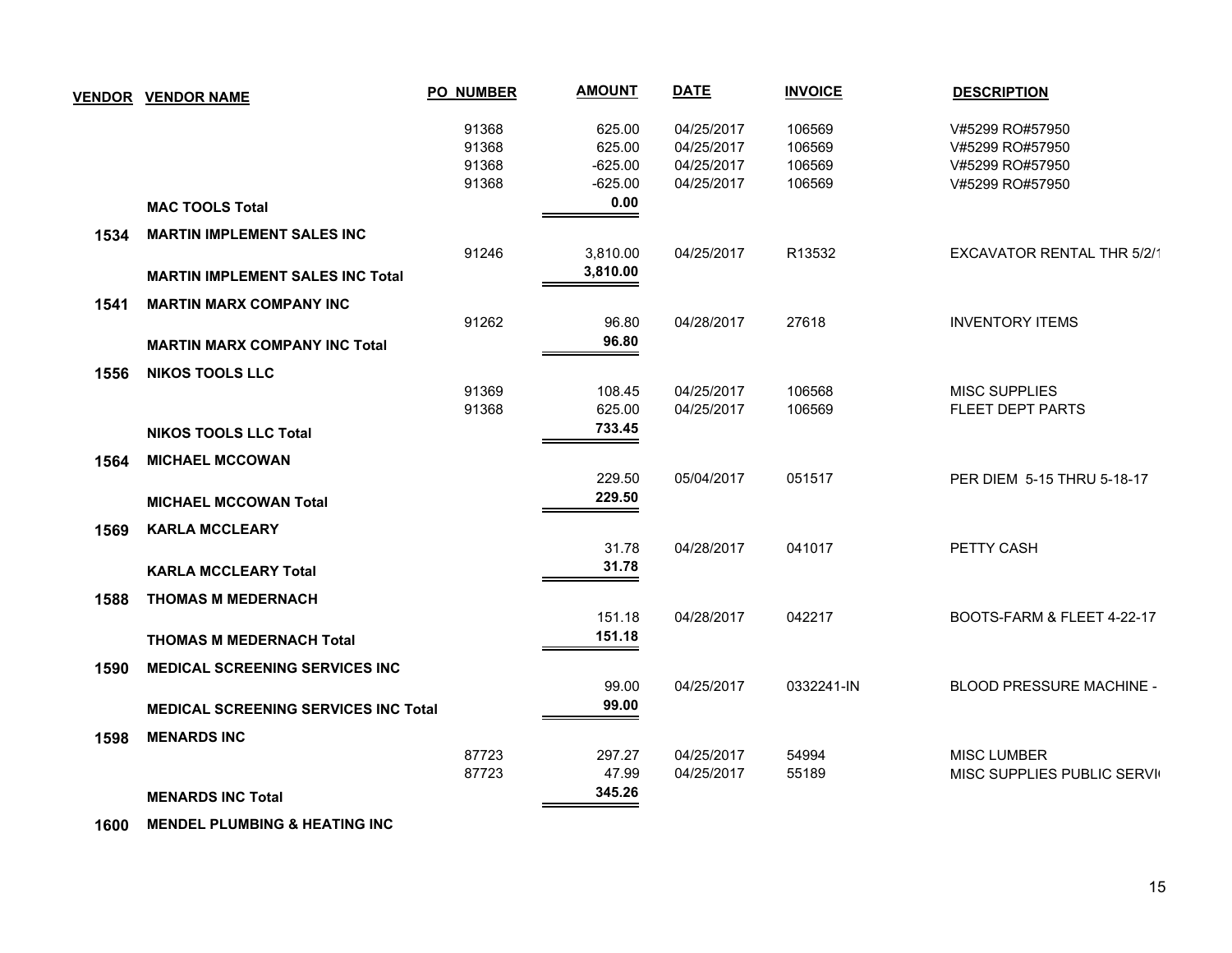|      | <b>VENDOR VENDOR NAME</b>                      | <b>PO_NUMBER</b> | <b>AMOUNT</b>        | <b>DATE</b> | <b>INVOICE</b>        | <b>DESCRIPTION</b>          |
|------|------------------------------------------------|------------------|----------------------|-------------|-----------------------|-----------------------------|
|      | <b>MENDEL PLUMBING &amp; HEATING INC Total</b> | 91457            | 7,188.00<br>7,188.00 | 04/28/2017  | 276921                | SVC 211 N RIVERSIDE         |
|      |                                                |                  |                      |             |                       |                             |
| 1603 | <b>METRO WEST COG</b>                          |                  | 70.00                | 05/04/2017  | 2986                  | <b>BOARD MTG 4-27-17</b>    |
|      | <b>METRO WEST COG Total</b>                    |                  | 70.00                |             |                       |                             |
|      |                                                |                  |                      |             |                       |                             |
| 1613 | <b>METROPOLITAN ALLIANCE OF POL</b>            |                  |                      |             |                       |                             |
|      |                                                |                  | 102.00               | 04/28/2017  | UNPS170428112536PI    | Union Dues-Police Sergeants |
|      |                                                |                  | 967.50<br>1,069.50   | 04/28/2017  | UNP 170428112536PD    | Union Dues - IMAP           |
|      | <b>METROPOLITAN ALLIANCE OF POL Total</b>      |                  |                      |             |                       |                             |
| 1645 | <b>CHRISTOPHER MINICK</b>                      |                  |                      |             |                       |                             |
|      |                                                |                  | 140.18               | 04/28/2017  | 42617                 | PETTY CASH                  |
|      | <b>CHRISTOPHER MINICK Total</b>                |                  | 140.18               |             |                       |                             |
| 1651 | <b>MNJ TECHNOLOGIES DIRECT INC</b>             |                  |                      |             |                       |                             |
|      |                                                | 91215            | 39.00                | 04/25/2017  | 0003526708            | URBAN ARMOR GEAR CASE       |
|      | <b>MNJ TECHNOLOGIES DIRECT INC Total</b>       |                  | 39.00                |             |                       |                             |
|      |                                                |                  |                      |             |                       |                             |
| 1660 | <b>MEAGAN MOREIRA</b>                          |                  | 37.35                | 04/28/2017  | 042117                | PETTY CASH                  |
|      |                                                |                  | 37.35                |             |                       |                             |
|      | <b>MEAGAN MOREIRA Total</b>                    |                  |                      |             |                       |                             |
| 1704 | <b>NCPERS IL IMRF</b>                          |                  |                      |             |                       |                             |
|      |                                                |                  | 8.00                 | 04/28/2017  | NCP2170428112536PL    | <b>NCPERS 2</b>             |
|      |                                                |                  | 16.00                | 04/28/2017  | NCP2170428112536PV    | <b>NCPERS 2</b>             |
|      | <b>NCPERS IL IMRF Total</b>                    |                  | 24.00                |             |                       |                             |
| 1711 | <b>NESTLE WATERS NORTH AMERICA</b>             |                  |                      |             |                       |                             |
|      |                                                | 87949            | 359.10               | 04/25/2017  | 07D0122067317         | <b>WATER DELIVERIES</b>     |
|      | <b>NESTLE WATERS NORTH AMERICA Total</b>       |                  | 359.10               |             |                       |                             |
| 1745 | <b>NICOR</b>                                   |                  |                      |             |                       |                             |
|      |                                                |                  | 31.76                | 04/28/2017  | 1000 2 APR 24 2017    | SVC 3-22 THRU 4-21-17       |
|      |                                                |                  | 3,278.01             | 05/04/2017  | 0929 6 APR 26 2017    | SVC 3-24 THRU 4-25-17       |
|      |                                                |                  | 276.83               | 05/04/2017  | 1000 4 CH APR 28 201  | SVC 3-27 THRU 4-27-17       |
|      |                                                |                  | 41.48                | 05/04/2017  | 1000 5 APR 27 2017    | SVC 3-24 THRU 4-25-17       |
|      |                                                |                  | 51.00                | 05/04/2017  | 1000 9-12 APR 28 2011 | SVC 3-27 THRU 4-27-17       |
|      |                                                |                  | 104.65               | 05/04/2017  | 0000 6 PW APR 27 201  | SVC 3-24 THRU 4-25-17       |
|      |                                                |                  | 39.59                | 05/04/2017  | 1968 1 APR 28 2017    | SVC 3-28 THRU 4-27-17       |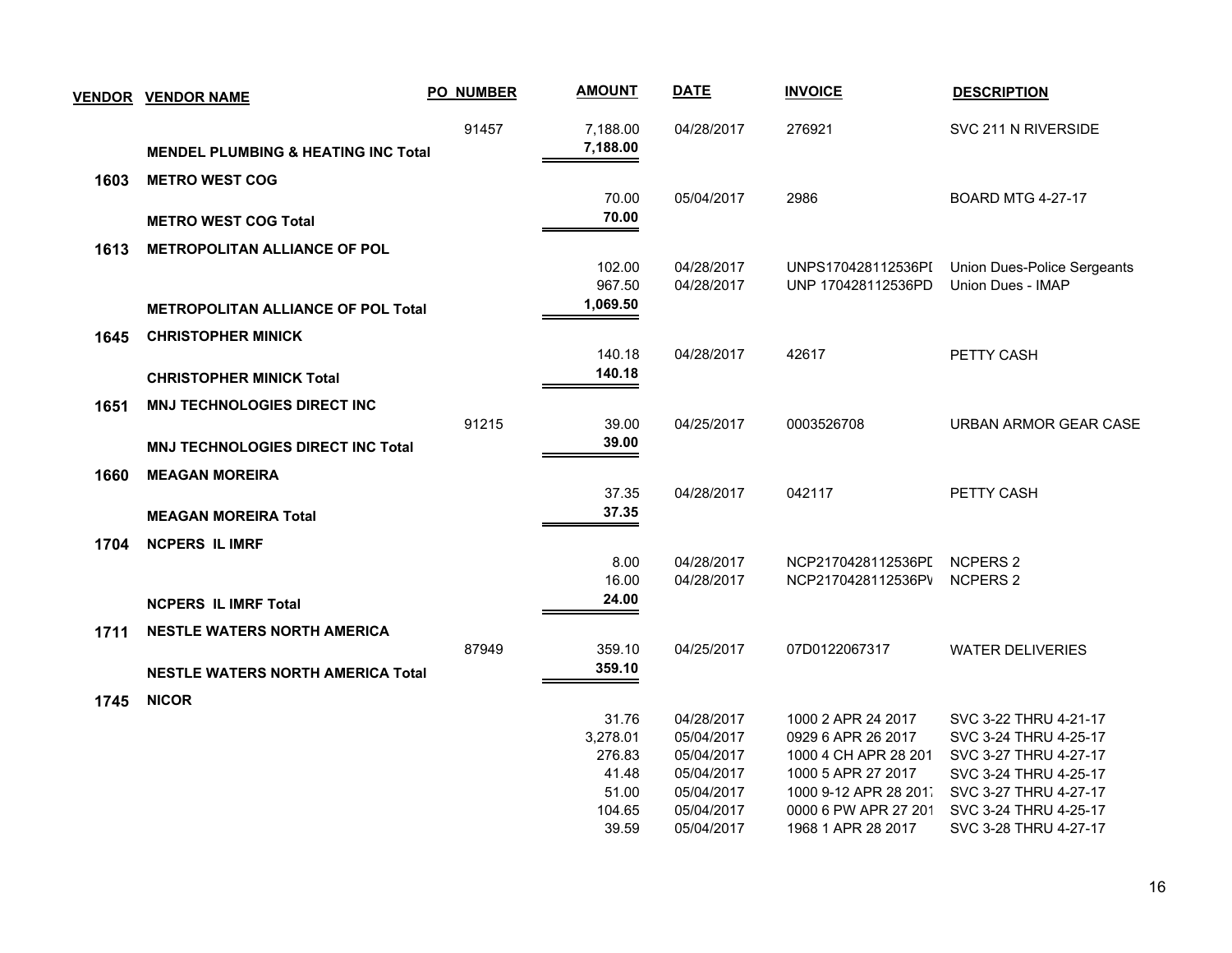| <b>VENDOR</b> | <b>VENDOR NAME</b>                        | <b>PO_NUMBER</b> | <b>AMOUNT</b> | <b>DATE</b> | <b>INVOICE</b>        | <b>DESCRIPTION</b>        |
|---------------|-------------------------------------------|------------------|---------------|-------------|-----------------------|---------------------------|
|               |                                           |                  | 40.79         | 05/04/2017  | 1000 9 APR 28 2017    | SVC 3-28 THRU 4-27-17     |
|               |                                           |                  | 28.23         | 05/04/2017  | 1000 3-10 APR 28 201. | SVC 3-27 THRU 4-26-17     |
|               |                                           |                  | 74.49         | 05/04/2017  | 1000 6 APR 28 2017    | SVC 2-27 THRU 4-27-17     |
|               |                                           |                  | 44.79         | 05/04/2017  | 1000 8 APR 28 2017    | SVC 3-28 THRU 4-27-17     |
|               |                                           |                  | 223.26        | 05/04/2017  | 1000 9 25 APR 27 201  | SVC 3-24 THRU 4-25-17     |
|               |                                           |                  | 30.48         | 05/04/2017  | 1000 9 APR 27 2017    | SVC 3-24 THRU 4-25-17     |
|               |                                           |                  | 31.16         | 05/04/2017  | 7497 2 APR 27 2017    | SVC 3-24 THRU 4-25-17     |
|               |                                           |                  | 2,043.32      | 05/04/2017  | 7652 0 APR 28 2017    | SVC 3-27 THRU 4-27-17     |
|               |                                           |                  | 4,540.01      | 05/04/2017  | 8317 9 APR 27 2017    | SVC 3-24 THRU 4-25-17     |
|               |                                           |                  | 31.16         | 05/04/2017  | 9676 7 APR 27 2017    | SVC 3-24 THRU 4-25-17     |
|               |                                           |                  | 346.62        | 05/04/2017  | 9226 2 APR 27 2017    | SVC 3-24 THRU 4-26-17     |
|               |                                           |                  | 31.79         | 05/04/2017  | 4625 3 APR 28 2017    | SVC 3-28 THRU 4-27-17     |
|               |                                           |                  | 34.09         | 05/04/2017  | 5425 2 APR 28 2017    | SVC 3-28 THRU 4-27-17     |
|               |                                           |                  | 216.30        | 05/04/2017  | 1000 9 PD APR 27 201  | SVC 3-24 THRU 4-25-17     |
|               | <b>NICOR Total</b>                        |                  | 11,539.81     |             |                       |                           |
| 1747          | <b>COMPASS MINERALS AMERICA INC</b>       |                  |               |             |                       |                           |
|               |                                           | 52               | 5,013.12      | 04/28/2017  | 71626861              | <b>SALT DELIVERY</b>      |
|               | <b>COMPASS MINERALS AMERICA INC Total</b> |                  | 5,013.12      |             |                       |                           |
| 1756          | <b>NORTH CENTRAL LABORATORIES</b>         |                  |               |             |                       |                           |
|               |                                           | 91336            | 155.84        | 04/25/2017  | 388429                | <b>MISC SUPPLIES</b>      |
|               |                                           | 91319            | 765.82        | 04/25/2017  | 388538                | <b>INVENTORY ITEMS</b>    |
|               | <b>NORTH CENTRAL LABORATORIES Total</b>   |                  | 921.66        |             |                       |                           |
| 1769          | <b>OEI PRODUCTS INC</b>                   |                  |               |             |                       |                           |
|               |                                           | 89348            | 179.76        | 04/25/2017  | 5294                  | TWO TONE VEST             |
|               |                                           | 91329            | 510.80        | 05/04/2017  | 5290                  | <b>INVENTORY ITEMS</b>    |
|               | <b>OEI PRODUCTS INC Total</b>             |                  | 690.56        |             |                       |                           |
| 1775          | <b>RAY O'HERRON CO</b>                    |                  |               |             |                       |                           |
|               |                                           | 87545            | 1,023.69      | 04/25/2017  | 1721442-IN            | UNIFORMS SQUILLO          |
|               |                                           | 87545            | 44.71         | 04/25/2017  | 1719250-IN            | POLICE DEPT UNIFORMS      |
|               |                                           | 87545            | 293.67        | 04/25/2017  | 1720375-IN            | POLICE DEPT UNIFORMS      |
|               |                                           | 87545            | 246.53        | 04/25/2017  | 1720714-IN            | POLICE DEPT UNIFORMS      |
|               |                                           | 87545            | 689.24        | 04/25/2017  | 1721468-IN            | <b>UNIFORMS GROVE</b>     |
|               |                                           | 87545            | 281.73        | 04/25/2017  | 1721469-IN            | UNIFORMS DEVOL            |
|               |                                           | 87545            | 105.18        | 04/25/2017  | 1721470-IN            | <b>UNIFORMS DEVOL</b>     |
|               |                                           | 87545            | 336.03        | 04/25/2017  | 1721791-IN            | POLICE DEPT UNIFORMS      |
|               |                                           | 87545            | 47.68         | 04/25/2017  | 1722252-IN            | POLICE DEPT UNIFORMS BAHE |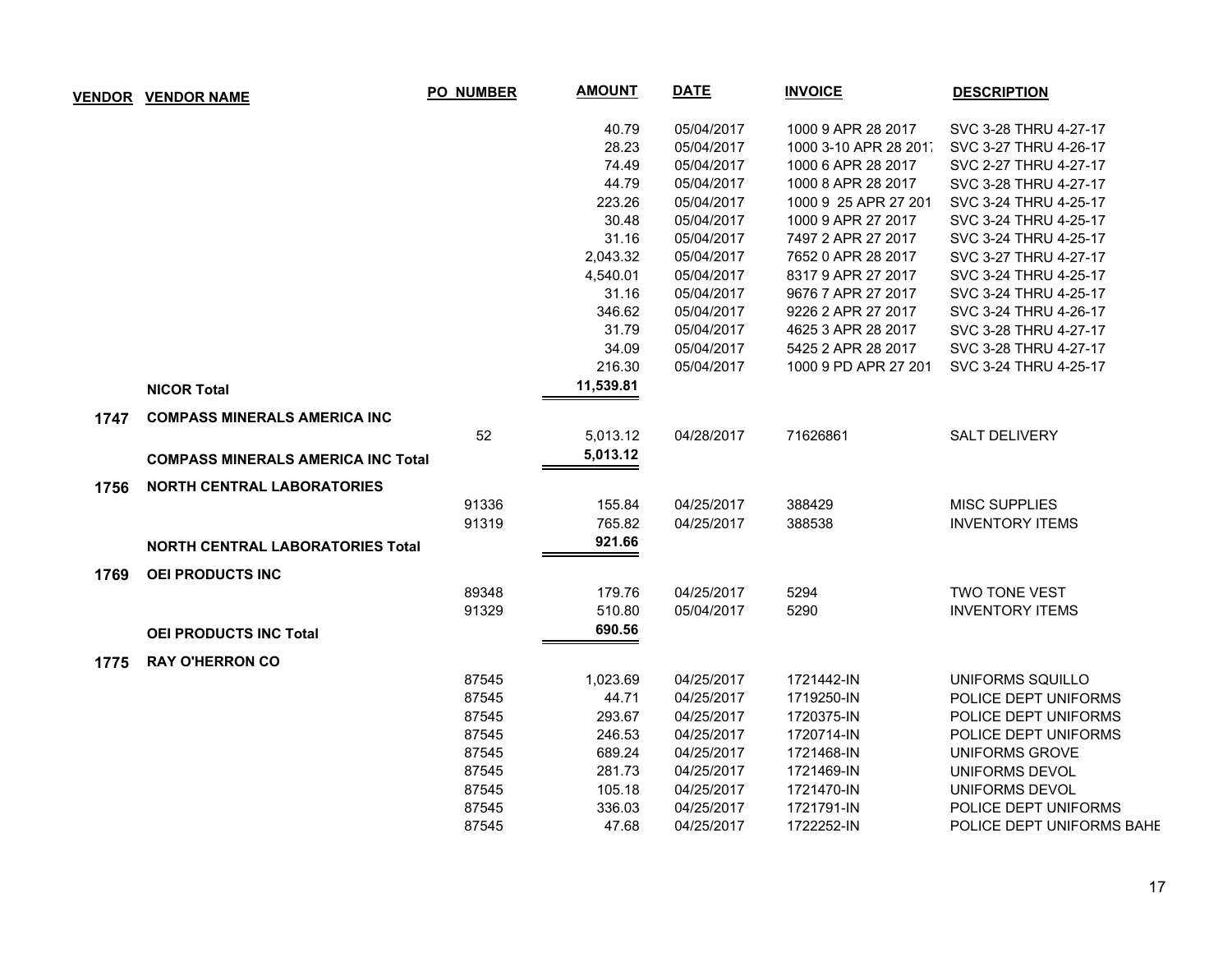|      | <b>VENDOR VENDOR NAME</b>           | <b>PO_NUMBER</b> | <b>AMOUNT</b>                   | <b>DATE</b>                            | <b>INVOICE</b>                                                 | <b>DESCRIPTION</b>                                                       |
|------|-------------------------------------|------------------|---------------------------------|----------------------------------------|----------------------------------------------------------------|--------------------------------------------------------------------------|
|      |                                     | 87545<br>87545   | 58.49<br>94.91                  | 04/25/2017<br>04/28/2017               | 1722260-IN<br>1722561-IN                                       | POLICE DEPT UNIFORMS HEIKI<br>POLICE DEPT UNIFORMS                       |
|      | <b>RAY O'HERRON CO Total</b>        |                  | 3,221.86                        |                                        |                                                                |                                                                          |
| 1780 | <b>STEVEN ONEIL</b>                 |                  |                                 |                                        |                                                                |                                                                          |
|      | <b>STEVEN ONEIL Total</b>           |                  | 264.04<br>264.04                | 04/25/2017                             | 042117                                                         | (4) JEANS KOHLS 4/20/17                                                  |
| 1783 | ON TIME EMBROIDERY INC              |                  |                                 |                                        |                                                                |                                                                          |
|      |                                     | 87627<br>87627   | 259.00<br>55.00<br>314.00       | 04/25/2017<br>04/25/2017               | 40689<br>40900                                                 | FIRE DEPT UNIFORMS<br>FIRE DEPT UNIFORMS                                 |
|      | <b>ON TIME EMBROIDERY INC Total</b> |                  |                                 |                                        |                                                                |                                                                          |
| 1802 | <b>PARENT PETROLEUM</b>             | 91326            | 145.25<br>145.25                | 04/25/2017                             | 1089884                                                        | <b>INVENTORY ITEMS</b>                                                   |
|      | <b>PARENT PETROLEUM Total</b>       |                  |                                 |                                        |                                                                |                                                                          |
| 1816 | <b>DAN PAULETTE</b>                 |                  | 213.84                          | 05/04/2017                             | 050217                                                         | (5) JEANS DULUTH 5-1-17                                                  |
|      | <b>DAN PAULETTE Total</b>           |                  | 213.84                          |                                        |                                                                |                                                                          |
| 1821 | <b>PAUL CONWAY SHIELDS</b>          | 91177            | 728.80                          | 04/25/2017                             | 0402048-IN                                                     | <b>SHOULDER PADS</b>                                                     |
|      | PAUL CONWAY SHIELDS Total           |                  | 728.80                          |                                        |                                                                |                                                                          |
| 1822 | PDC LABORATORIES INC                | 88608            | 35.00                           | 04/28/2017                             | 861115                                                         | QA/QC TESTING                                                            |
|      | <b>PDC LABORATORIES INC Total</b>   |                  | 35.00                           |                                        |                                                                |                                                                          |
| 1842 | P F PETTIBONE & CO                  | 91041            | 1,052.50                        | 05/04/2017                             | 171929                                                         | CITATION/COMPLAINT TICKETS                                               |
|      | P F PETTIBONE & CO Total            |                  | 1,052.50                        |                                        |                                                                |                                                                          |
| 1861 | <b>POLICE PENSION FUND</b>          |                  |                                 |                                        |                                                                |                                                                          |
|      |                                     |                  | 460.42<br>4,440.55<br>15,490.51 | 04/28/2017<br>04/28/2017<br>04/28/2017 | POLP170428112536PI<br>PLP2170428112536PD<br>PLPN170428112536PD | Police Pension - non deferred<br>Police Pension Tier 2<br>Police Pension |
|      | <b>POLICE PENSION FUND Total</b>    |                  | 20,391.48                       |                                        |                                                                |                                                                          |
| 1864 | POLYDYNE INC                        | 91245            | 13,225.00                       | 04/28/2017                             | 1131554                                                        | CLARIFLOC C-6267                                                         |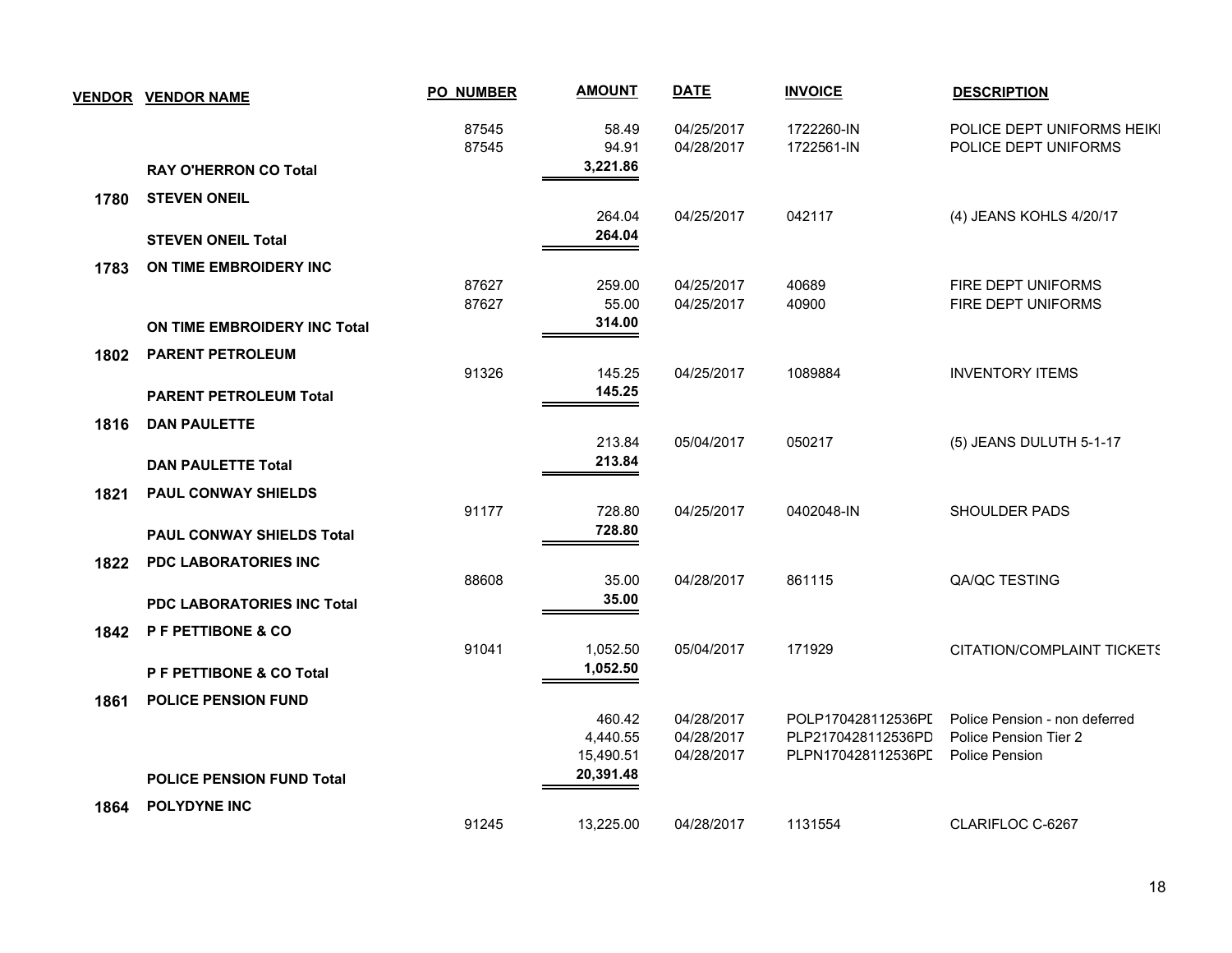| <b>VENDOR</b> | <b>VENDOR NAME</b>                         | <b>PO_NUMBER</b> | <b>AMOUNT</b> | <b>DATE</b> | <b>INVOICE</b>     | <b>DESCRIPTION</b>                                 |
|---------------|--------------------------------------------|------------------|---------------|-------------|--------------------|----------------------------------------------------|
|               | <b>POLYDYNE INC Total</b>                  |                  | 13,225.00     |             |                    |                                                    |
| 1867          | POLICE EXEC RESEARCH FORUM                 |                  |               |             |                    |                                                    |
|               |                                            | 91480            | 9,150.00      | 04/28/2017  | 3614               | POLICE EXEC RESEARCH FOR                           |
|               | <b>POLICE EXEC RESEARCH FORUM Total</b>    |                  | 9,150.00      |             |                    |                                                    |
|               |                                            |                  |               |             |                    |                                                    |
| 1890          | <b>LEGAL SHIELD</b>                        |                  | 14.26         | 04/28/2017  | PPLS170428112536FD |                                                    |
|               |                                            |                  | 8.75          | 04/28/2017  | PPLS170428112536FN | Pre-Paid Legal Services<br>Pre-Paid Legal Services |
|               |                                            |                  | 8.75          | 04/28/2017  | PPLS170428112536HF | Pre-Paid Legal Services                            |
|               |                                            |                  | 136.09        | 04/28/2017  | PPLS170428112536PL | Pre-Paid Legal Services                            |
|               |                                            |                  | 8.75          | 04/28/2017  | PPLS170428112536PV | Pre-Paid Legal Services                            |
|               | <b>LEGAL SHIELD Total</b>                  |                  | 176.60        |             |                    |                                                    |
| 1898          | <b>PRIORITY PRODUCTS INC</b>               |                  |               |             |                    |                                                    |
|               |                                            | 87568            | 42.06         | 04/28/2017  | 907219             | <b>MISC PARTS</b>                                  |
|               |                                            | 87568            | 76.17         | 04/25/2017  | 906975             | FLEET DEPT SUPPLIES                                |
|               |                                            | 91322            | 127.02        | 04/25/2017  | 907183             | <b>INVENTORY ITEMS</b>                             |
|               | <b>PRIORITY PRODUCTS INC Total</b>         |                  | 245.25        |             |                    |                                                    |
| 1900          | <b>PROVIDENT LIFE &amp; ACCIDENT</b>       |                  |               |             |                    |                                                    |
|               |                                            |                  | 26.76         | 04/28/2017  | POPT170428112536FI | <b>Provident Optional Life</b>                     |
|               | <b>PROVIDENT LIFE &amp; ACCIDENT Total</b> |                  | 26.76         |             |                    |                                                    |
| 1925          | <b>QUALITY FASTENERS INC</b>               |                  |               |             |                    |                                                    |
|               |                                            | 91233            | 223.07        | 04/25/2017  | 18784              | <b>INVENTORY ITEMS</b>                             |
|               |                                            | 91323            | 225.48        | 04/25/2017  | 18791              | <b>INVENTORY ITEMS</b>                             |
|               | <b>QUALITY FASTENERS INC Total</b>         |                  | 448.55        |             |                    |                                                    |
| 1938          | <b>CINDY GRISWOLD</b>                      |                  |               |             |                    |                                                    |
|               |                                            | 91429            | 1,315.00      | 04/25/2017  | 3405               | <b>RADAR CERTIFICATIONS</b>                        |
|               | <b>CINDY GRISWOLD Total</b>                |                  | 1,315.00      |             |                    |                                                    |
| 1945          | <b>JOSEPH R RAMOS</b>                      |                  |               |             |                    |                                                    |
|               |                                            |                  | 1,100.00      | 04/28/2017  | 110-8-04/17        | LEGAL SERVICES MAR/APR                             |
|               | <b>JOSEPH R RAMOS Total</b>                |                  | 1,100.00      |             |                    |                                                    |
|               | <b>RANDALL PRESSURE SYSTEMS INC</b>        |                  |               |             |                    |                                                    |
| 1946          |                                            | 87569            | 136.51        | 04/28/2017  | 110664-0           | MISC FLEET DEPT SUPPLIES                           |
|               |                                            | 91420            | 289.40        | 04/25/2017  | I-10597-0          | <b>MISC PARTS</b>                                  |
|               |                                            | 87569            | 62.45         | 04/25/2017  | I-10558-0          | FLEET DEPT SUPPLIES                                |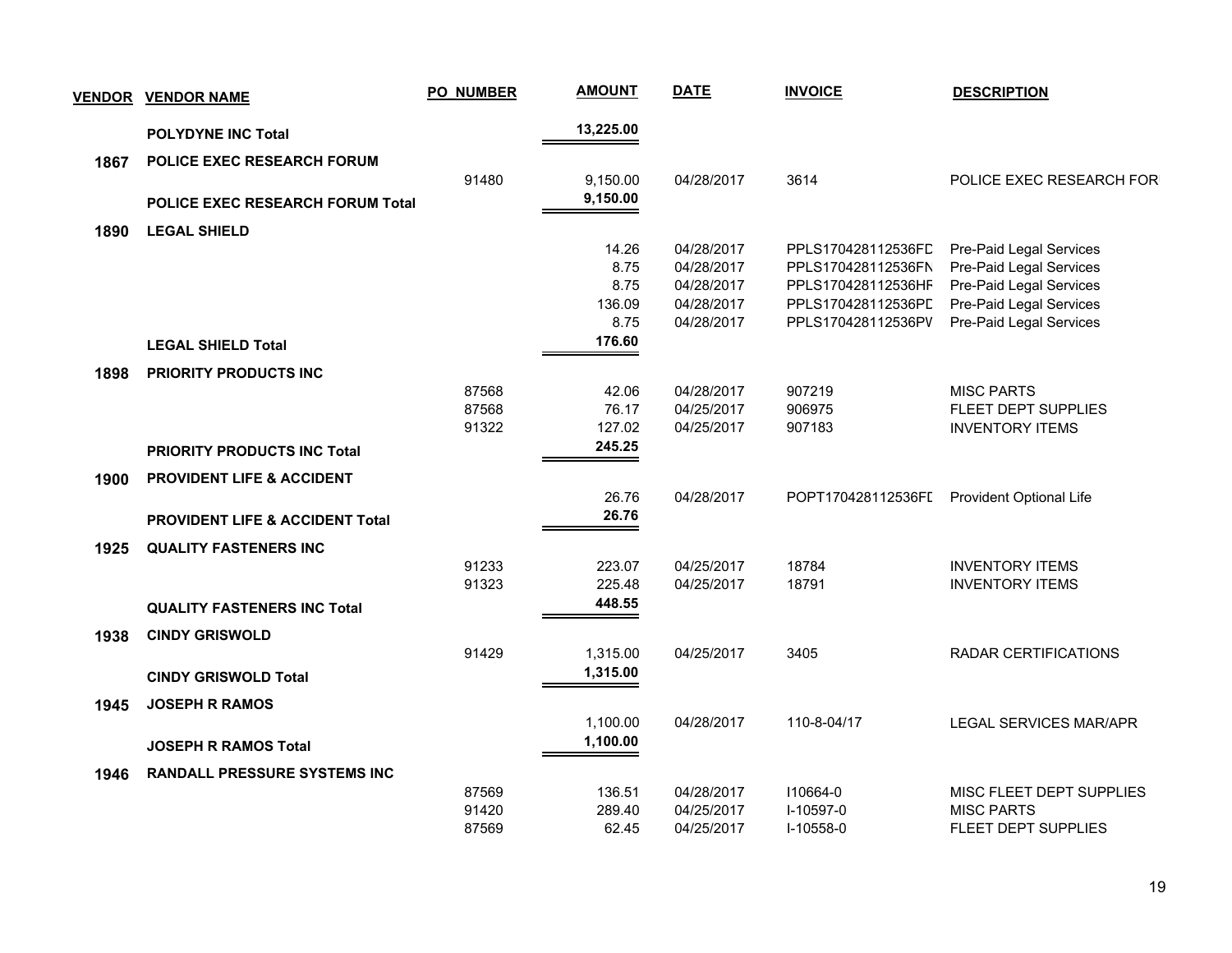|      | <b>VENDOR VENDOR NAME</b>                 | <b>PO_NUMBER</b> | <b>AMOUNT</b> | <b>DATE</b> | <b>INVOICE</b> | <b>DESCRIPTION</b>            |
|------|-------------------------------------------|------------------|---------------|-------------|----------------|-------------------------------|
|      |                                           | 88623            | 154.39        | 04/25/2017  | $I-10421-0$    | <b>HOSE REPAIR</b>            |
|      |                                           | 87569            | 197.88        | 04/25/2017  | $I-10524-0$    | FLEET DEPT PARTS              |
|      | <b>RANDALL PRESSURE SYSTEMS INC Total</b> |                  | 840.63        |             |                |                               |
| 1953 | <b>RBS PACKAGING INC</b>                  |                  |               |             |                |                               |
|      |                                           | 91264            | 385.11        | 04/25/2017  | 2031662        | <b>INVENTORY ITEMS</b>        |
|      |                                           | 91403            | 1,306.00      | 04/25/2017  | 2031694        | <b>INVENTORY ITEMS</b>        |
|      | <b>RBS PACKAGING INC Total</b>            |                  | 1,691.11      |             |                |                               |
| 2021 | <b>ROADWAY TOWING</b>                     |                  |               |             |                |                               |
|      |                                           | 87583            | 174.00        | 04/28/2017  | 1017094        | <b>TRUCK TESTING SERVICES</b> |
|      | <b>ROADWAY TOWING Total</b>               |                  | 174.00        |             |                |                               |
| 2032 | <b>POMPS TIRE SERVICE INC.</b>            |                  |               |             |                |                               |
|      |                                           | 88906            | 15.00         | 04/25/2017  | 640050302      | <b>SCRAP DISPOSAL FEE</b>     |
|      |                                           | 91349            | 6,582.68      | 04/25/2017  | 640050455      | <b>LABOR AND TIRES</b>        |
|      | <b>POMPS TIRE SERVICE INC Total</b>       |                  | 6,597.68      |             |                |                               |
| 2043 | <b>BRETT RUNKLE</b>                       |                  |               |             |                |                               |
|      |                                           |                  | 12.00         | 05/04/2017  | 051517         | PER DIEM 5-15-17              |
|      |                                           |                  | 15.00         | 04/28/2017  | 051017         | <b>PER DIEM 5-10-17</b>       |
|      | <b>BRETT RUNKLE Total</b>                 |                  | 27.00         |             |                |                               |
| 2059 | <b>SCOTT R SANDERS</b>                    |                  |               |             |                |                               |
|      |                                           |                  | 799.75        | 04/28/2017  | 042617         | POLICE INVESTIGATIVE FUND     |
|      |                                           |                  | 232.72        | 04/28/2017  | 042617A        | PETTY CASH REIMBURSEMENT      |
|      | <b>SCOTT R SANDERS Total</b>              |                  | 1,032.47      |             |                |                               |
| 2067 | <b>SAUBER MFG CO</b>                      |                  |               |             |                |                               |
|      |                                           |                  | 322.28        | 04/28/2017  | SO169048       | PARTS FOR FLEET               |
|      | <b>SAUBER MFG CO Total</b>                |                  | 322.28        |             |                |                               |
| 2076 | <b>ST CHARLES HISTORY MUSEUM</b>          |                  |               |             |                |                               |
|      |                                           | 88759            | 2,625.00      | 05/04/2017  | VCCHSM0317     | HTL TX DSBRSMNTS FY 16-17     |
|      | ST CHARLES HISTORY MUSEUM Total           |                  | 2,625.00      |             |                |                               |
| 2102 | <b>SEAGRAVE FIRE APPARATUS LLC</b>        |                  |               |             |                |                               |
|      |                                           | 87572            | 94.92         | 04/25/2017  | 02152          | MISC FLEET DEPT SUPPLIES      |
|      |                                           | 87572            | 94.92         | 04/25/2017  | 02152          | MISC FLEET DEPT SUPPLIES      |
|      |                                           | 87572            | -94.92        | 04/25/2017  | 02152          | MISC FLEET DEPT SUPPLIES      |
|      |                                           | 87572            | $-94.92$      | 04/25/2017  | 02152          | MISC FLEET DEPT SUPPLIES      |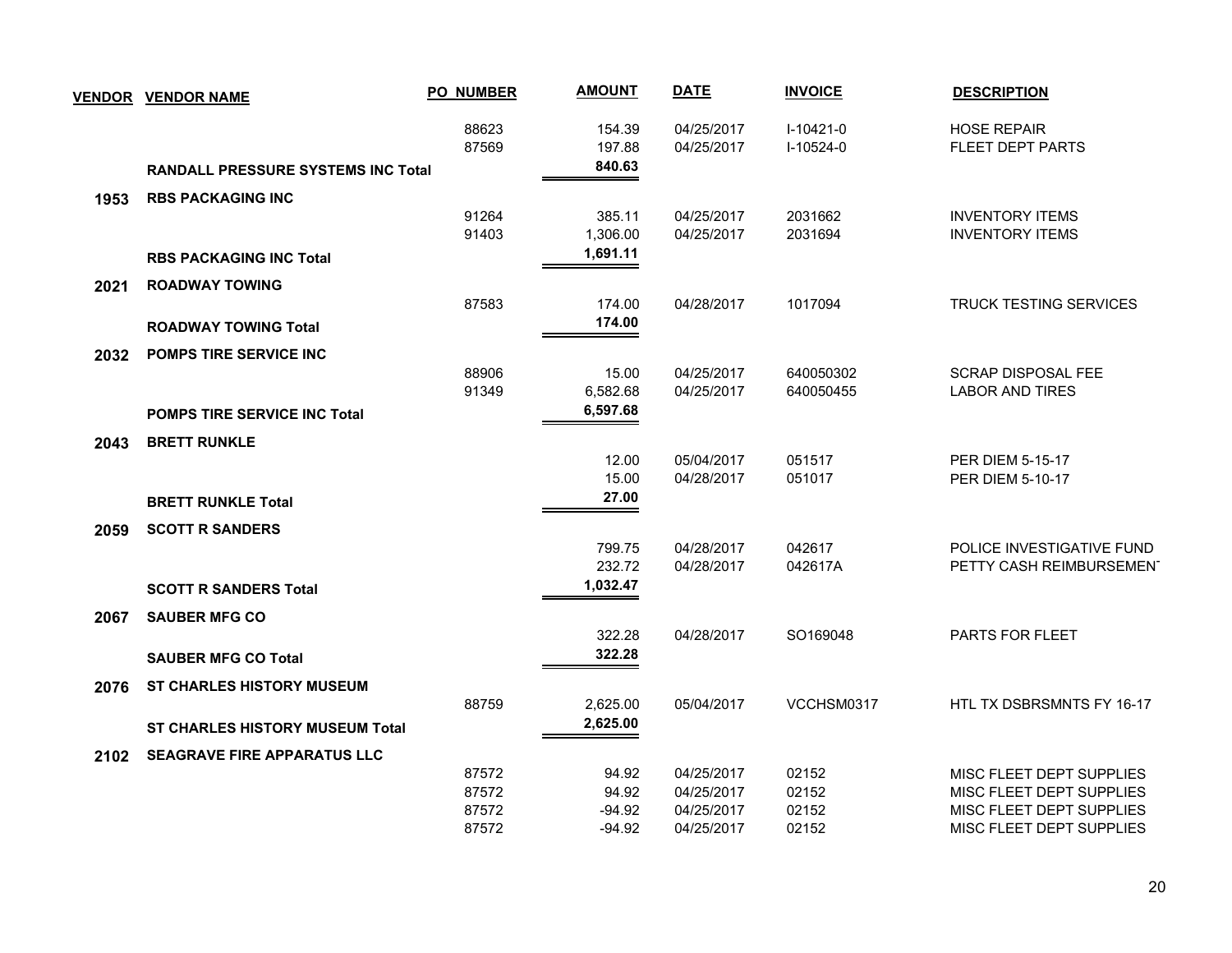| <b>VENDOR</b> | <b>VENDOR NAME</b>                         | <b>PO_NUMBER</b> | <b>AMOUNT</b> | <b>DATE</b> | <b>INVOICE</b> | <b>DESCRIPTION</b>              |
|---------------|--------------------------------------------|------------------|---------------|-------------|----------------|---------------------------------|
|               | <b>SEAGRAVE FIRE APPARATUS LLC Total</b>   |                  | 0.00          |             |                |                                 |
| 2126          | <b>SEWER EQUIPMENT CO OF AMERICA</b>       |                  |               |             |                |                                 |
|               |                                            | 91490            | 1,046.09      | 04/28/2017  | 0000000220     | <b>JETTER REPAIR</b>            |
|               | <b>SEWER EQUIPMENT CO OF AMERICA Total</b> |                  | 1,046.09      |             |                |                                 |
| 2131          | <b>SHAKER ADVERTISING AGENCY INC</b>       |                  |               |             |                |                                 |
|               |                                            |                  | 1,255.00      | 04/28/2017  | B516400        | ADVERTISING JOBS                |
|               | <b>SHAKER ADVERTISING AGENCY INC Total</b> |                  | 1,255.00      |             |                |                                 |
| 2137          | <b>SHERWIN WILLIAMS</b>                    |                  |               |             |                |                                 |
|               |                                            | 87590            | 117.67        | 04/25/2017  | 0032-1         | <b>MISC PAINT SUPPLIES</b>      |
|               |                                            | 87590            | 110.58        | 04/25/2017  | 9684-0         | <b>PAINT SUPPLIES</b>           |
|               |                                            | 87590            | 96.98         | 04/25/2017  | 9914-1         | <b>PAINT SUPPLIES</b>           |
|               | <b>SHERWIN WILLIAMS Total</b>              |                  | 325.23        |             |                |                                 |
| 2157          | <b>SISLERS ICE &amp; DAIRY LTD</b>         |                  |               |             |                |                                 |
|               |                                            | 87650            | 51.75         | 04/25/2017  | 322890         | <b>ICE DELIVERY</b>             |
|               |                                            | 87650            | 62.10         | 04/25/2017  | 320646         | <b>ICE DELIVERY</b>             |
|               | <b>SISLERS ICE &amp; DAIRY LTD Total</b>   |                  | 113.85        |             |                |                                 |
| 2160          | <b>SKARSHAUG TESTING LABORATORY</b>        |                  |               |             |                |                                 |
|               |                                            | 89353            | 687.52        | 04/25/2017  | 217188         | <b>GLOVE TESTING SERVICES</b>   |
|               |                                            | 89353            | 199.78        | 04/25/2017  | 217073         | <b>GLOVE TESTING</b>            |
|               | <b>SKARSHAUG TESTING LABORATORY Total</b>  |                  | 887.30        |             |                |                                 |
| 2163          | <b>SKYLINE TREE SERVICE &amp;</b>          |                  |               |             |                |                                 |
|               |                                            | 91381            | 1,147.50      | 04/25/2017  | 3630           | SVC @ 4TH AVE & PARK            |
|               | <b>SKYLINE TREE SERVICE &amp; Total</b>    |                  | 1,147.50      |             |                |                                 |
| 2166          | <b>SMITTY'S ON THE CORNER</b>              |                  |               |             |                |                                 |
|               |                                            |                  | 178.50        | 04/28/2017  | 042117         | <b>BREAKFAST WRAPS BYSTWD 4</b> |
|               | <b>SMITTY'S ON THE CORNER Total</b>        |                  | 178.50        |             |                |                                 |
| 2174          | <b>JUSTIN SODERQUIST</b>                   |                  |               |             |                |                                 |
|               |                                            |                  | 285.14        | 04/28/2017  | 042617         | (7) JEANS KOHL'S 4/26/17        |
|               | <b>JUSTIN SODERQUIST Total</b>             |                  | 285.14        |             |                |                                 |
| 2200          | <b>STATE TREASURER</b>                     |                  |               |             |                |                                 |
|               |                                            | 88753            | 7,312.50      | 04/28/2017  | 51531          | SIGNAL MAINT - JAN~MAR 2017     |
|               |                                            |                  |               |             |                |                                 |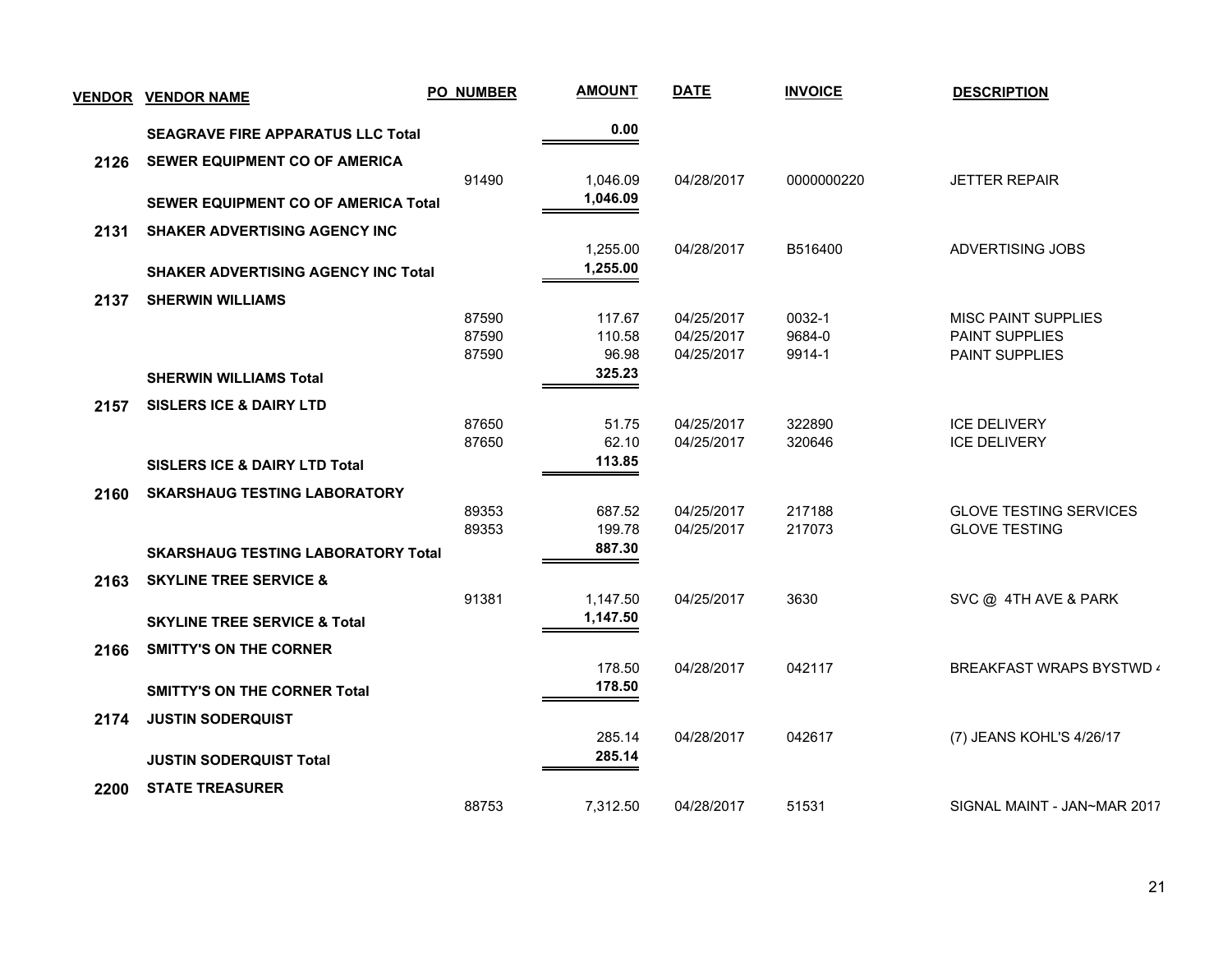| <b>VENDOR</b> | <b>VENDOR NAME</b>                    | <b>PO_NUMBER</b> | <b>AMOUNT</b>   | <b>DATE</b>              | <b>INVOICE</b>                             | <b>DESCRIPTION</b>                             |
|---------------|---------------------------------------|------------------|-----------------|--------------------------|--------------------------------------------|------------------------------------------------|
|               | <b>STATE TREASURER Total</b>          |                  | 7,312.50        |                          |                                            |                                                |
| 2227          | <b>ST CHARLES FLORIST</b>             |                  |                 |                          |                                            |                                                |
|               |                                       | 87681            | 72.06           | 04/25/2017               | 0000040                                    | K WALSH FLOWERS                                |
|               | <b>ST CHARLES FLORIST Total</b>       |                  | 72.06           |                          |                                            |                                                |
|               |                                       |                  |                 |                          |                                            |                                                |
| 2228          | <b>CITY OF ST CHARLES</b>             |                  |                 |                          |                                            |                                                |
|               |                                       |                  | 169.87          | 04/30/2017               | 3-31-31065-6-1-0317                        | SVC 2-28 THRU 3-28-17                          |
|               |                                       |                  | 115.00<br>86.71 | 04/30/2017<br>04/30/2017 | 3-31-31067-2-1-0317<br>3-31-31068-0-2-0317 | SVC 2-28 THRU 3-28-17<br>SVC 2-28 THRU 3-28-17 |
|               |                                       |                  | 371.58          |                          |                                            |                                                |
|               | <b>CITY OF ST CHARLES Total</b>       |                  |                 |                          |                                            |                                                |
| 2235          | <b>STEINER ELECTRIC COMPANY</b>       |                  |                 |                          |                                            |                                                |
|               |                                       | 89826            | 182.58          | 04/28/2017               | S005654687.002                             | <b>INVENTORY ITEMS</b>                         |
|               |                                       | 87622            | 81.60           | 04/28/2017               | S005696121.001                             | MISC ELECTRICAL SUPPLIES                       |
|               |                                       | 90195            | 20,025.00       | 04/25/2017               | S005595458.001                             | LED RETROFITS                                  |
|               |                                       | 90195            | 20,025.00       | 04/25/2017               | S005595458.001                             | <b>LED RETROFITS</b>                           |
|               |                                       | 90195            | $-20,025.00$    | 04/25/2017               | S005595458.001                             | <b>LED RETROFITS</b>                           |
|               |                                       | 90195            | $-20,025.00$    | 04/25/2017               | S005595458.001                             | <b>LED RETROFITS</b>                           |
|               |                                       |                  | 125.92          | 04/25/2017               | S005555234.006                             | FREIGHT CHARGES S00555523                      |
|               |                                       | 89825            | 629.10          | 04/25/2017               | S005654575.003                             | <b>INVENTORY ITEMS</b>                         |
|               |                                       | 89825            | 1,242.60        | 04/25/2017               | S005654575.004                             | <b>INVENTORY ITEMS</b>                         |
|               |                                       | 91035            | 1,085.25        | 04/25/2017               | S005657994.001                             | <b>INVENTORY ITEMS</b>                         |
|               |                                       | 91265            | 41.86           | 04/25/2017               | S005670415.001                             | <b>INVENTORY ITEMS</b>                         |
|               |                                       | 91265            | 538.80          | 04/25/2017               | S005670415.002                             | <b>INVENTORY ITEMS</b>                         |
|               |                                       | 87719            | 25.38           | 04/25/2017               | S005681827.001                             | <b>MISC SUPPLIES</b>                           |
|               |                                       | 91106            | 157.50          | 04/25/2017               | S005691289.001                             | <b>WW DEPT SUPPLIES</b>                        |
|               | <b>STEINER ELECTRIC COMPANY Total</b> |                  | 4,110.59        |                          |                                            |                                                |
| 2250          | <b>STREICHERS</b>                     |                  |                 |                          |                                            |                                                |
|               |                                       | 87546            | 36.50           | 04/25/2017               | 1256879                                    | POLICE DEPT UNIFORMS                           |
|               |                                       | 87546            | 33.98           | 04/25/2017               | 11257172                                   | POLICE DEPT UNIFORMS                           |
|               |                                       | 87546            | 14.25           | 04/25/2017               | 11257868                                   | POLICE DEPT UNIFORMS                           |
|               |                                       | 87546            | 177.42          | 04/25/2017               | 11258637                                   | POLICE DEPT UNIFORMS                           |
|               |                                       | 87546            | 169.99          | 04/28/2017               | 11259966                                   | POLICE DEPT UNIFORMS                           |
|               | <b>STREICHERS Total</b>               |                  | 432.14          |                          |                                            |                                                |
|               |                                       |                  |                 |                          |                                            |                                                |
| 2259          | <b>SUBURBAN ACCENTS INC</b>           | 87531            | 75.00           | 04/25/2017               | 24840                                      | <b>GRAPHICS AND LETTERING #3:</b>              |
|               |                                       |                  |                 |                          |                                            |                                                |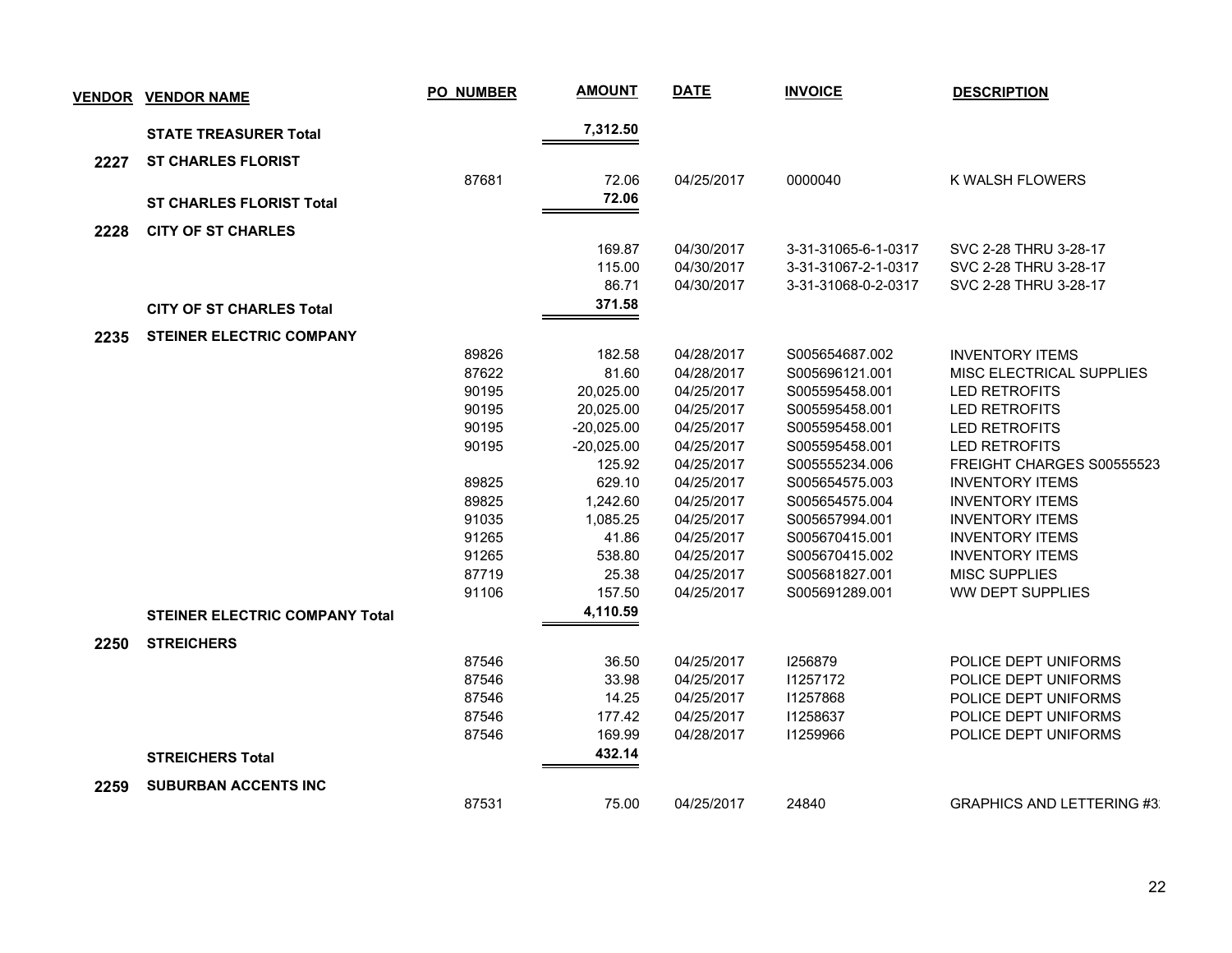|      | <u>VENDOR VENDOR NAME</u>                     | <b>PO_NUMBER</b> | <b>AMOUNT</b> | <b>DATE</b> | <b>INVOICE</b>     | <b>DESCRIPTION</b>            |
|------|-----------------------------------------------|------------------|---------------|-------------|--------------------|-------------------------------|
|      | <b>SUBURBAN ACCENTS INC Total</b>             |                  | 75.00         |             |                    |                               |
| 2275 | <b>SUREFIRE LLC</b>                           |                  |               |             |                    |                               |
|      |                                               | 91325            | 782.76        | 04/25/2017  | 2179604            | <b>INVENTORY ITEMS</b>        |
|      | <b>SUREFIRE LLC Total</b>                     |                  | 782.76        |             |                    |                               |
|      | <b>TEMCO MACHINERY INC</b>                    |                  |               |             |                    |                               |
| 2300 |                                               | 87574            | 147.52        | 04/25/2017  | AG55681            | <b>BOX JUNC JIC NEMA</b>      |
|      |                                               | 87574            | 76.92         | 04/25/2017  | AG55593            | TUBE COOLANT                  |
|      |                                               | 87574            | 539.27        | 04/25/2017  | AG55755            | TUBE COOLANT                  |
|      |                                               | 87574            | 23.49         | 04/28/2017  | AG55919            | <b>BRACKET</b>                |
|      | <b>TEMCO MACHINERY INC Total</b>              |                  | 787.20        |             |                    |                               |
| 2301 | <b>GENERAL CHAUFFERS SALES DRIVER</b>         |                  |               |             |                    |                               |
|      |                                               |                  | 154.50        | 04/28/2017  | UNT 170428112536CD | Union Dues - Teamsters        |
|      |                                               |                  | 121.00        | 04/28/2017  | UNT 170428112536FN | <b>Union Dues - Teamsters</b> |
|      |                                               |                  | 2,215.50      | 04/28/2017  | UNT 170428112536PW | <b>Union Dues - Teamsters</b> |
|      | <b>GENERAL CHAUFFERS SALES DRIVER Total</b>   |                  | 2,491.00      |             |                    |                               |
| 2316 | <b>APC STORE</b>                              |                  |               |             |                    |                               |
|      |                                               | 87753            | 26.73         | 04/28/2017  | 478-433347         | <b>WSTP PARTS</b>             |
|      | <b>APC STORE Total</b>                        |                  | 26.73         |             |                    |                               |
| 2329 | <b>DAVID TODD</b>                             |                  |               |             |                    |                               |
|      |                                               |                  | 124.99        | 04/28/2017  | 042517             | BOOTS STS SHOES 4/25/17       |
|      |                                               |                  | 231.65        | 05/04/2017  | 042417             | (5) JEANS KOHLS 4-23-17       |
|      | <b>DAVID TODD Total</b>                       |                  | 356.64        |             |                    |                               |
| 2345 | <b>TRAFFIC CONTROL &amp; PROTECTION</b>       |                  |               |             |                    |                               |
|      |                                               | 91341            | 1,555.00      | 04/25/2017  | 21872              | MISC SIGNS FOR WATER DEPT     |
|      |                                               | 91079            | 337.85        | 04/25/2017  | 89384              | <b>INVENTORY ITEMS</b>        |
|      |                                               | 91266            | 585.00        | 04/25/2017  | 89455              | <b>INVENTORY ITEMS</b>        |
|      | <b>TRAFFIC CONTROL &amp; PROTECTION Total</b> |                  | 2,477.85      |             |                    |                               |
| 2363 | <b>TROTTER &amp; ASSOCIATES INC</b>           |                  |               |             |                    |                               |
|      |                                               | 86799            | 1,381.78      | 04/25/2017  | 13232              | OHIO BOOSTER VFD REPLC C(     |
|      |                                               | 88928            | 52,544.23     | 04/25/2017  | 13263              | SS&DR IEPA FUNDING STC102:    |
|      | <b>TROTTER &amp; ASSOCIATES INC Total</b>     |                  | 53,926.01     |             |                    |                               |
| 2373 | <b>TYLER MEDICAL SERVICES</b>                 |                  |               |             |                    |                               |
|      |                                               | 90534            | 40.00         | 04/25/2017  | 386260             | <b>PFT TESTING</b>            |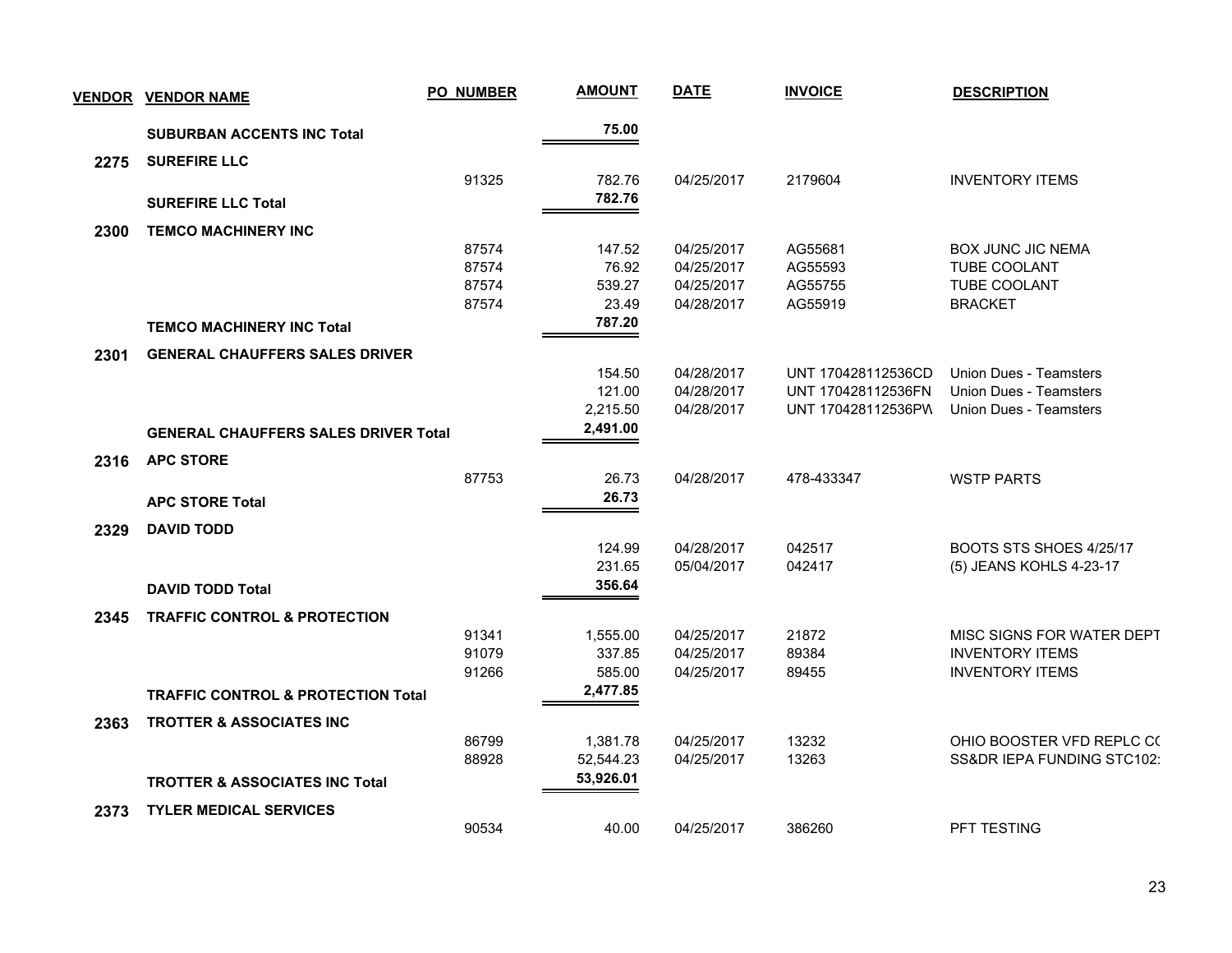|      | <b>VENDOR VENDOR NAME</b>                   | <b>PO_NUMBER</b> | <b>AMOUNT</b> | <b>DATE</b> | <b>INVOICE</b> | <b>DESCRIPTION</b>          |
|------|---------------------------------------------|------------------|---------------|-------------|----------------|-----------------------------|
|      |                                             | 87683            | 25.00         | 04/28/2017  | 386378         | <b>RANDOM TESTING HR</b>    |
|      | <b>TYLER MEDICAL SERVICES Total</b>         |                  | 65.00         |             |                |                             |
| 2386 | UNION PACIFIC RAILROAD CO                   |                  |               |             |                |                             |
|      |                                             |                  | 1,055.00      | 05/04/2017  | 0299883        | PERMIT FEE WATERMAIN TYLE   |
|      | UNION PACIFIC RAILROAD CO Total             |                  | 1,055.00      |             |                |                             |
| 2401 | UNIVERSAL UTILITY SUPPLY INC                |                  |               |             |                |                             |
|      |                                             | 90975            | 1,349.00      | 04/28/2017  | 3024341        | MISC ELECTRICAL SUPPLIES    |
|      |                                             | 91192            | 732.96        | 05/04/2017  | 3024385        | <b>INVENTORY ITEMS</b>      |
|      |                                             | 91267            | 843.75        | 05/04/2017  | 3024391        | <b>INVENTORY ITEMS</b>      |
|      |                                             | 91365            | 282.75        | 04/28/2017  | 3024342        | <b>INVENTORY ITEMS</b>      |
|      |                                             | 91225            | 206.26        | 04/25/2017  | 3024288        | <b>INVENTORY ITEMS</b>      |
|      | UNIVERSAL UTILITY SUPPLY INC Total          |                  | 3,414.72      |             |                |                             |
| 2403 | <b>UNITED PARCEL SERVICE</b>                |                  |               |             |                |                             |
|      |                                             |                  | 31.06         | 04/25/2017  | 0000650961157  | <b>WEEKLY BILLING</b>       |
|      |                                             |                  | 12.54         | 05/04/2017  | 0000650961167  | <b>WEEKLY SHIPPING</b>      |
|      | <b>UNITED PARCEL SERVICE Total</b>          |                  | 43.60         |             |                |                             |
| 2404 | <b>HD SUPPLY FACILITIES MAINT LTD</b>       |                  |               |             |                |                             |
|      |                                             | 91360            | 209.44        | 04/25/2017  | 230384         | ATC DIVERSIFIED RELAY       |
|      |                                             | 91455            | 280.53        | 04/28/2017  | 239679         | <b>HARDNESS TEST KIT</b>    |
|      | <b>HD SUPPLY FACILITIES MAINT LTD Total</b> |                  | 489.97        |             |                |                             |
| 2413 | <b>VALLEY FIRE PROTECTION SERVICE</b>       |                  |               |             |                |                             |
|      |                                             |                  | 155.00        | 05/04/2017  | 137667         | SERVICE CALL 4-13-17        |
|      | <b>VALLEY FIRE PROTECTION SERVICE Total</b> |                  | 155.00        |             |                |                             |
| 2421 | <b>ROBERT VANN</b>                          |                  |               |             |                |                             |
|      |                                             |                  | 70.60         | 04/28/2017  | 042517         | PETTY CASH                  |
|      | <b>ROBERT VANN Total</b>                    |                  | 70.60         |             |                |                             |
| 2432 | <b>VESCO DIVISION OF THE STRAITS</b>        |                  |               |             |                |                             |
|      |                                             |                  | 87.89         | 04/28/2017  | 40323          | <b>INJET BOND PAPER</b>     |
|      | <b>VESCO DIVISION OF THE STRAITS Total</b>  |                  | 87.89         |             |                |                             |
| 2470 | <b>WAREHOUSE DIRECT</b>                     |                  |               |             |                |                             |
|      |                                             |                  | $-113.40$     | 04/28/2017  | C3445514-0     | CREDIT FOR INV 3450818-0    |
|      |                                             | 88488            | 113.40        | 04/28/2017  | 3450818-0      | <b>WASTEBASKET BC&amp;E</b> |
|      |                                             | 87557            | 41.95         | 04/28/2017  | 3460868-0      | OFFICE SUPPLIES COM DEV     |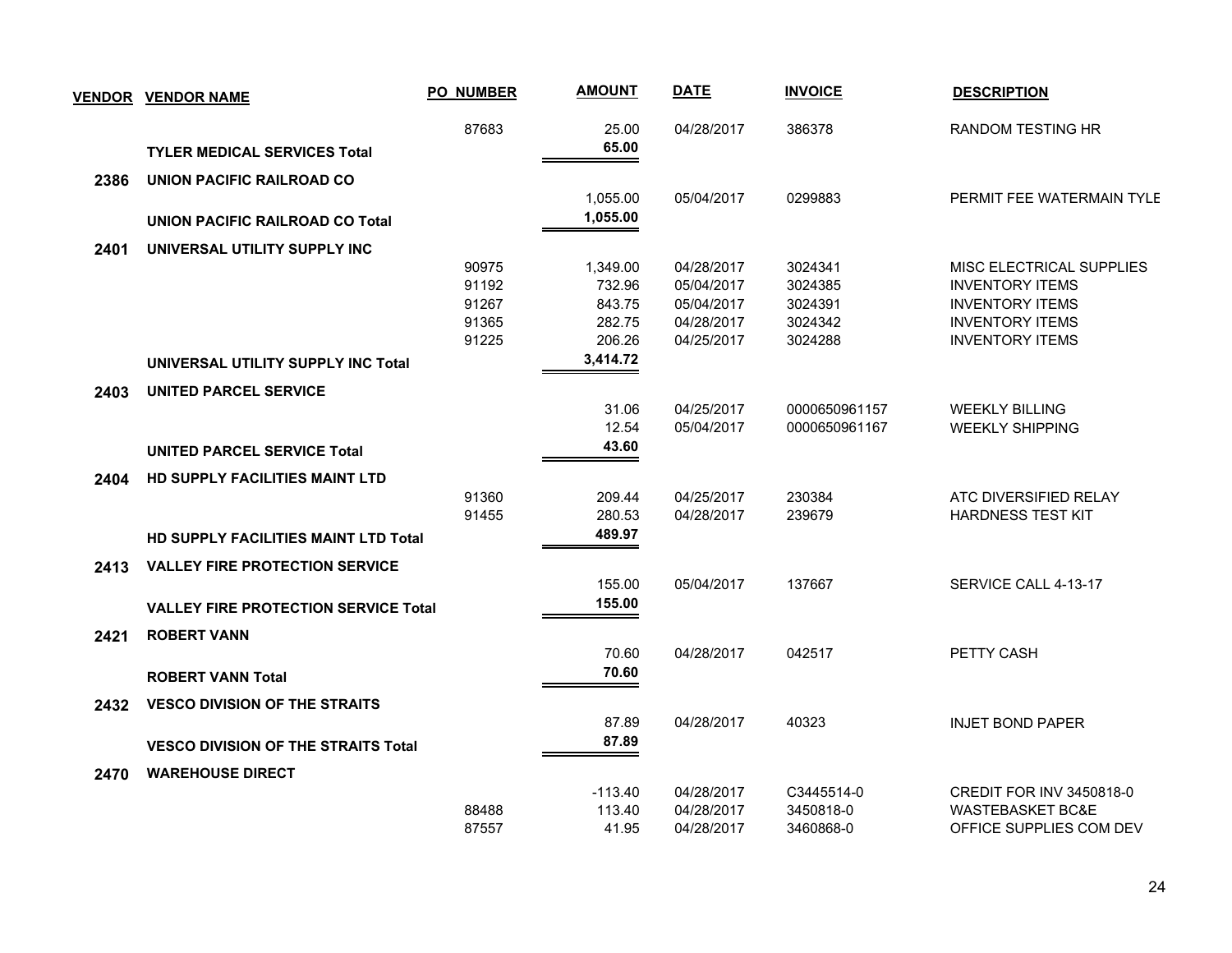|      | <b>VENDOR VENDOR NAME</b>         | <b>PO_NUMBER</b> | <b>AMOUNT</b> | <b>DATE</b> | <b>INVOICE</b> | <b>DESCRIPTION</b>              |
|------|-----------------------------------|------------------|---------------|-------------|----------------|---------------------------------|
|      |                                   | 87668            | 215.65        | 04/28/2017  | 3460913-0      | OFFICE SUPPLIES FINANCE         |
|      |                                   | 87668            | 42.69         | 04/28/2017  | 3461033-0      | OFFICE SUPPLIES FINANCE         |
|      |                                   | 87609            | 55.53         | 04/28/2017  | 3462967-0      | PW OFFICE SUPPLIES              |
|      |                                   | 88059            | 84.27         | 04/28/2017  | 3462994-0      | OFFICE SUPPLIES CITY ADMIN      |
|      |                                   | 88059            | 92.72         | 04/28/2017  | 3463005-0      | CITY ADMIN OFFICE SUPPLIES      |
|      |                                   | 88488            | 19.71         | 04/28/2017  | 3463241-0      | BC AND E OFFICE SUPPLIES        |
|      |                                   | 88488            | 4.74          | 04/25/2017  | 3447732-0      | OFFICE SUPPLIES BC&E            |
|      |                                   | 87649            | 149.09        | 04/25/2017  | 3435108-0      | OFFICE SUPPLIES PW              |
|      |                                   | 87773            | 3.61          | 04/25/2017  | 3435475-0      | OFFICE SUPPLIES                 |
|      |                                   | 88488            | 121.35        | 04/25/2017  | 3444128-0      | <b>BC&amp;E OFFICE SUPPLIES</b> |
|      |                                   | 87600            | 49.71         | 04/25/2017  | 3445068-0      | <b>OFFICE SUPPLIES</b>          |
|      |                                   | 87534            | 19.47         | 04/25/2017  | 3445318-0      | OFFICE SUPPLIES                 |
|      |                                   | 88488            | 113.40        | 04/25/2017  | 3445514-0      | OFFICE SUPPLIES BC&E            |
|      |                                   | 88488            | 113.40        | 04/25/2017  | 3445514-0      | OFFICE SUPPLIES BC&E            |
|      |                                   | 88488            | $-113.40$     | 04/25/2017  | 3445514-0      | OFFICE SUPPLIES BC&E            |
|      |                                   | 88488            | $-113.40$     | 04/25/2017  | 3445514-0      | <b>OFFICE SUPPLIES BC&amp;E</b> |
|      |                                   | 88609            | 129.41        | 04/25/2017  | 3445577-0      | <b>CREAMER AND COFFEE</b>       |
|      |                                   | 87609            | 86.12         | 04/25/2017  | 3446120-0      | PW OFFICE SUPPLIES              |
|      |                                   | 87557            | 35.03         | 04/25/2017  | 3453479-0      | COMM DEV COFFEE SUPPLIES        |
|      |                                   | 87534            | 13.55         | 04/25/2017  | 3458492-0      | POLICE DEPT OFFICE SUPPLIE      |
|      |                                   | 87609            | 151.61        | 04/25/2017  | 3448657-0      | OFFICE SUPPLIES PW ELECTR       |
|      |                                   | 87609            | 10.22         | 04/25/2017  | 3448657-1      | OFFICE SUPPLIES ELECTRIC        |
|      |                                   | 87534            | 11.31         | 04/25/2017  | 3458553-0      | OFFICE SUPPLIES POLICE DEP      |
|      |                                   | 87668            | 69.67         | 04/25/2017  | 3451332-0      | COFFEE SUPPLIES FINANCE DI      |
|      |                                   | 88488            | 81.91         | 04/25/2017  | 3452575-0      | <b>OFFICE SUPPLIES BC&amp;E</b> |
|      | <b>WAREHOUSE DIRECT Total</b>     |                  | 1,489.32      |             |                |                                 |
| 2485 | <b>WBK ENGINEERING LLC</b>        |                  |               |             |                |                                 |
|      |                                   | 88713            | 4,727.00      | 04/25/2017  | 17682          | IL 31 CULVERT IMPRVMNTS 3/2     |
|      | <b>WBK ENGINEERING LLC Total</b>  |                  | 4,727.00      |             |                |                                 |
| 2490 | <b>WELCH BROS INC</b>             |                  |               |             |                |                                 |
|      |                                   | 91348            | 1,387.20      | 04/25/2017  | 1587107        | <b>WOOD STAKES</b>              |
|      |                                   | 88083            | 546.75        | 04/25/2017  | 1587106        | <b>ERM PATCHING MATERIAL</b>    |
|      | <b>WELCH BROS INC Total</b>       |                  | 1,933.95      |             |                |                                 |
| 2495 | <b>WEST SIDE TRACTOR SALES CO</b> |                  |               |             |                |                                 |
|      |                                   | 91359            | 3,130.40      | 04/25/2017  | V87048         | <b>LABOR AND REPAIR</b>         |
|      |                                   | 87576            | 93.23         | 04/25/2017  | N50472         | PRESSURE SWITCH                 |
|      |                                   | 87576            | 58.95         | 04/25/2017  | N50473         | <b>WORK LITE DISPLAY</b>        |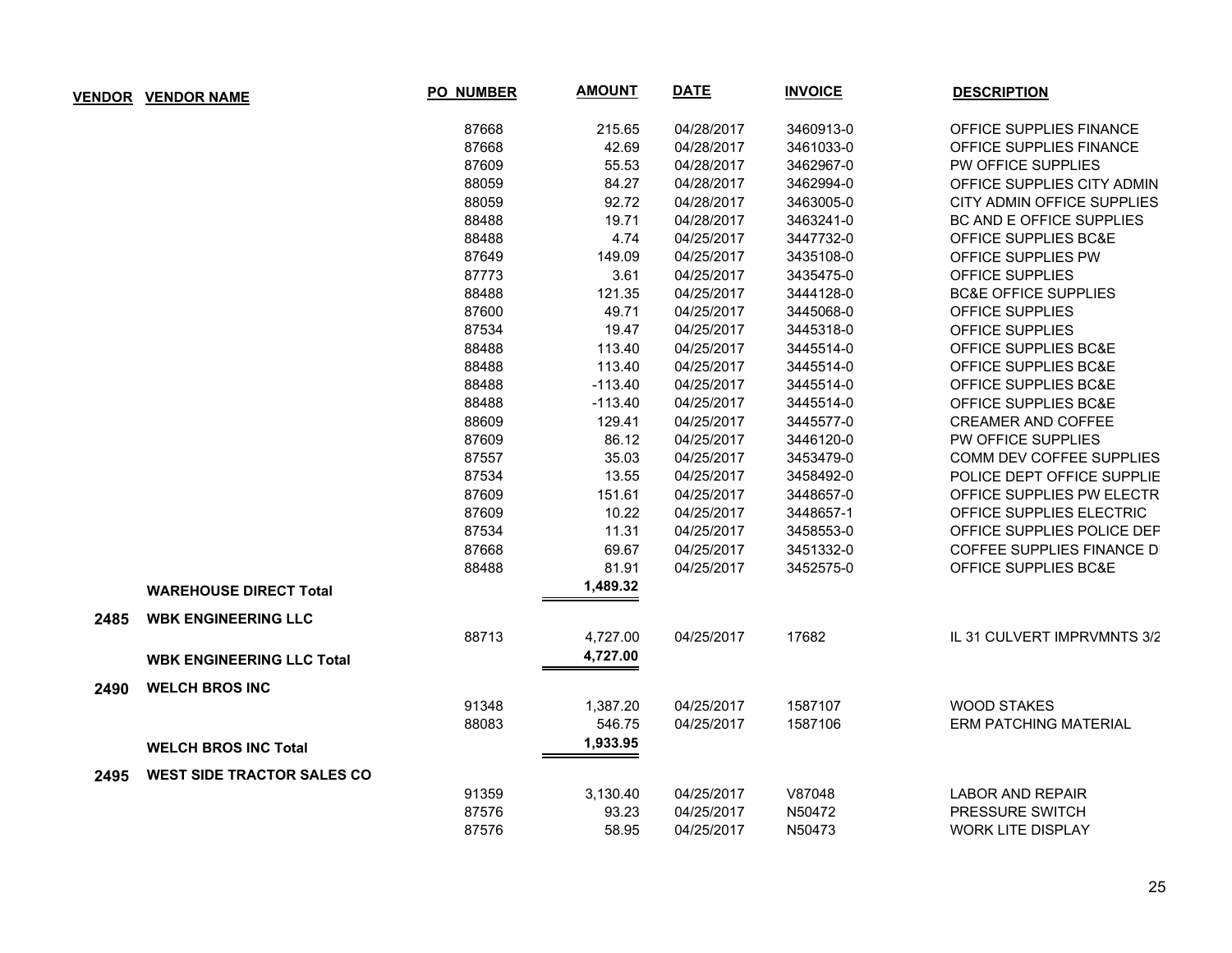|      | <b>VENDOR VENDOR NAME</b>               | <b>PO_NUMBER</b> | <b>AMOUNT</b>        | <b>DATE</b>              | <b>INVOICE</b>           | <b>DESCRIPTION</b>                                 |
|------|-----------------------------------------|------------------|----------------------|--------------------------|--------------------------|----------------------------------------------------|
|      | <b>WEST SIDE TRACTOR SALES CO Total</b> |                  | 3,282.58             |                          |                          |                                                    |
| 2500 | <b>WESTERN REMAC INC</b>                |                  |                      |                          |                          |                                                    |
|      |                                         | 91071            | 6,275.00             | 04/28/2017               | 52308                    | FABRICATE AND INSTALL SIGN                         |
|      | <b>WESTERN REMAC INC Total</b>          |                  | 6,275.00             |                          |                          |                                                    |
|      |                                         |                  |                      |                          |                          |                                                    |
| 2506 | <b>EESCO</b>                            |                  |                      |                          |                          |                                                    |
|      |                                         | 91306            | 460.00               | 04/25/2017               | 976580                   | <b>INVENTORY ITEMS</b>                             |
|      |                                         | 90317            | 1,120.00             | 04/25/2017               | 993686                   | <b>INVENTORY ITEMS</b>                             |
|      | <b>EESCO Total</b>                      |                  | 1,580.00             |                          |                          |                                                    |
| 2545 | <b>GRAINGER INC</b>                     |                  |                      |                          |                          |                                                    |
|      |                                         | 91279            | 33.83                | 04/25/2017               | 9407884338               | <b>LAMP MODULE RED</b>                             |
|      |                                         |                  | $-61.80$             | 04/25/2017               | 9407884346               | CREDITS PO 91271                                   |
|      |                                         | 91425            | 589.05               | 04/25/2017               | 9420641566               | <b>CLAMP MODULE KITS</b>                           |
|      |                                         |                  | 97.65                | 04/25/2017               | 9414275652               | <b>LOCK BOX MOUNT KIT</b>                          |
|      |                                         | 91389            | 76.38                | 04/25/2017               | 9416959162               | <b>INVENTORY ITEMS</b>                             |
|      |                                         | 91307            | 472.43               | 04/25/2017               | 9411691547               | <b>PARTS WASHER MOBILE</b>                         |
|      |                                         | 91304            | 165.32               | 04/25/2017               | 9411560577               | SWIVEL ASSEMBLY                                    |
|      |                                         | 91308            | 43.36                | 04/25/2017               | 9411960272               | <b>HEX KEY</b>                                     |
|      |                                         | 91311            | 384.20               | 04/25/2017               | 9412446008               | <b>CLEARANCE BAR W/GRAPHICS</b>                    |
|      |                                         | 91313<br>90792   | 327.85               | 04/25/2017<br>04/28/2017 | 9413930653<br>9424402171 | <b>MISC SAW BLADES</b><br>AUTOMATED EXTERNAL DEFIB |
|      |                                         | 90793            | 2,196.00<br>3,294.00 | 04/28/2017               | 9424402189               | AUTO EXTERNAL DEFIBRILLTO                          |
|      |                                         |                  | 7,618.27             |                          |                          |                                                    |
|      | <b>GRAINGER INC Total</b>               |                  |                      |                          |                          |                                                    |
| 2629 | <b>ZEP MANUFACTURING CO</b>             |                  |                      |                          |                          |                                                    |
|      |                                         | 91399            | 509.12               | 04/25/2017               | 9002778899               | ZEP FORMULA 50 RTU                                 |
|      | <b>ZEP MANUFACTURING CO Total</b>       |                  | 509.12               |                          |                          |                                                    |
| 2630 | ZIEBELL WATER SERVICE PRODUCTS          |                  |                      |                          |                          |                                                    |
|      |                                         | 91126            | 2,450.00             | 04/25/2017               | 237048-000               | <b>INVENTORY ITEMS</b>                             |
|      |                                         |                  | 2,450.00             |                          |                          |                                                    |
|      | ZIEBELL WATER SERVICE PRODUCTS Total    |                  |                      |                          |                          |                                                    |
| 2631 | <b>ZIMMERMAN FORD INC</b>               |                  |                      |                          |                          |                                                    |
|      |                                         | 91414            | 75.00                | 05/04/2017               | 44845                    | <b>DIAGNOSTIC FEE</b>                              |
|      | <b>ZIMMERMAN FORD INC Total</b>         |                  | 75.00                |                          |                          |                                                    |
|      |                                         |                  |                      |                          |                          |                                                    |
| 2637 | <b>ILLINOIS DEPT OF REVENUE</b>         |                  | 1,462.53             | 04/28/2017               | ILST170428112536CD       | <b>Illinois State Tax</b>                          |
|      |                                         |                  | 8,075.82             | 04/28/2017               | ILST170428112536PD       | Illinois State Tax                                 |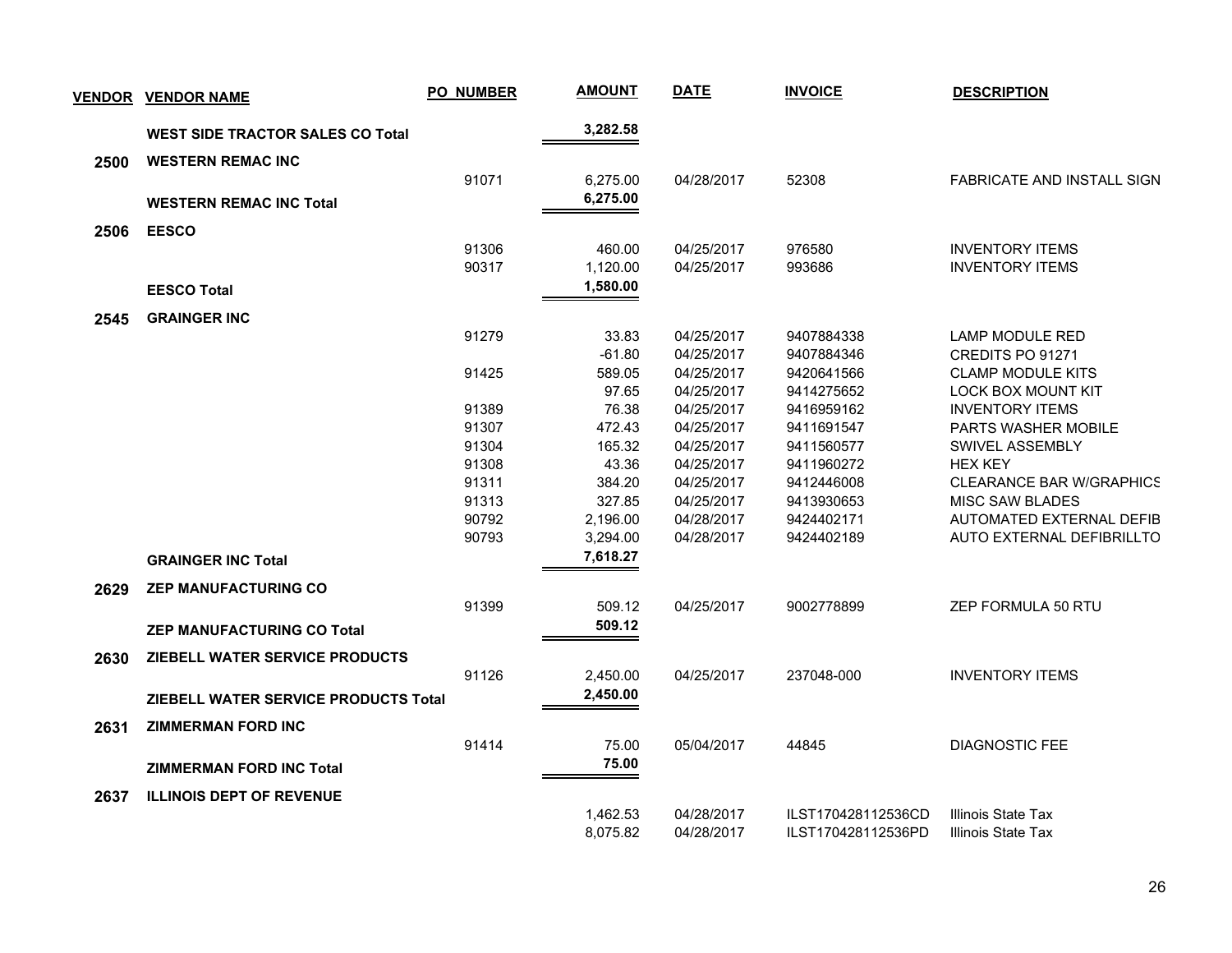|      | <b>VENDOR VENDOR NAME</b>             | <b>PO_NUMBER</b> | <b>AMOUNT</b> | <b>DATE</b> | <b>INVOICE</b>       | <b>DESCRIPTION</b>      |
|------|---------------------------------------|------------------|---------------|-------------|----------------------|-------------------------|
|      |                                       |                  | 9,710.62      | 04/28/2017  | ILST170428112536PW   | Illinois State Tax      |
|      |                                       |                  | 7,275.70      | 04/28/2017  | ILST170428112536FD   | Illinois State Tax      |
|      |                                       |                  | 1,690.34      | 04/28/2017  | ILST170428112536FN   | Illinois State Tax      |
|      |                                       |                  | 567.29        | 04/28/2017  | ILST170428112536HR   | Illinois State Tax      |
|      |                                       |                  | 1,256.41      | 04/28/2017  | ILST170428112536IS   | Illinois State Tax      |
|      |                                       |                  | 616.01        | 04/28/2017  | ILST170428112536CA   | Illinois State Tax      |
|      | <b>ILLINOIS DEPT OF REVENUE Total</b> |                  | 30,654.72     |             |                      |                         |
| 2638 | <b>INTERNAL REVENUE SERVICE</b>       |                  |               |             |                      |                         |
|      |                                       |                  | 654.37        | 04/28/2017  | MEDR170428112536C    | Medicare Employer       |
|      |                                       |                  | 2,448.47      | 04/28/2017  | FICE170428112536IS   | FICA Employer           |
|      |                                       |                  | 3,258.12      | 04/28/2017  | MEDR170428112536FI   | Medicare Employer       |
|      |                                       |                  | 1,090.31      | 04/28/2017  | FICA170428112536HR   | FICA Employee           |
|      |                                       |                  | 654.37        | 04/28/2017  | MEDE170428112536C    | Medicare Employee       |
|      |                                       |                  | 291.54        | 04/28/2017  | MEDE170428112536C.   | Medicare Employee       |
|      |                                       |                  | 2,448.47      | 04/28/2017  | FICA170428112536IS   | FICA Employee           |
|      |                                       |                  | 2,210.34      | 04/28/2017  | FICA170428112536PD   | FICA Employee           |
|      |                                       |                  | 1,246.79      | 04/28/2017  | FICA170428112536CA   | FICA Employee           |
|      |                                       |                  | 3,159.97      | 04/28/2017  | FICE170428112536FN   | FICA Employer           |
|      |                                       |                  | 6,632.72      | 04/28/2017  | FIT 170428112536FN   | Federal Withholding Tax |
|      |                                       |                  | 2,333.61      | 04/28/2017  | FIT 170428112536CA   | Federal Withholding Tax |
|      |                                       |                  | 5,457.79      | 04/28/2017  | FIT 170428112536CD   | Federal Withholding Tax |
|      |                                       |                  | 32,481.34     | 04/28/2017  | FIT 170428112536FD   | Federal Withholding Tax |
|      |                                       |                  | 739.01        | 04/28/2017  | MEDR170428112536FI   | Medicare Employer       |
|      |                                       |                  | 1,246.79      | 04/28/2017  | FICE170428112536CA   | FICA Employer           |
|      |                                       |                  | 255.01        | 04/28/2017  | MEDR170428112536H    | Medicare Employer       |
|      |                                       |                  | 572.63        | 04/28/2017  | MEDR170428112536IS   | Medicare Employer       |
|      |                                       |                  | 3,686.96      | 04/28/2017  | MEDR170428112536P    | Medicare Employer       |
|      |                                       |                  | 4,211.32      | 04/28/2017  | MEDR170428112536P    | Medicare Employer       |
|      |                                       |                  | 2,227.51      | 04/28/2017  | FIT 170428112536HR   | Federal Withholding Tax |
|      |                                       |                  | 2,798.21      | 04/28/2017  | FICE170428112536CD   | FICA Employer           |
|      |                                       |                  | 428.22        | 04/28/2017  | FICE170428112536FD   | FICA Employer           |
|      |                                       |                  | 291.54        | 04/28/2017  | MEDR170428112536C    | Medicare Employer       |
|      |                                       |                  | 2,798.21      | 04/28/2017  | FICA170428112536CD   | FICA Employee           |
|      |                                       |                  | 453.02        | 04/28/2017  | FICA170428112536FD   | FICA Employee           |
|      |                                       |                  | 18,007.27     | 04/28/2017  | FICE170428112536PW   | FICA Employer           |
|      |                                       |                  | 2,235.14      | 04/28/2017  | FICE170428112536PD   | FICA Employer           |
|      |                                       |                  | 1,090.31      | 04/28/2017  | FICE170428112536HR   | FICA Employer           |
|      |                                       |                  | 4,040.51      | 04/28/2017  | FIT 170428112536IS ( | Federal Withholding Tax |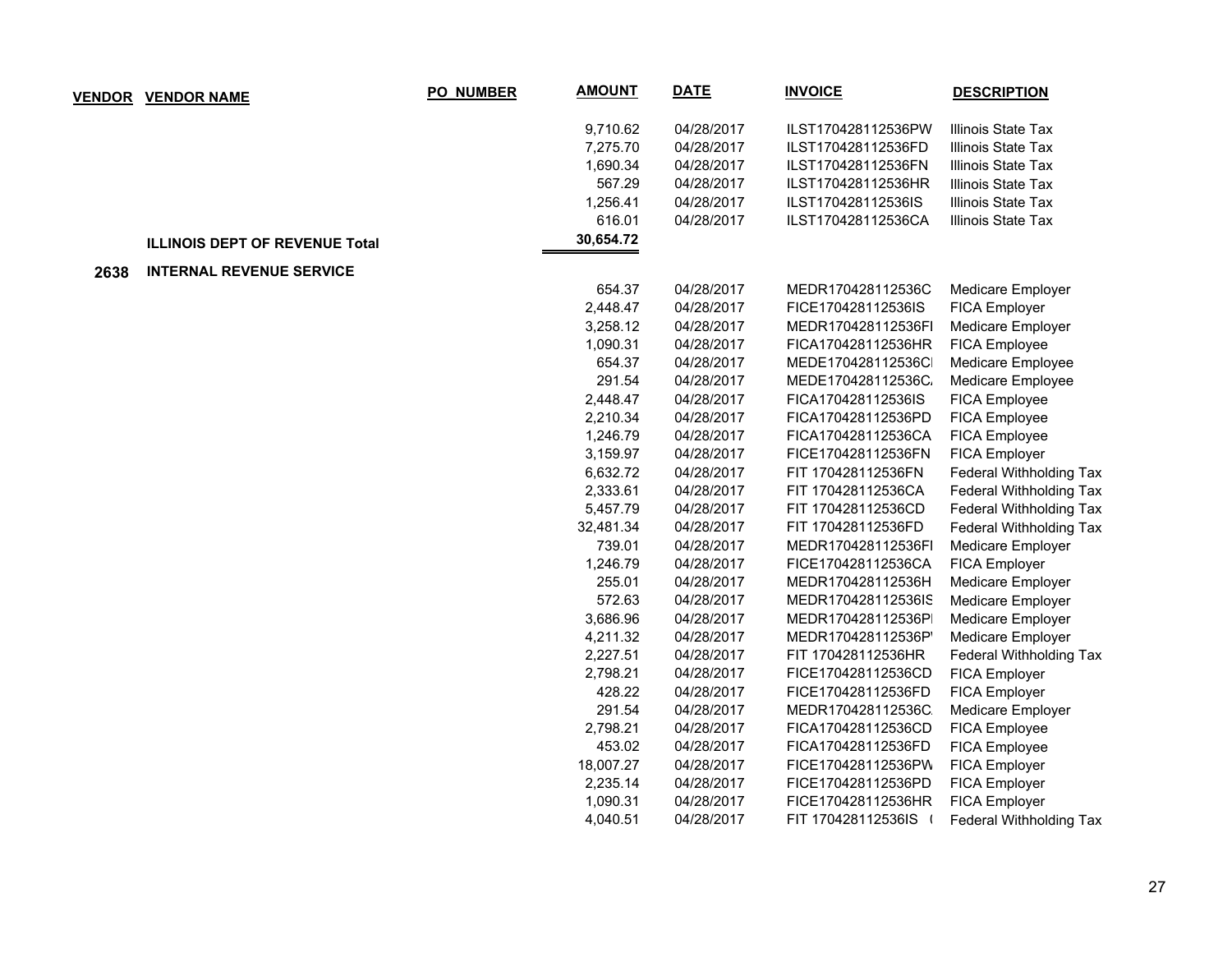| <b>VENDOR</b> | <b>VENDOR NAME</b>                    | <b>PO_NUMBER</b> | <b>AMOUNT</b> | <b>DATE</b> | <b>INVOICE</b>      | <b>DESCRIPTION</b>         |
|---------------|---------------------------------------|------------------|---------------|-------------|---------------------|----------------------------|
|               |                                       |                  | 30,942.75     | 04/28/2017  | FIT 170428112536PD  | Federal Withholding Tax    |
|               |                                       |                  | 36,190.69     | 04/28/2017  | FIT 170428112536PW  | Federal Withholding Tax    |
|               |                                       |                  | 3,159.97      | 04/28/2017  | FICA170428112536FN  | FICA Employee              |
|               |                                       |                  | 3,681.16      | 04/28/2017  | MEDE170428112536PI  | Medicare Employee          |
|               |                                       |                  | 4,211.32      | 04/28/2017  | MEDE170428112536P'  | Medicare Employee          |
|               |                                       |                  | 18,007.27     | 04/28/2017  | FICA170428112536PV  | FICA Employee              |
|               |                                       |                  | 3,263.92      | 04/28/2017  | MEDE170428112536FI  | Medicare Employee          |
|               |                                       |                  | 739.01        | 04/28/2017  | MEDE170428112536FI  | Medicare Employee          |
|               |                                       |                  | 255.01        | 04/28/2017  | MEDE170428112536H   | Medicare Employee          |
|               |                                       |                  | 572.63        | 04/28/2017  | MEDE170428112536IS  | Medicare Employee          |
|               | <b>INTERNAL REVENUE SERVICE Total</b> |                  | 210,473.60    |             |                     |                            |
| 2639          | <b>STATE DISBURSEMENT UNIT</b>        |                  |               |             |                     |                            |
|               |                                       |                  | 369.23        | 04/28/2017  | 0000004861704281125 | IL Child Support Amount 1  |
|               |                                       |                  | 334.16        | 04/28/2017  | 0000011631704281125 | IL Child Support Amount 1  |
|               |                                       |                  | 700.15        | 04/28/2017  | 0000012251704281125 | IL Child Support Amount 1  |
|               |                                       |                  | 180.00        | 04/28/2017  | 0000012671704281125 | IL Child Support Amount 1  |
|               |                                       |                  | 795.70        | 04/28/2017  | 0000001351704281125 | IL Child Support Amount 1  |
|               |                                       |                  | 817.98        | 04/28/2017  | 0000001971704281125 | IL CS Maintenance 1        |
|               |                                       |                  | 545.00        | 04/28/2017  | 0000002061704281125 | IL Child Support Amount 1  |
|               |                                       |                  | 580.00        | 04/28/2017  | 0000002921704281125 | IL Child Support Amount 1  |
|               |                                       |                  | 440.93        | 04/28/2017  | 0000000371704281125 | IL Child Support Amount 1  |
|               |                                       |                  | 1,661.54      | 04/28/2017  | 0000002021704281125 | IL CS Maintenance 1        |
|               |                                       |                  | 465.36        | 04/28/2017  | 0000000641704281125 | IL Child Support Amount 2  |
|               |                                       |                  | 471.13        | 04/28/2017  | 0000001911704281125 | IL Child Support Amount 1  |
|               |                                       |                  | 600.00        | 04/28/2017  | 0000001911704281125 | IL Child Support Amount 1  |
|               | <b>STATE DISBURSEMENT UNIT Total</b>  |                  | 7,961.18      |             |                     |                            |
| 2643          | <b>DELTA DENTAL</b>                   |                  |               |             |                     |                            |
|               |                                       |                  | 7,111.25      | 05/01/2017  | 050117              | <b>DELTA DENTAL CLAIMS</b> |
|               |                                       |                  | 6,811.35      | 04/24/2017  | 042417              | DELTAL DENTAL CLAIMS       |
|               | <b>DELTA DENTAL Total</b>             |                  | 13,922.60     |             |                     |                            |
| 2648          | <b>HEALTH CARE SERVICE CORP</b>       |                  |               |             |                     |                            |
|               |                                       |                  | 119,261.65    | 05/01/2017  | 050117              | <b>MEDICAL CLAIMS</b>      |
|               | <b>HEALTH CARE SERVICE CORP Total</b> |                  | 119,261.65    |             |                     |                            |
| 2666          | <b>WINSTON ENGINEERING</b>            |                  |               |             |                     |                            |
|               |                                       | 88066            | 575.00        | 04/25/2017  | 0407CF612           | SPOILS TESTING SERVICES    |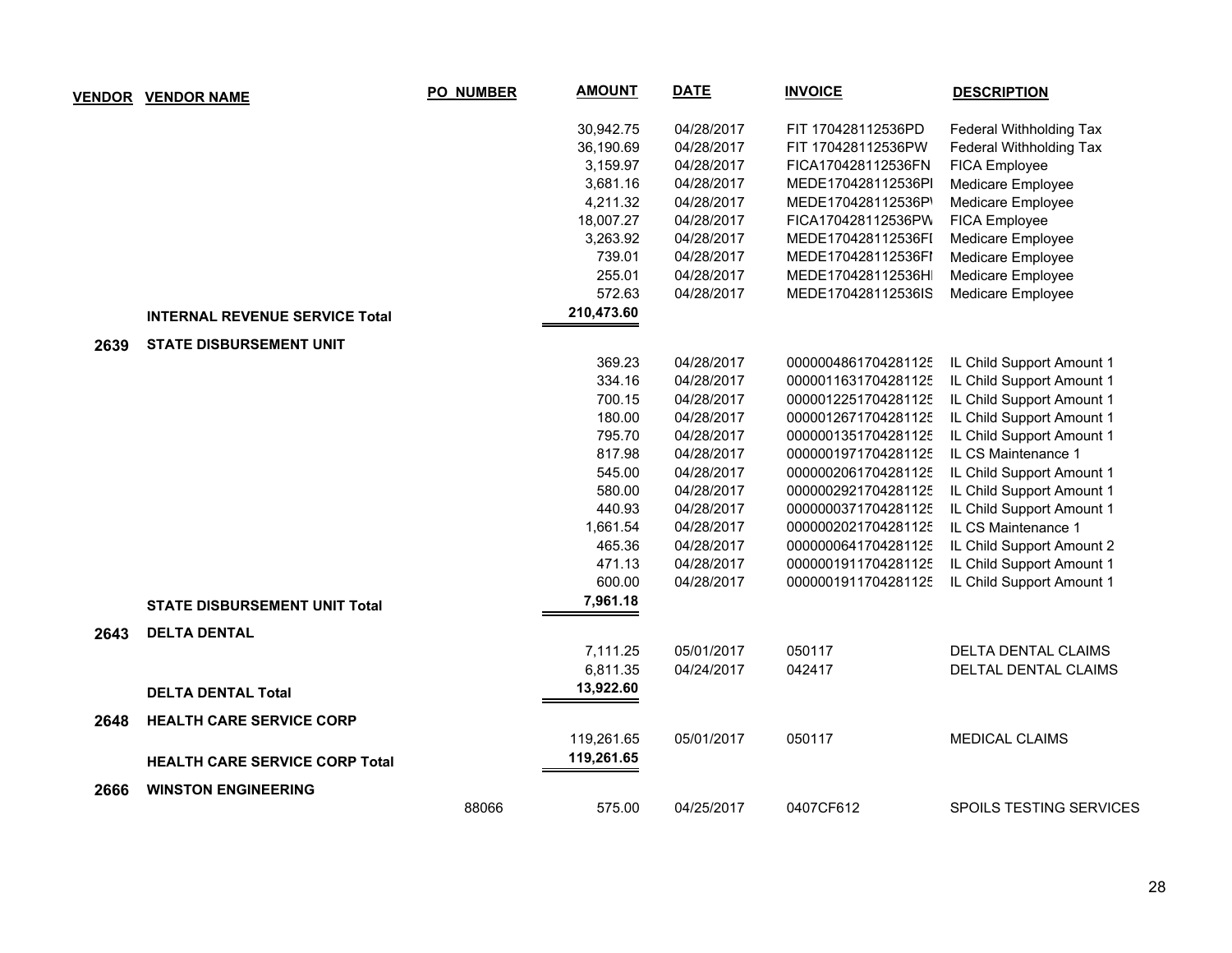| <b>VENDOR</b> | <b>VENDOR NAME</b>                          | <b>PO_NUMBER</b> | <b>AMOUNT</b>    | <b>DATE</b> | <b>INVOICE</b>     | <b>DESCRIPTION</b>             |
|---------------|---------------------------------------------|------------------|------------------|-------------|--------------------|--------------------------------|
|               | <b>WINSTON ENGINEERING Total</b>            |                  | 575.00           |             |                    |                                |
| 2683          | <b>CONTINENTAL AMERICAN INSURANCE</b>       |                  |                  |             |                    |                                |
|               |                                             |                  | 59.89            | 04/28/2017  | ACCG170428112536FI | <b>AFLAC Accident Plan</b>     |
|               |                                             |                  | 123.69           | 04/28/2017  | ACCG170428112536PI | <b>AFLAC Accident Plan</b>     |
|               |                                             |                  | 68.07            | 04/28/2017  | ACCG170428112536P' | <b>AFLAC Accident Plan</b>     |
|               |                                             |                  | 17.47            | 04/28/2017  | ACCG170428112536FI | <b>AFLAC Accident Plan</b>     |
|               |                                             |                  | 17.48            | 04/28/2017  | ACCG170428112536IS | <b>AFLAC Accident Plan</b>     |
|               | <b>CONTINENTAL AMERICAN INSURANCE Total</b> |                  | 286.60           |             |                    |                                |
| 2687          | <b>DELTA STAR CONNECTOR</b>                 |                  |                  |             |                    |                                |
|               |                                             | 91075            | 1,058.19         | 04/25/2017  | <b>DSC215-17</b>   | TIN PLATED COPPER BUS          |
|               | <b>DELTA STAR CONNECTOR Total</b>           |                  | 1,058.19         |             |                    |                                |
| 2738          | <b>TRI-R SYSTEMS INCORPORATED</b>           |                  |                  |             |                    |                                |
|               |                                             | 88756            | 680.00           | 04/25/2017  | 004405             | <b>BACKLIGHT FOR WWTP OIT</b>  |
|               | <b>TRI-R SYSTEMS INCORPORATED Total</b>     |                  | 680.00           |             |                    |                                |
| 2740          | C H HAGER EXCAVATING INC                    |                  |                  |             |                    |                                |
|               |                                             | 42               | 809.49           | 04/25/2017  | 174                | CA6 STONE                      |
|               | <b>C H HAGER EXCAVATING INC Total</b>       |                  | 809.49           |             |                    |                                |
| 2756          | <b>RXBENEFITS INC.</b>                      |                  |                  |             |                    |                                |
|               |                                             |                  | 11,619.67        | 05/05/2017  | 59098              | PRESCRIPTION CLAIMS/FEES       |
|               | <b>RXBENEFITS INC. Total</b>                |                  | 11,619.67        |             |                    |                                |
|               |                                             |                  |                  |             |                    |                                |
| 2824          | <b>STEVE WOLOSZYK</b>                       |                  |                  |             | 050117             |                                |
|               |                                             |                  | 400.00<br>400.00 | 05/04/2017  |                    | UNIFORM ALLOWANCE RIFLE 3      |
|               | <b>STEVE WOLOSZYK Total</b>                 |                  |                  |             |                    |                                |
| 2883          | <b>ADVANCED DISPOSAL SERVICES</b>           |                  |                  |             |                    |                                |
|               |                                             | 91476            | 24,500.00        | 04/28/2017  | T00001466344       | BRUSH PICK UP DEC 2016         |
|               | <b>ADVANCED DISPOSAL SERVICES Total</b>     |                  | 24,500.00        |             |                    |                                |
| 2891          | <b>SCHIROTT LUETKEHANS GARNER</b>           |                  |                  |             |                    |                                |
|               |                                             |                  | 1,461.75         | 04/25/2017  | 4300-3744M-90      | <b>MARCH BILLING MCIIVAINE</b> |
|               | <b>SCHIROTT LUETKEHANS GARNER Total</b>     |                  | 1,461.75         |             |                    |                                |
| 2894          | <b>HAVLICEK ACE HARDWARE LLC</b>            |                  |                  |             |                    |                                |
|               |                                             | 91324            | 489.60           | 04/25/2017  | 52904/1            | <b>INVENTORY ITEMS</b>         |
|               |                                             | 87565            | 5.39             | 04/25/2017  | 53022/1            | MINERAL OIL                    |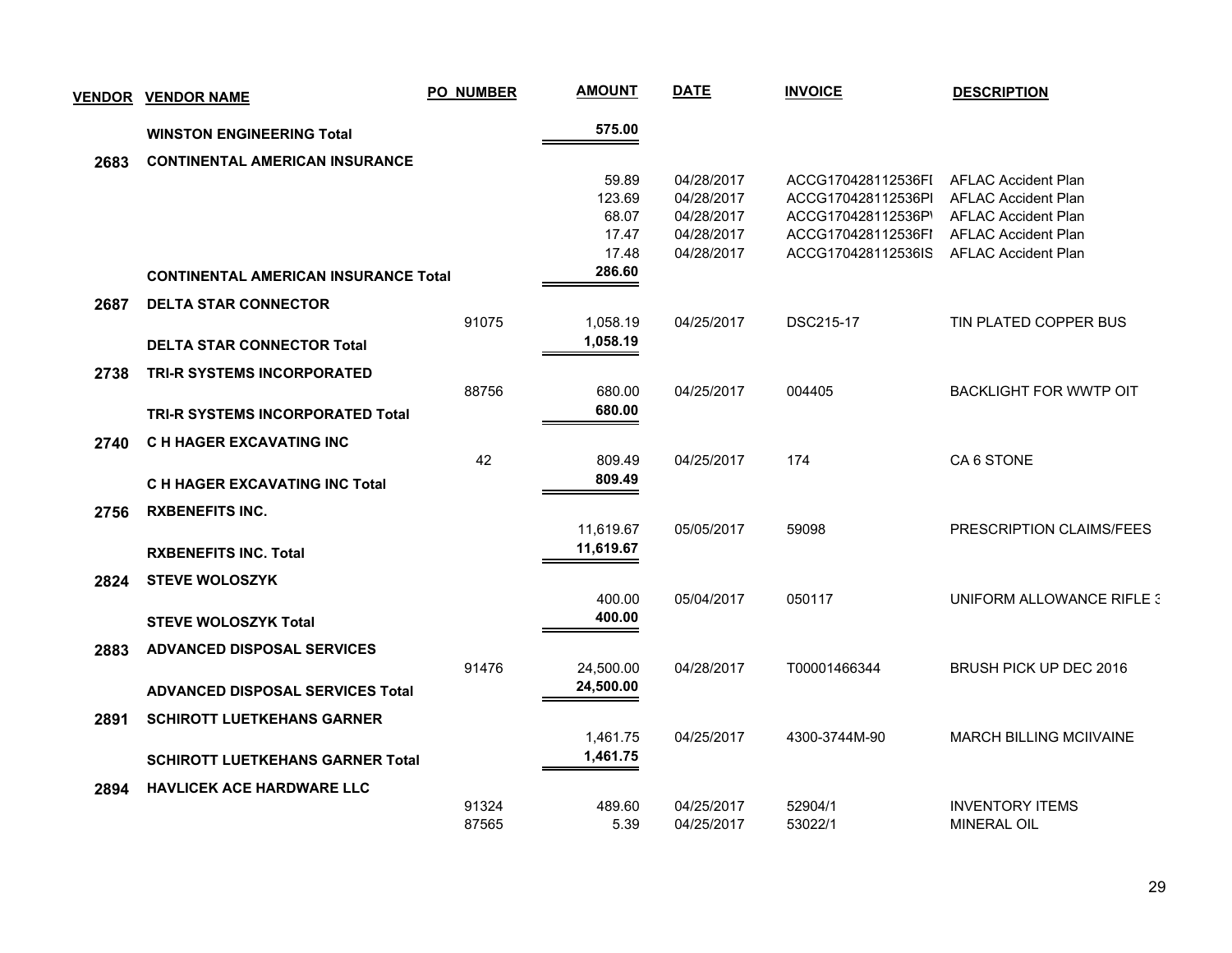|      | VENDOR VENDOR NAME                            | <b>PO_NUMBER</b>        | <b>AMOUNT</b>          | <b>DATE</b>                            | <b>INVOICE</b>                | <b>DESCRIPTION</b>                                                  |
|------|-----------------------------------------------|-------------------------|------------------------|----------------------------------------|-------------------------------|---------------------------------------------------------------------|
|      |                                               | 87565<br>87565<br>87589 | 25.17<br>0.83<br>14.39 | 04/25/2017<br>04/25/2017<br>05/04/2017 | 53023/1<br>53131/1<br>52978/1 | MISC FLEET DEPT PARTS<br><b>FASTENERS</b><br>MISC SUPPLIES/HARDWARE |
|      | <b>HAVLICEK ACE HARDWARE LLC Total</b>        |                         | 535.38                 |                                        |                               |                                                                     |
| 2897 | <b>RICHARD J PECK</b>                         |                         |                        |                                        |                               |                                                                     |
|      |                                               | 90733                   | 1,200.00<br>1,200.00   | 04/25/2017                             | 20170021                      | SOUND SYSTM RENT - ARBOR                                            |
|      | <b>RICHARD J PECK Total</b>                   |                         |                        |                                        |                               |                                                                     |
| 2905 | <b>GRAF TREE CARE INC</b>                     | 91197                   | 10,500.00              | 04/25/2017                             | 9461                          | TREE INVENTORY APRIL 2017                                           |
|      | <b>GRAF TREE CARE INC Total</b>               |                         | 10,500.00              |                                        |                               |                                                                     |
|      |                                               |                         |                        |                                        |                               |                                                                     |
| 2929 | <b>FOOTE MIELKE CHAVEZ &amp; O'NEIL</b>       |                         | 925.00                 | 04/25/2017                             | 3774                          | <b>LEGAL BILLING MARCH</b>                                          |
|      | <b>FOOTE MIELKE CHAVEZ &amp; O'NEIL Total</b> |                         | 925.00                 |                                        |                               |                                                                     |
| 2930 | <b>TCT MED CORP</b>                           |                         |                        |                                        |                               |                                                                     |
|      |                                               | 88574                   | 51.95                  | 04/28/2017                             | 22432                         | <b>ECON SPHYGMOMANOMETER</b>                                        |
|      | <b>TCT MED CORP Total</b>                     |                         | 51.95                  |                                        |                               |                                                                     |
| 2950 | <b>MARY PORTER</b>                            |                         |                        |                                        |                               |                                                                     |
|      |                                               | 91305                   | 253.69                 | 04/25/2017                             | 1902625974                    | <b>HARNESS</b>                                                      |
|      | <b>MARY PORTER Total</b>                      |                         | 253.69                 |                                        |                               |                                                                     |
| 2956 | <b>LAI LTD</b>                                |                         |                        |                                        |                               |                                                                     |
|      |                                               | 90898                   | 8,213.00               | 04/25/2017                             | 17-14564                      | WEMCO ASSEMBLY WITH IMPE                                            |
|      | <b>LAI LTD Total</b>                          |                         | 8,213.00               |                                        |                               |                                                                     |
| 2963 | <b>RAYNOR DOOR AUTHORITY</b>                  |                         |                        |                                        |                               |                                                                     |
|      |                                               | 91214                   | 166.00<br>166.00       | 04/25/2017                             | 123361                        | <b>DOOR REPAIR</b>                                                  |
|      | <b>RAYNOR DOOR AUTHORITY Total</b>            |                         |                        |                                        |                               |                                                                     |
| 2985 | <b>S SCHROEDER TRUCKING INC</b>               | 43                      | 2,154.00               | 04/28/2017                             | 32690                         | <b>SEMI HOURLY</b>                                                  |
|      |                                               | 43                      | 10,388.59              | 04/28/2017                             | 32711                         | SEMI HOURLY CHARGES                                                 |
|      | <b>S SCHROEDER TRUCKING INC Total</b>         |                         | 12,542.59              |                                        |                               |                                                                     |
| 2990 | <b>HAWKINS INC</b>                            |                         |                        |                                        |                               |                                                                     |
|      |                                               | 50                      | 2,954.85               | 04/28/2017                             | 4061756                       | <b>CHEMICALS</b>                                                    |
|      |                                               | 50                      | 690.00                 | 04/25/2017                             | 4057303                       | AZONE 15                                                            |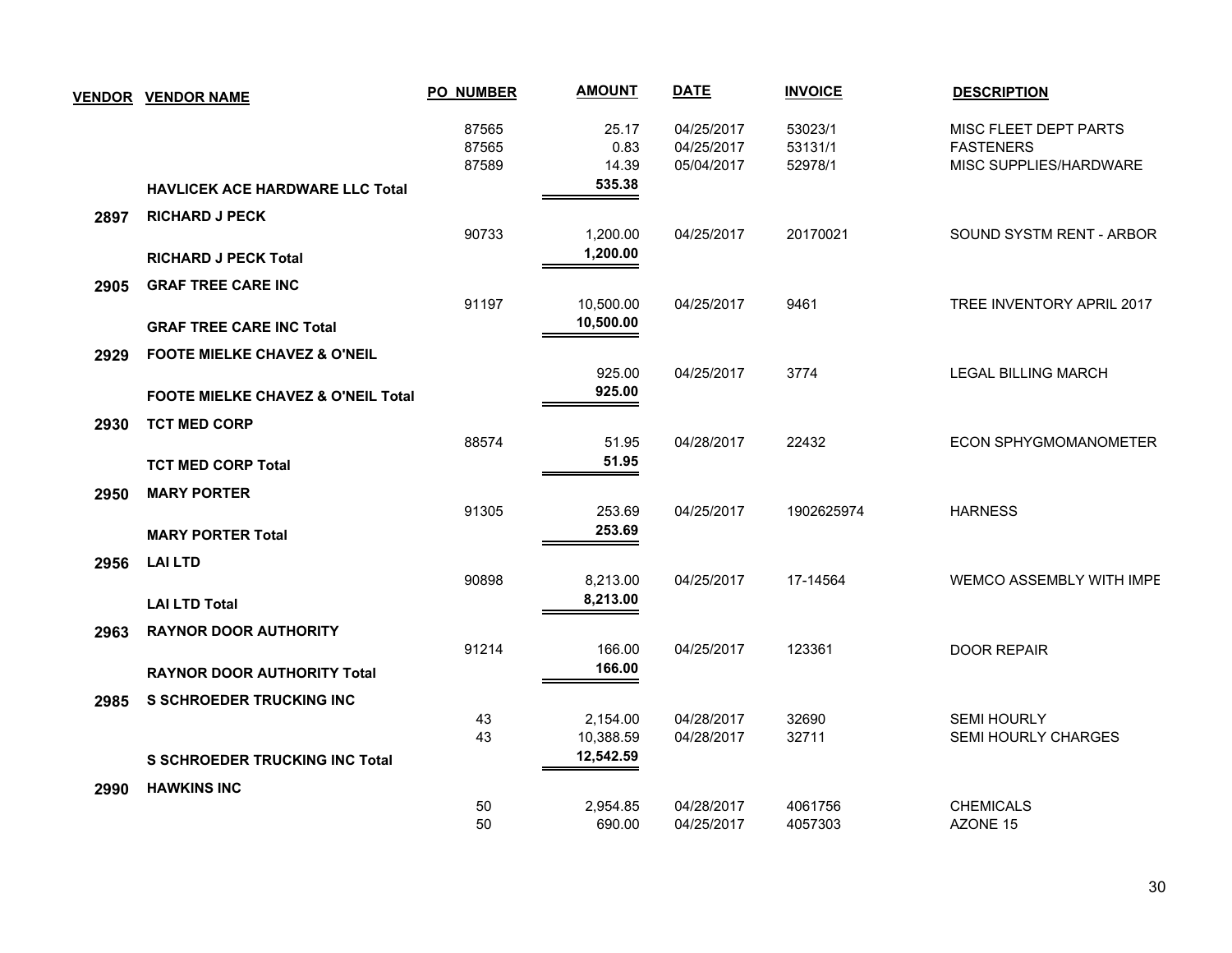| <b>VENDOR</b> | <b>VENDOR NAME</b>                          | <b>PO_NUMBER</b> | <b>AMOUNT</b> | <b>DATE</b> | <b>INVOICE</b> | <b>DESCRIPTION</b>              |
|---------------|---------------------------------------------|------------------|---------------|-------------|----------------|---------------------------------|
|               | <b>HAWKINS INC Total</b>                    |                  | 3,644.85      |             |                |                                 |
|               |                                             |                  |               |             |                |                                 |
| 3020          | <b>TALLMAN EQUIPMENT CO INC</b>             | 91253            | 8,069.85      | 04/25/2017  | 3166336        | <b>HYDRAULIC DEWATERING PUM</b> |
|               |                                             |                  | 8,069.85      |             |                |                                 |
|               | <b>TALLMAN EQUIPMENT CO INC Total</b>       |                  |               |             |                |                                 |
| 3102          | <b>RUSH PARTS CENTERS OF ILLINOIS</b>       |                  |               |             |                |                                 |
|               |                                             | 87571            | 47.70         | 04/25/2017  | 3006040773     | V#5299 RO#57948                 |
|               |                                             | 91328            | 392.16        | 04/25/2017  | 3006069022     | <b>INVENTORY ITEMS</b>          |
|               |                                             | 87571            | 78.63         | 04/25/2017  | 3006069041     | RO 57952 VEH 1701               |
|               |                                             | 91479            | 333.80        | 04/28/2017  | 3006133627     | SVC VEH#1961                    |
|               |                                             |                  | 117.84        | 04/28/2017  | 3006040801     | PIPE TAIL - RETURN ITEM         |
|               |                                             |                  | $-117.84$     | 04/28/2017  | 3006158011     | CRED IN#3006040801              |
|               |                                             | 87571            | 243.67        | 04/25/2017  | 3006036763     | V#1828 RO#57884                 |
|               | <b>RUSH PARTS CENTERS OF ILLINOIS Total</b> |                  | 1,095.96      |             |                |                                 |
| 3127          | <b>SHI INTERNATIONAL CORP</b>               |                  |               |             |                |                                 |
|               |                                             | 91431            | 245.00        | 04/28/2017  | B06429140      | <b>ACROBAT LICENSE</b>          |
|               |                                             | 91285            | 2,992.00      | 04/25/2017  | B06390439      | SOFTWARE RENEWAL                |
|               | <b>SHI INTERNATIONAL CORP Total</b>         |                  | 3,237.00      |             |                |                                 |
| 3149          | <b>DAVID L PHYFER</b>                       |                  |               |             |                |                                 |
|               |                                             | 91466            | 300.00        | 04/28/2017  | 2017-0011      | VIDEO EDITING PW WEEK           |
|               | <b>DAVID L PHYFER Total</b>                 |                  | 300.00        |             |                |                                 |
| 3182          | <b>OZINGA READY MIX CONCRETE INC</b>        |                  |               |             |                |                                 |
|               |                                             | 44               | 548.00        | 04/28/2017  | 871310         | <b>CONCRETE</b>                 |
|               |                                             | 44               | 904.50        | 04/28/2017  | 8713111        | <b>CONCRETE</b>                 |
|               |                                             | 44               | 1,028.50      | 04/25/2017  | 865263         | <b>CONCRETE</b>                 |
|               |                                             | 90636            | 440.00        | 04/25/2017  | 866976         | CONCRETE ADA STAMPS             |
|               |                                             | 44               | 746.00        | 04/25/2017  | 867398         | <b>CONCRETE</b>                 |
|               |                                             | 44               | 968.00        | 04/25/2017  | 867399         | <b>CONCRETE</b>                 |
|               | <b>OZINGA READY MIX CONCRETE INC Total</b>  |                  | 4,635.00      |             |                |                                 |
| 3236          | <b>HR GREEN INC</b>                         |                  |               |             |                |                                 |
|               |                                             | 91111            | 5,740.12      | 04/28/2017  | 111213         | THOMPSON SCHOOL THRU 4-1        |
|               | <b>HR GREEN INC Total</b>                   |                  | 5,740.12      |             |                |                                 |
|               |                                             |                  |               |             |                |                                 |
| 3258          | <b>BEST DOCTORS INC</b>                     |                  |               |             |                |                                 |
|               |                                             | 87674            | 356.80        | 04/25/2017  | 01/01/2017     | SERVICES FOR JANUARY            |
|               |                                             | 87674            | 356.80        | 04/25/2017  | 02/01/2017     | SERVICES FOR FEBRUARY           |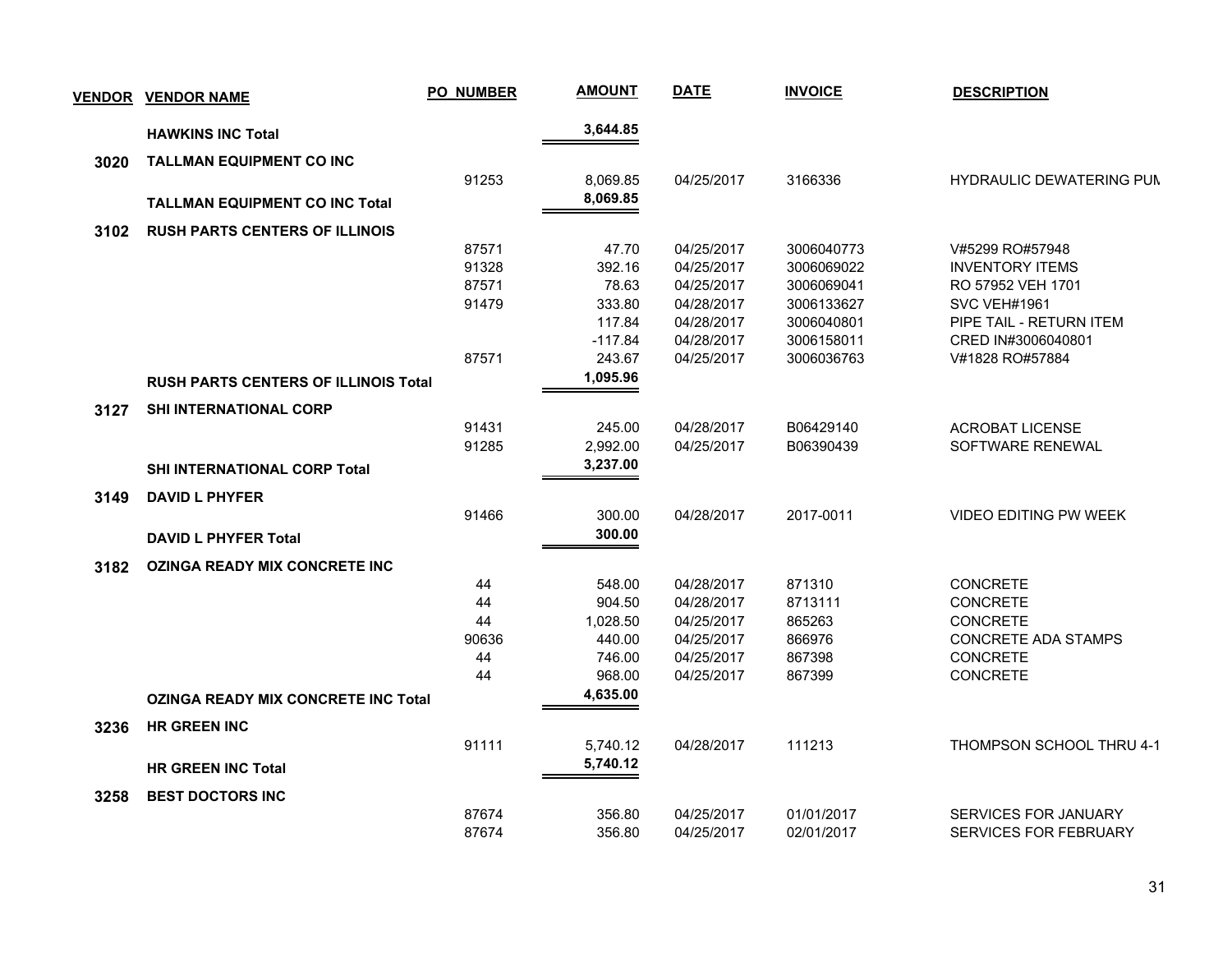| <b>VENDOR</b> | <b>VENDOR NAME</b>                         | <b>PO_NUMBER</b> | <b>AMOUNT</b>      | <b>DATE</b>              | <b>INVOICE</b>                           | <b>DESCRIPTION</b>                         |
|---------------|--------------------------------------------|------------------|--------------------|--------------------------|------------------------------------------|--------------------------------------------|
|               | <b>BEST DOCTORS INC Total</b>              | 87674            | 356.80<br>1,070.40 | 04/25/2017               | 03/01/2017                               | <b>SERVICES FOR MARCH</b>                  |
| 3267          | <b>COMPASS GROUP USA INC</b>               |                  |                    |                          |                                          |                                            |
|               |                                            |                  | 224.45             | 04/25/2017               | 052560000006680                          | COFFEE SUPPLIES POLICE DEI                 |
|               |                                            | 87519            | 312.45             | 04/25/2017               | 052560000026462                          | <b>COFFEE SUPPLIES - PD</b>                |
|               | <b>COMPASS GROUP USA INC Total</b>         |                  | 536.90             |                          |                                          |                                            |
| 3280          | <b>PLANET DEPOS LLC</b>                    |                  |                    |                          |                                          |                                            |
|               |                                            | 87553            | 1,269.40           | 04/25/2017               | 166288                                   | PROCESSING FEE HEARING                     |
|               |                                            | 87553            | 751.00             | 05/04/2017               | 167399                                   | EXPEDITED TRANSCRIPT MEIJ                  |
|               |                                            |                  | 607.00             | 04/28/2017               | 166947                                   | <b>TRANSCRIPTION</b>                       |
|               |                                            |                  | 475.00             | 04/28/2017               | 169483                                   | SVCS LIQ COMM 4-17-17                      |
|               | <b>PLANET DEPOS LLC Total</b>              |                  | 3,102.40           |                          |                                          |                                            |
| 3289          | <b>VISION SERVICE PLAN OF IL NFP</b>       |                  |                    |                          |                                          |                                            |
|               |                                            |                  | 51.27              | 04/28/2017               | VSP 170428112536IS                       | Vision Plan Pre-tax                        |
|               |                                            |                  | 12.11              | 04/28/2017               | VSP 170428112536HR                       | Vision Plan Pre-tax                        |
|               |                                            |                  | 56.76              | 04/28/2017               | VSP 170428112536CD                       | Vision Plan Pre-tax                        |
|               |                                            |                  | 195.03             | 04/28/2017               | VSP 170428112536FD                       | Vision Plan Pre-tax                        |
|               |                                            |                  | 41.81<br>5.68      | 04/28/2017<br>04/28/2017 | VSP 170428112536FN<br>VSP 170428112536CA | Vision Plan Pre-tax                        |
|               |                                            |                  | 202.06             | 04/28/2017               | VSP 170428112536PD                       | Vision Plan Pre-tax<br>Vision Plan Pre-tax |
|               |                                            |                  | 317.80             | 04/28/2017               | VSP 170428112536PW                       | Vision Plan Pre-tax                        |
|               | <b>VISION SERVICE PLAN OF IL NFP Total</b> |                  | 882.52             |                          |                                          |                                            |
| 3298          | <b>JENNIFER KUHN</b>                       |                  |                    |                          |                                          |                                            |
|               |                                            |                  | 2.062.24           | 05/04/2017               | 196                                      | COORD SERVICES APRILMILEA                  |
|               |                                            |                  | 169.50             | 05/04/2017               | 197                                      | <b>LEAD SPEAKER LIMO LUNCH</b>             |
|               | <b>JENNIFER KUHN Total</b>                 |                  | 2,231.74           |                          |                                          |                                            |
| 3313          | PETERSON AND MATZ INC                      |                  |                    |                          |                                          |                                            |
|               |                                            | 91107            | 4,059.97           | 04/25/2017               | 0040617DWS                               | PUMP KIT AND HOUSING                       |
|               | <b>PETERSON AND MATZ INC Total</b>         |                  | 4,059.97           |                          |                                          |                                            |
| 3326          | <b>INFOWISE SOLUTIONS LTD</b>              |                  |                    |                          |                                          |                                            |
|               |                                            | 90965            | 879.20             | 04/25/2017               | ILLINOIS-2017-2                          | ANNUAL SUPPORT RENEWAL                     |
|               | <b>INFOWISE SOLUTIONS LTD Total</b>        |                  | 879.20             |                          |                                          |                                            |
| 3327          | <b>HUB INTERNATIONAL MIDWEST LTD</b>       |                  |                    |                          |                                          |                                            |
|               |                                            | 91599            | 3.667.00           | 05/04/2017               | 665842                                   | <b>MAY 2017 CONSULTING FEE</b>             |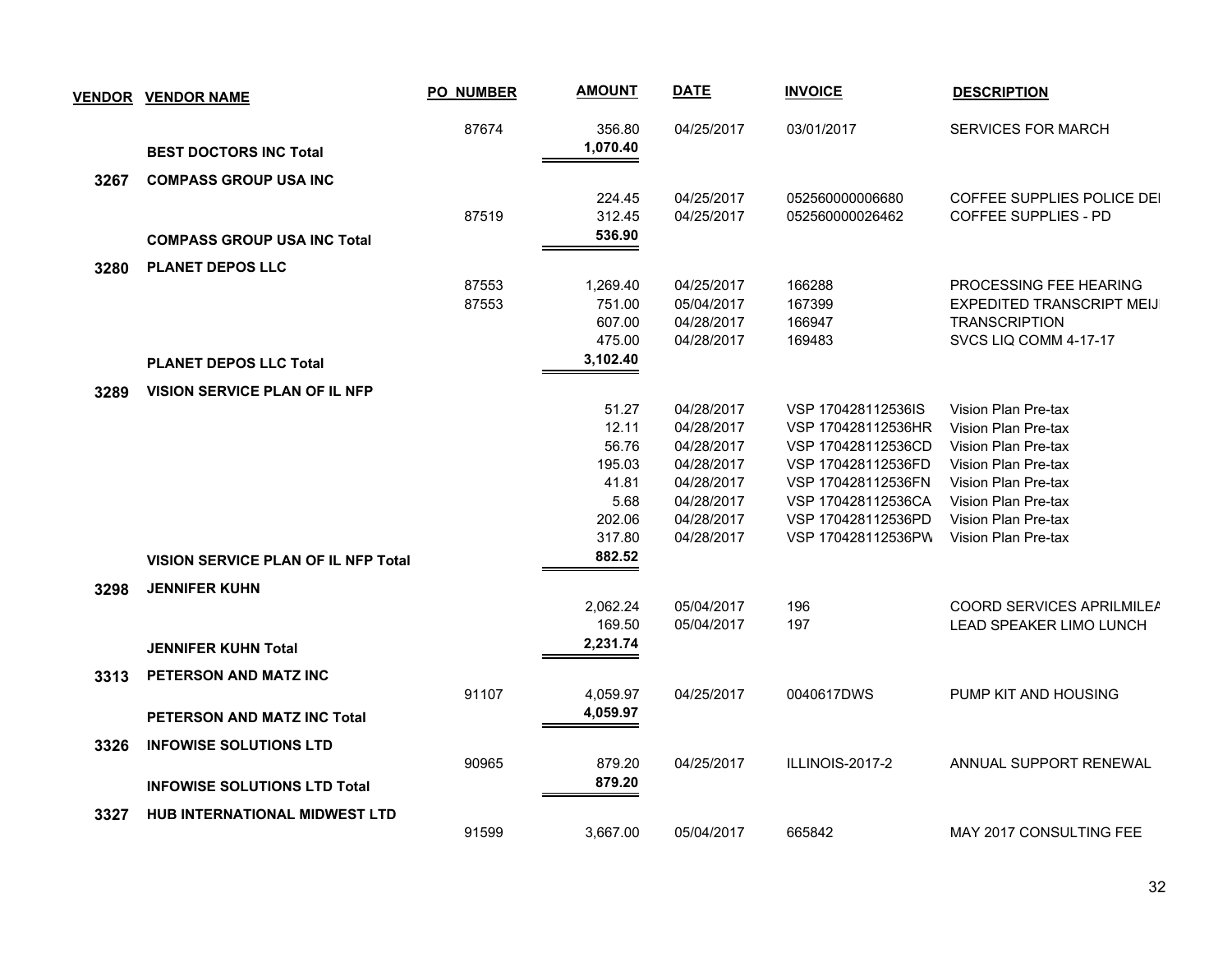| <b>VENDOR</b> | <b>VENDOR NAME</b>                         | <b>PO_NUMBER</b> | <b>AMOUNT</b> | <b>DATE</b> | <b>INVOICE</b>   | <b>DESCRIPTION</b>            |
|---------------|--------------------------------------------|------------------|---------------|-------------|------------------|-------------------------------|
|               | <b>HUB INTERNATIONAL MIDWEST LTD Total</b> |                  | 3,667.00      |             |                  |                               |
| 3336          | NETWORKFLEET INC                           |                  |               |             |                  |                               |
|               |                                            | 88319            | 62.80         | 04/25/2017  | OSV000001003203A | REMAINDER OF CHRGS - FEB 2    |
|               | <b>NETWORKFLEET INC Total</b>              |                  | 62.80         |             |                  |                               |
|               |                                            |                  |               |             |                  |                               |
| 3343          | <b>ILLINI POWER PRODUCTS COMPANY</b>       |                  |               |             |                  |                               |
|               |                                            | 90414            | 1,763.21      | 04/25/2017  | SWO014427-1      | <b>GENERATOR MAINTENANCE</b>  |
|               |                                            | 91358            | 473.65        | 04/25/2017  | SWO015412-1      | SVC FS#3                      |
|               |                                            | 90132            | 295.14        | 04/28/2017  | SWO013980-1      | SVC SUB 5                     |
|               |                                            | 90414            | 345.41        | 04/28/2017  | SWO014404-1      | SVC SUB#2                     |
|               |                                            | 90414            | 339.83        | 04/28/2017  | SWO014406-1      | SVC SUB#3                     |
|               |                                            | 90414            | 345.41        | 04/28/2017  | SWO014408-1      | SVC SUB#6                     |
|               |                                            | 90414            | 345.41        | 04/28/2017  | SWO014409-1      | SVC SUB#8                     |
|               |                                            | 90414            | 339.83        | 04/28/2017  | SWO014432-1      | <b>SVC RENAUX MANOR</b>       |
|               |                                            | 91165            | 1,650.22      | 04/28/2017  | SWO015278-1      | SVC SUB #7                    |
|               |                                            | 90414            | 345.41        | 04/28/2017  | SWO014407-1      | SVC SUB #5                    |
|               |                                            | 91281            | 156.88        | 04/28/2017  | SWO014407-2      | SVC SUB #5                    |
|               |                                            | 90414            | 345.41        | 04/28/2017  | SWO014412-1      | SVC WILD ROSE SPRINGS         |
|               |                                            | 90414            | 345.41        | 04/28/2017  | SWO014413-1      | SVC 1040 CRESWOOD CIR         |
|               |                                            | 91282            | 544.32        | 04/28/2017  | SWO014414-2      | SVC SUB #7                    |
|               |                                            | 90414            | 366.14        | 04/28/2017  | SWO014422-1      | SVC RED GATE                  |
|               |                                            | 90414            | 345.41        | 04/28/2017  | SWO014420-1      | <b>SVC ZYLSTRA</b>            |
|               |                                            | 90414            | 339.83        | 04/28/2017  | SWO014425-1      | <b>SVC CITY HALL</b>          |
|               |                                            | 90414            | 382.61        | 04/28/2017  | SWO014436-1      | SVC FS#2                      |
|               |                                            | 90971            | 411.82        | 04/28/2017  | SWO014716-1      | SVC SUB 2                     |
|               |                                            | 91332            | 15.15         | 05/04/2017  | SWO014661-2      | <b>COOLANT CAMPTON TWNSHP</b> |
|               | <b>ILLINI POWER PRODUCTS COMPANY Total</b> |                  | 9,496.50      |             |                  |                               |
| 3345          | <b>JOSEPH G POLLARD CO INC</b>             |                  |               |             |                  |                               |
|               |                                            | 91448            | 3,371.10      | 04/28/2017  | 0074500          | LOGGER/HOOK                   |
|               | <b>JOSEPH G POLLARD CO INC Total</b>       |                  | 3,371.10      |             |                  |                               |
| 3346          | <b>STHEALTH BENEFIT SOLUTIONS</b>          |                  |               |             |                  |                               |
|               |                                            | 91605            | 33,009.60     | 05/04/2017  | 042117           | <b>MAY BINDER</b>             |
|               | STHEALTH BENEFIT SOLUTIONS Total           |                  | 33,009.60     |             |                  |                               |
| 3347          | <b>WAGEWORKS-ACH</b>                       |                  |               |             |                  |                               |
|               |                                            |                  | 2,822.78      | 05/02/2017  | <b>INV131280</b> | <b>FLEX SPENDING CLAIMS</b>   |
|               |                                            |                  | 4,501.48      | 04/25/2017  | <b>INV119274</b> | <b>FLEX SPENDING CLAIMS</b>   |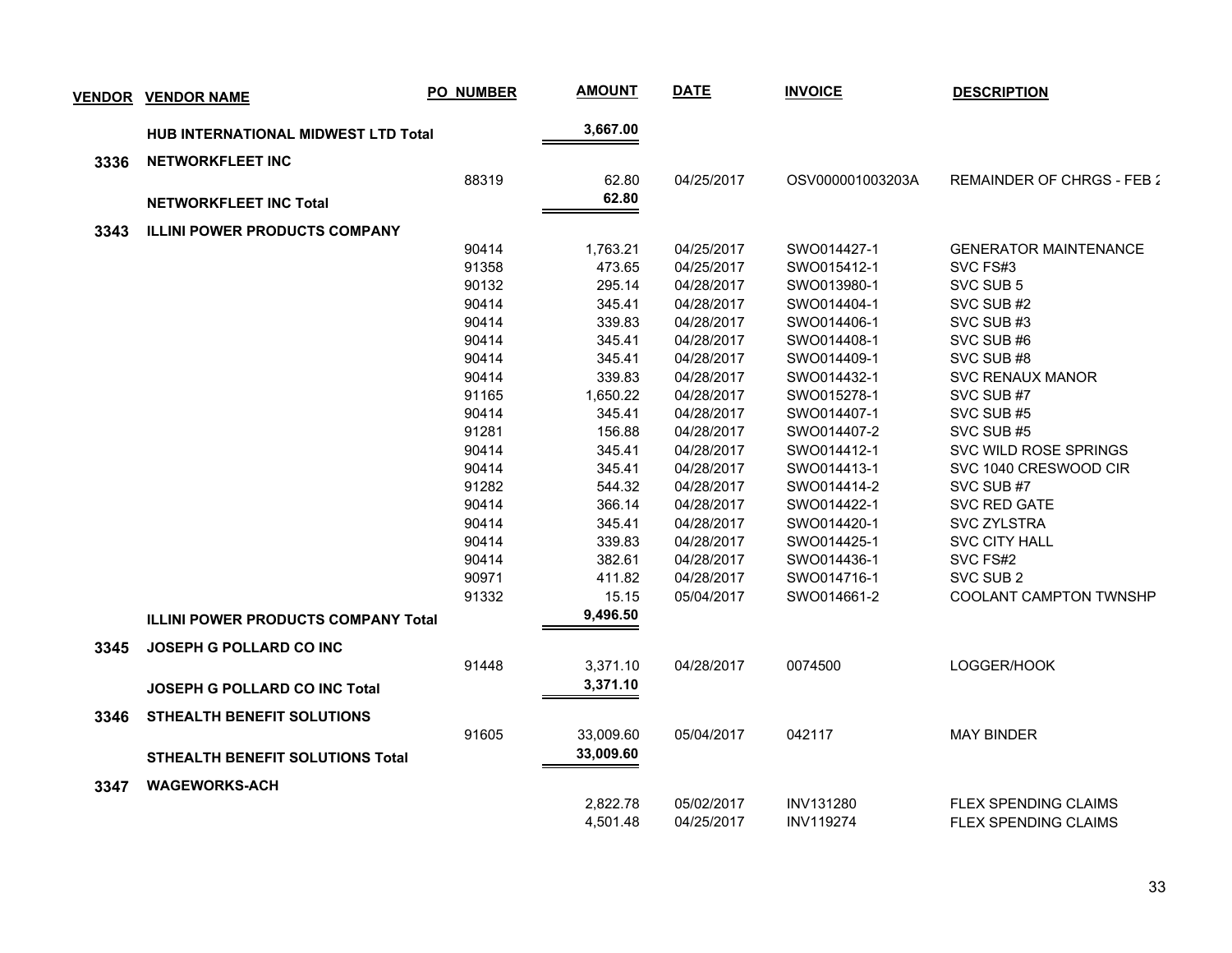| <b>VENDOR</b> | <b>VENDOR NAME</b>                          | <b>PO_NUMBER</b> | <b>AMOUNT</b> | <b>DATE</b> | <b>INVOICE</b> | <b>DESCRIPTION</b>             |
|---------------|---------------------------------------------|------------------|---------------|-------------|----------------|--------------------------------|
|               | <b>WAGEWORKS-ACH Total</b>                  |                  | 7,324.26      |             |                |                                |
| 3361          | <b>LINCOLN INN BANQUETS LLC</b>             |                  |               |             |                |                                |
|               |                                             |                  | 812.00        | 04/25/2017  | 4202017        | LEAD BREAKFAST 4/20/17         |
|               | <b>LINCOLN INN BANQUETS LLC Total</b>       |                  | 812.00        |             |                |                                |
|               |                                             |                  |               |             |                |                                |
| 3373          | <b>LAWRENCE GUNDERSON</b>                   |                  |               |             |                |                                |
|               |                                             |                  | 121.51        | 04/28/2017  | 042717         | PETTY CASH REIMBURSEMENT       |
|               | <b>LAWRENCE GUNDERSON Total</b>             |                  | 121.51        |             |                |                                |
| 3392          | <b>DULUTH HOLDINGS INC</b>                  |                  |               |             |                |                                |
|               |                                             | 91294            | 90.99         | 04/25/2017  | P655385700013  | <b>BALLROOM TRIM FIT JEANS</b> |
|               | <b>DULUTH HOLDINGS INC Total</b>            |                  | 90.99         |             |                |                                |
| 3420          | Jennifer Bresnahan                          |                  |               |             |                |                                |
|               |                                             |                  | 48.00         | 04/28/2017  | 051017         | PER DIEM 5-10~5-13-17          |
|               | Jennifer Bresnahan Total                    |                  | 48.00         |             |                |                                |
|               |                                             |                  |               |             |                |                                |
| 3445          | <b>NORA J ACKERLEY</b>                      |                  |               |             |                |                                |
|               |                                             |                  | 1,125.00      | 04/28/2017  | 042417         | <b>REVIEW CALEA STANDARDS</b>  |
|               | <b>NORA J ACKERLEY Total</b>                |                  | 1,125.00      |             |                |                                |
| 3453          | <b>MALCOR ROOFING OF ILLINOIS INC</b>       |                  |               |             |                |                                |
|               |                                             | 91320            | 517.00        | 04/25/2017  | 1204           | LEAK TOWER SKYLIGHT CITY I     |
|               | <b>MALCOR ROOFING OF ILLINOIS INC Total</b> |                  | 517.00        |             |                |                                |
| 3539          | <b>PREVENTATIVE MAINTENANCE SYSTM</b>       |                  |               |             |                |                                |
|               |                                             | 87551            | 21.00         | 04/25/2017  | 204049         | <b>TRUCK TESTING SERVICES</b>  |
|               |                                             | 87551            | 21.00         | 04/25/2017  | 204060         | <b>TRUCK TESTING SERVICES</b>  |
|               |                                             | 87551            | 129.50        | 04/25/2017  | 203866         | <b>TRUCK TESTING</b>           |
|               |                                             | 87551            | 42.00         | 04/25/2017  | 203942         | TRUCK TESTING SERVICES         |
|               |                                             | 87551            | 21.50         | 04/25/2017  | 203937         | <b>TRUCK TESTING SERVICES</b>  |
|               |                                             | 87551            | 117.00        | 04/25/2017  | 203886         | <b>TRUCK TESTING SERVICES</b>  |
|               |                                             | 87551            | 148.00        | 05/04/2017  | 204023         | <b>TRUCK TESTING FIRE</b>      |
|               | <b>PREVENTATIVE MAINTENANCE SYSTM Total</b> |                  | 500.00        |             |                |                                |
| 3561          | <b>ADVANCED ELEVATOR COMPANY</b>            |                  |               |             |                |                                |
|               |                                             |                  | 350.00        | 05/04/2017  | 41136          | CITY HALL ANNUAL MAINTENAI     |
|               |                                             |                  | 350.00        | 05/04/2017  | 41137          | PW ANNUAL MAINTENANCE          |
|               |                                             |                  | 350.00        | 05/04/2017  | 40834          | POLICE DEPT ANNUAL MAINT       |
|               |                                             |                  | 350.00        | 05/04/2017  | 40833          | <b>CENTURY STATIONS ANNUAL</b> |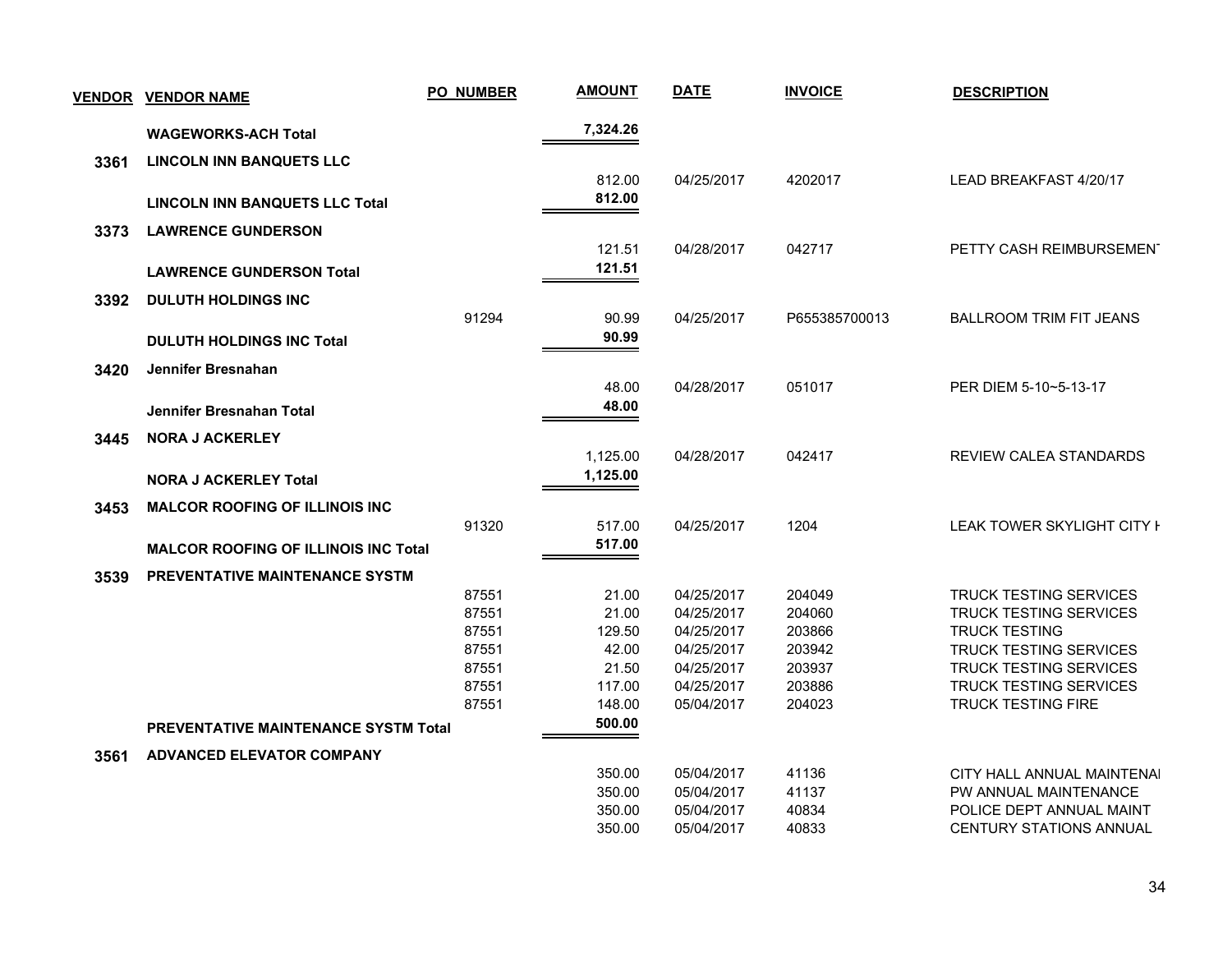| <u>VENDOR</u> | <b>VENDOR NAME</b>                        | <b>PO_NUMBER</b> | <b>AMOUNT</b> | <b>DATE</b> | <b>INVOICE</b> | <b>DESCRIPTION</b>             |
|---------------|-------------------------------------------|------------------|---------------|-------------|----------------|--------------------------------|
|               | <b>ADVANCED ELEVATOR COMPANY Total</b>    |                  | 1,400.00      |             |                |                                |
| 3576          | <b>CAROLE MURPHY</b>                      |                  |               |             |                |                                |
|               |                                           |                  | 29.64         | 04/28/2017  | 042617         | PETTY CASH                     |
|               | <b>CAROLE MURPHY Total</b>                |                  | 29.64         |             |                |                                |
|               |                                           |                  |               |             |                |                                |
| 3596          | <b>GRAYBAR ELECTRIC CO INC</b>            | 91451            | 3,126.46      | 04/28/2017  | 991015934      | KEYSCAN KIT/READER/CNVTR       |
|               |                                           |                  | 3,126.46      |             |                |                                |
|               | <b>GRAYBAR ELECTRIC CO INC Total</b>      |                  |               |             |                |                                |
| 3597          | <b>GEOSTAR MECHANICAL INC</b>             |                  |               |             |                |                                |
|               |                                           | 91061            | 95.00         | 05/04/2017  | 12540          | <b>REPAIR PUBLIC WORKS</b>     |
|               |                                           | 91061            | 424.00        | 05/04/2017  | 12541          | <b>REPAIR CENTURY STATIONS</b> |
|               |                                           | 88171            | 14,100.00     | 05/04/2017  | 12529          | 2016 PM CONTRACT               |
|               |                                           | 91184            | 761.34        | 05/04/2017  | 12586          | <b>LABOR POLICE DEPARTMENT</b> |
|               |                                           | 91184            | 285.00        | 05/04/2017  | 12565          | REPAIR POLICE DEPT             |
|               |                                           | 91101            | 2,110.00      | 05/04/2017  | 11805          | <b>REPAIR CENTURY STATIONS</b> |
|               |                                           | 91101            | 1,097.50      | 05/04/2017  | 11865          | <b>REPAIR CENTURY STATIONS</b> |
|               |                                           | 91019            | 2,743.60      | 05/04/2017  | 12539          | <b>REPAIR PUBLIC WORKS</b>     |
|               |                                           | 91185            | 1,284.74      | 05/04/2017  | 12585          | <b>REPAIR CENTURY STATIONS</b> |
|               | <b>GEOSTAR MECHANICAL INC Total</b>       |                  | 22,901.18     |             |                |                                |
| 3623          | <b>SARAH ELBERT</b>                       |                  |               |             |                |                                |
|               |                                           | 88341            | 300.00        | 04/25/2017  | 121            | APRIL MONTHLY NEWSLETTER       |
|               | <b>SARAH ELBERT Total</b>                 |                  | 300.00        |             |                |                                |
|               |                                           |                  |               |             |                |                                |
| 3639          | <b>Michael Mittman</b>                    |                  |               |             |                |                                |
|               |                                           |                  | 351.68        | 04/28/2017  | 042517         | JEANS DULUTH 4/25 BOOTS R'     |
|               | <b>Michael Mittman Total</b>              |                  | 351.68        |             |                |                                |
| 3654          | <b>ALLIANCE CONCRETE SAWING AND</b>       |                  |               |             |                |                                |
|               |                                           | 91333            | 500.00        | 04/25/2017  | 10952          | SLAB SAWING RT 64              |
|               | <b>ALLIANCE CONCRETE SAWING AND Total</b> |                  | 500.00        |             |                |                                |
|               |                                           |                  |               |             |                |                                |
| 3668          | <b>RONALD COOK</b>                        |                  |               |             |                |                                |
|               |                                           | 91066            | 1,200.00      | 04/25/2017  | 17-0405        | <b>TRAINING COURSES</b>        |
|               | <b>RONALD COOK Total</b>                  |                  | 1,200.00      |             |                |                                |
| 3683          | <b>AUTOMATED ENERGY INC</b>               |                  |               |             |                |                                |
|               |                                           | 91579            | 600.00        | 05/04/2017  | 22452          | <b>DAILY SERVICE</b>           |
|               |                                           |                  |               |             |                |                                |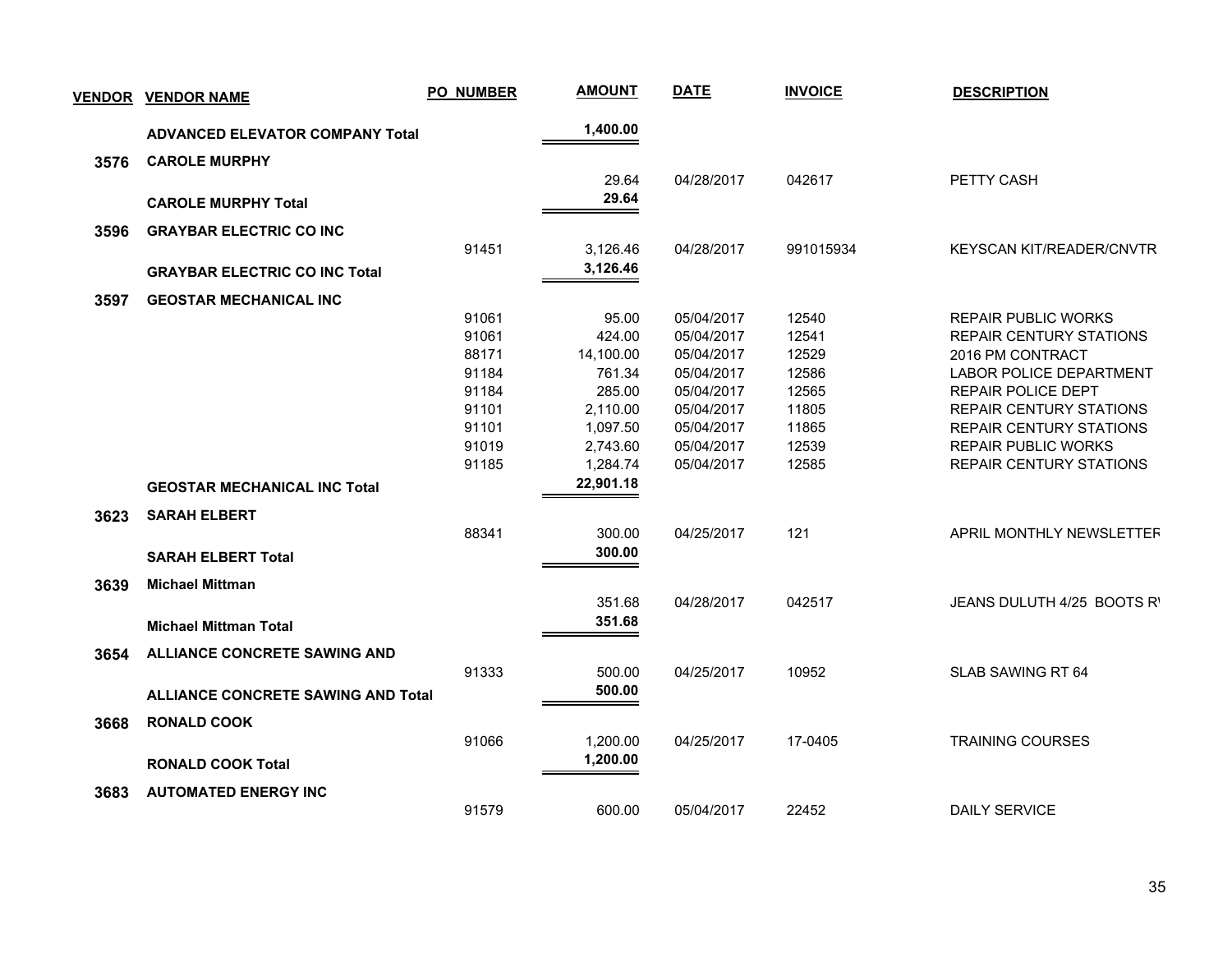| <b>VENDOR</b> | <b>VENDOR NAME</b>                                                           | <b>PO_NUMBER</b> | <b>AMOUNT</b>          | <b>DATE</b> | <b>INVOICE</b> | <b>DESCRIPTION</b>             |
|---------------|------------------------------------------------------------------------------|------------------|------------------------|-------------|----------------|--------------------------------|
|               | <b>AUTOMATED ENERGY INC Total</b>                                            |                  | 600.00                 |             |                |                                |
| 3725          | <b>COMBINED ROOFING SERVICES LLC</b>                                         | 90086            | 2,435.00               | 04/28/2017  | 3783           | REPAIRS TO ROOF @ PW           |
|               | <b>COMBINED ROOFING SERVICES LLC Total</b>                                   |                  | 2,435.00               |             |                |                                |
| 3741          | <b>OTTO ENGINEERING INC</b>                                                  |                  |                        |             |                |                                |
|               | <b>OTTO ENGINEERING INC Total</b>                                            | 91221            | 425.39<br>425.39       | 04/25/2017  | 948307         | SPRK MIC EVOLUTION EARPH(      |
| 3742          | <b>STERNBERG LANTERNS INC</b>                                                |                  |                        |             |                |                                |
|               | <b>STERNBERG LANTERNS INC Total</b>                                          | 90618            | 16,075.00<br>16,075.00 | 04/25/2017  | 40382          | POLE MOUNTED FIXTURES          |
| 3746          | <b>MARK A TUTTLE</b>                                                         |                  |                        |             |                |                                |
|               | <b>MARK A TUTTLE Total</b>                                                   | 91430            | 1,600.00<br>1,600.00   | 04/25/2017  | 0420171        | ANNUAL PORTRAITS FIRE DEP      |
| 3748          | <b>LUND INDUSTRIES INC</b>                                                   |                  |                        |             |                |                                |
|               | <b>LUND INDUSTRIES INC Total</b>                                             | 90999            | 8,497.20<br>8,497.20   | 04/25/2017  | 87953          | FLOOD LIGHT/BRACKET            |
| 3750          | <b>RUEKERT &amp; MIELKE INC</b>                                              |                  |                        |             |                |                                |
|               | <b>RUEKERT &amp; MIELKE INC Total</b>                                        | 91074            | 7,406.60<br>7,406.60   | 05/04/2017  | 118621         | TYLER RD WTR THRU 3-17-17      |
| 3765          | <b>GRABER MANUFACTURING INC</b>                                              |                  |                        |             |                |                                |
|               | <b>GRABER MANUFACTURING INC Total</b>                                        | 91156            | 2,477.94<br>2,477.94   | 04/25/2017  | 67688          | OUTSIDE TABLE - HISTORY MU     |
| 3766          | <b>PROVEN BUSINESS SYSTEMS</b>                                               |                  |                        |             |                |                                |
|               |                                                                              | 91438            | 226.45<br>226.45       | 04/28/2017  | 387262         | 3/20/17-4/19/17 COVERAGE       |
| 3767          | <b>PROVEN BUSINESS SYSTEMS Total</b><br><b>TRANSMISSION AND DISTRIBUTION</b> |                  |                        |             |                |                                |
|               |                                                                              | 90961            | 2,818.50<br>2,818.50   | 04/28/2017  | 3124           | <b>TRANSFORMER LEAK REPAIR</b> |
|               | <b>TRANSMISSION AND DISTRIBUTION Total</b>                                   |                  |                        |             |                |                                |
| 3775          | <b>SKEETER KELL SPORTING GOODS</b>                                           | 91098            | 330.00                 | 04/28/2017  | <b>SKC4965</b> | POLICE DEPT UNIFORMS           |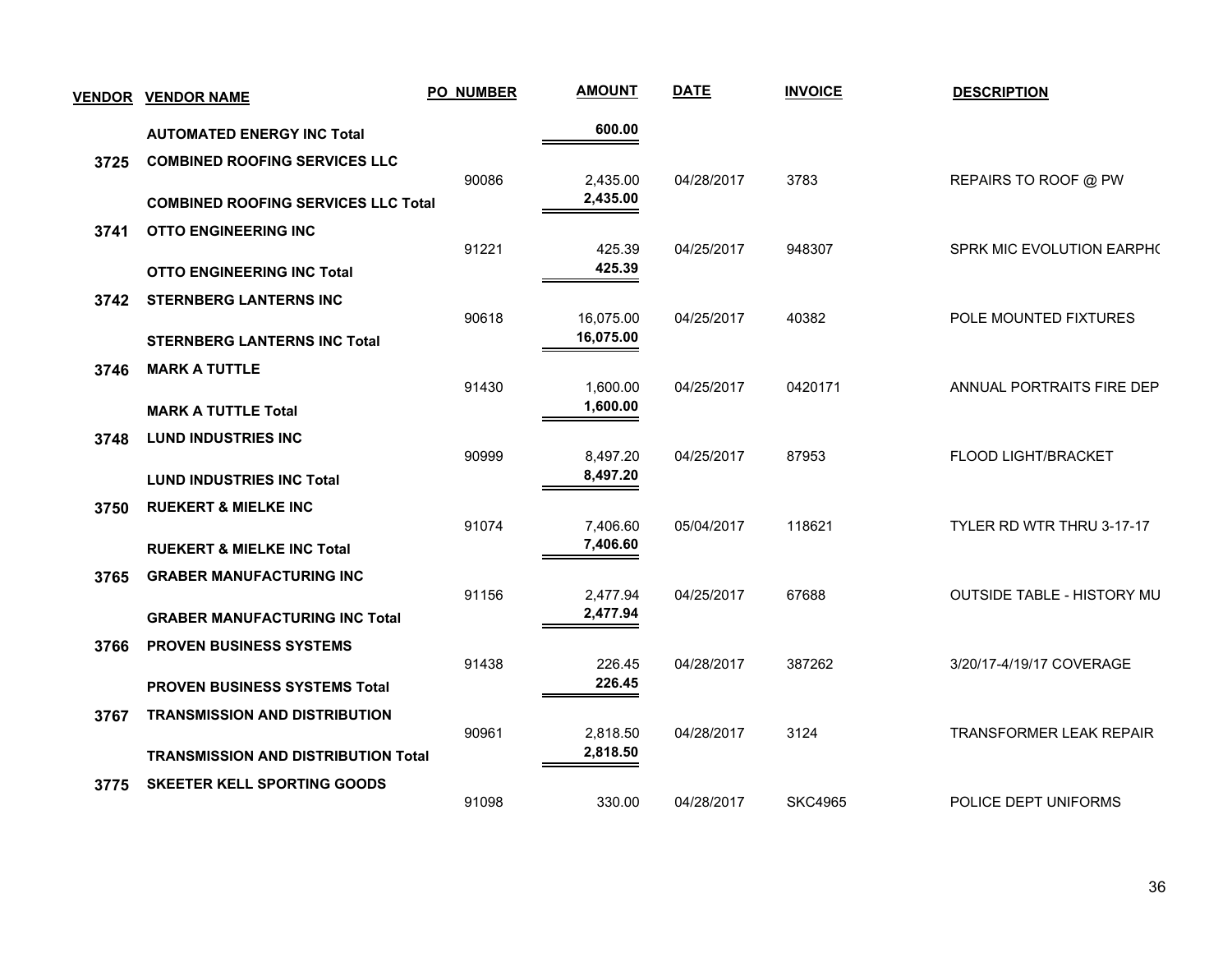| <b>VENDOR</b> | <b>VENDOR NAME</b>                       | <b>PO_NUMBER</b> | <b>AMOUNT</b>          | <b>DATE</b>              | <b>INVOICE</b>           | <b>DESCRIPTION</b>             |
|---------------|------------------------------------------|------------------|------------------------|--------------------------|--------------------------|--------------------------------|
|               | <b>SKEETER KELL SPORTING GOODS Total</b> |                  |                        |                          |                          |                                |
| 3778          | <b>KRUEGER INTERNATIONAL</b>             |                  |                        |                          |                          |                                |
|               | <b>KRUEGER INTERNATIONAL Total</b>       | 91169            | 2,392.00<br>2,392.00   | 04/25/2017               | 13757715                 | <b>1K SKYLINE BLACK</b>        |
| 3784          | <b>IDENTITY AUTOMATION LP</b>            |                  |                        |                          |                          |                                |
|               | <b>IDENTITY AUTOMATION LP Total</b>      | 91316            | 1,007.40<br>1,007.40   | 04/25/2017               | <b>INV-01066</b>         | 1 YR MAINTENANCE               |
| 3785          | <b>KATHERINE LEE NIGHTLINGER</b>         |                  |                        |                          |                          |                                |
|               | <b>KATHERINE LEE NIGHTLINGER Total</b>   | 91363            | 200.00<br>200.00       | 04/25/2017               | 1030                     | <b>TRAINING FOR WELLNESS</b>   |
|               | <b>RED MOUNTAIN INC</b>                  |                  |                        |                          |                          |                                |
| 3790          |                                          | 91396            | 5,458.75               | 04/28/2017               | 19190                    | SERVICE SMOKE CHECK UNIT       |
|               | <b>RED MOUNTAIN INC Total</b>            |                  | 5,458.75               |                          |                          |                                |
| 3791          | <b>OXIDATION TECHNOLOGIES LLC</b>        |                  |                        |                          |                          |                                |
|               | <b>OXIDATION TECHNOLOGIES LLC Total</b>  | 91398            | 236.03<br>236.03       | 04/28/2017               | 12185                    | OXIDANT, EXPLOSION PROOF       |
| 3792          | <b>SETCAN CORPORATION</b>                |                  |                        |                          |                          |                                |
|               |                                          | 91412            | 555.50                 | 04/25/2017               | 7322                     | <b>SHOCKNIFE PACK</b>          |
|               | <b>SETCAN CORPORATION Total</b>          |                  | 555.50                 |                          |                          |                                |
| 3793          | <b>NEWCASTLE ELECTRIC INC</b>            |                  |                        |                          |                          |                                |
|               | <b>NEWCASTLE ELECTRIC INC Total</b>      | 91443            | 71,550.00<br>71,550.00 | 04/25/2017               | 2065                     | LABOR/MAT OHIO AVE TREATM      |
|               | <b>INTERLINE BRANDS INC</b>              |                  |                        |                          |                          |                                |
| 3794          |                                          | 91432            | 38.10                  | 04/28/2017               | 398455154                | <b>INVENTORY ITEMS</b>         |
|               | <b>INTERLINE BRANDS INC Total</b>        |                  | 38.10                  |                          |                          |                                |
| 3799          | <b>LAKESHORE RECYCLING SYSTEMS</b>       |                  |                        |                          |                          |                                |
|               |                                          | 91489<br>91489   | 117.33<br>49.41        | 04/28/2017<br>04/28/2017 | 0000053111<br>0000053254 | RECYCLED WOOD<br>RECYCLED WOOD |
|               | <b>LAKESHORE RECYCLING SYSTEMS Total</b> |                  | 166.74                 |                          |                          |                                |
| 9990007       | <b>CATHERINE E SCHMIDT</b>               |                  |                        |                          |                          |                                |
|               |                                          |                  | 48,000.00              | 04/25/2017               | 042117                   | CASE 16MR1193 ELECTRIC FEI     |